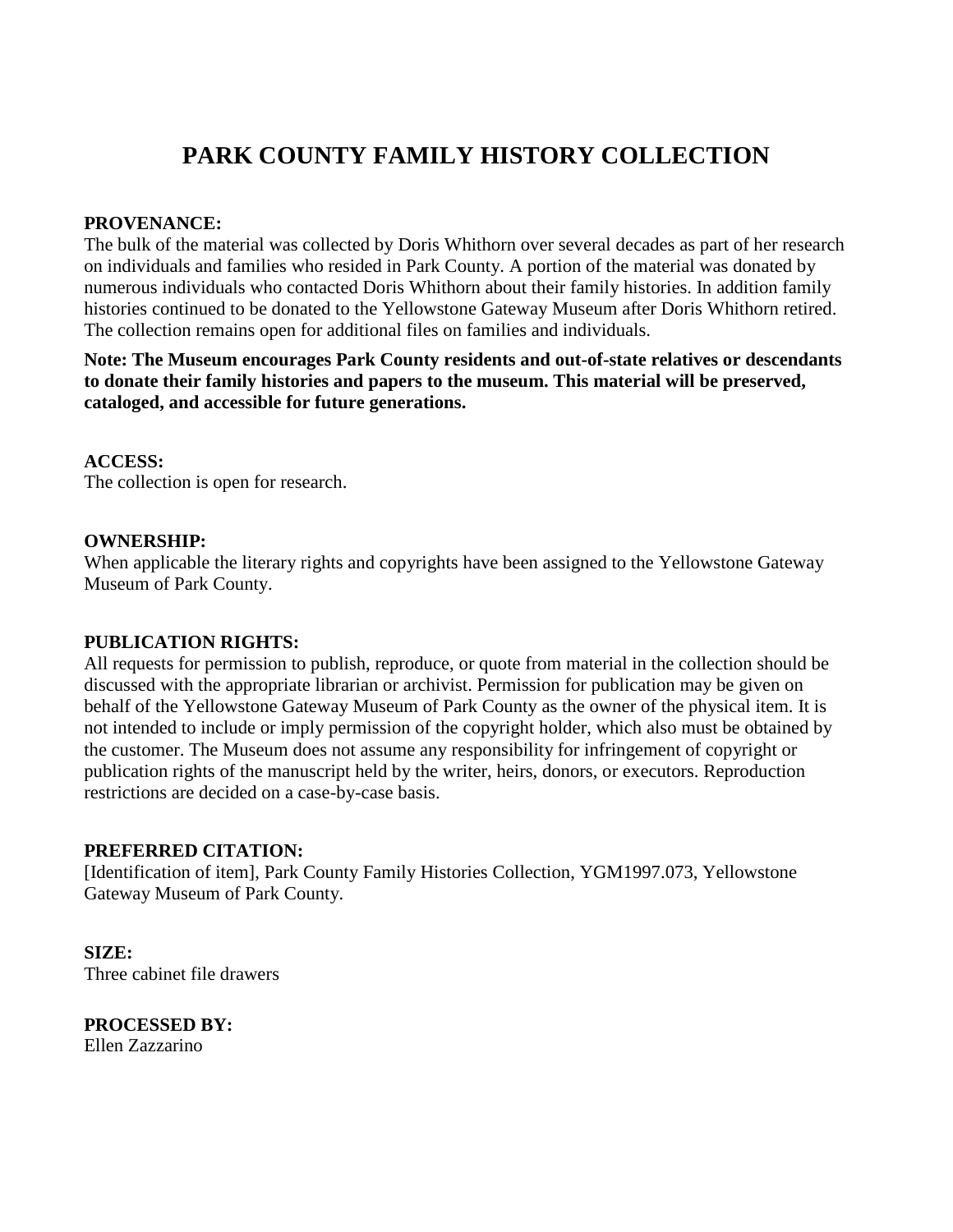## **PARK COUNTY FAMILY HISTORY COLLECTION**

### **HISTORICAL NOTE**

In 1964, the Park County Museum Association was formed. Doris Whithorn served as the Museum Director and both she and husband, Bill became quite involved with the development of the Museum. At this time Doris Whithorn began collecting the papers of individuals and families throughout Park County, and surrounding areas in Montana. In the early 1980s Doris Whithorn began soliciting donations for the publication *The History of Park County 1984*, a 512 page book, authored by Doris and 45 volunteers. In the Doris Whithorn Curator Collection the original draft and letters from Park County residents are included. It's important to note that the collection contains a lot of material that was not published. The book was a major accomplishment.

The material in the Park County Family Collection compliments and enhances Doris Whithorn Curator Collection. After she published the book, she continued to receive letters and family histories from residents in Park County, former residents and also distant relatives who lived in other parts of the country.

During Doris Whithorn's tenure as Museum Director until 1997 the letters and family histories were stored in file cabinets in alphabetical order. Since Doris retired, the staff at the Yellowstone Gateway Museum of Park County continues to collect and receive letters, clippings, family histories and biographies, and adds the material to the family history collection

### **SCOPE AND CONTENT NOTE**

The collection comprises of material Doris Whithorn collected from Park County residents or relatives located out-of-town throughout the years. The material was discovered in her files at the Yellowstone Gateway Museum of Park County. Doris Whithorn organized the family history material in alphabetical order according to the surname. These files comprised a portion of the collection that Doris Whithorn stored with her papers as Director along with a large collection of newspaper clippings. The historical material dates from the 1860s to 2003. In addition to the material Doris collected, numerous individuals donated family histories to the museum. Yellowstone Gateway Museum of Park County continues to receive and collect family histories, genealogies and pertinent material that document the lives of individuals and families residing in Park County, Montana.

### **SERIES DESCRIPTION**

### **SERIES 1 HISTORIES OF PARK COUNTY FAMILIES AND INDIVIDUALS 1863-2014, 1997.073.001-1997.073.0364**

The series consist of family histories, clippings, articles and genealogy records either collected by or given to Doris Whithorn for the Yellowstone Gateway Museum. The folders follow Doris Whithorn's original alphabetical arrangement by surname. This original order was maintained except when the folder comprised of numerous family histories, which were moved to a separate folder for subject access. It's important to note that the material in this collection is related to the family histories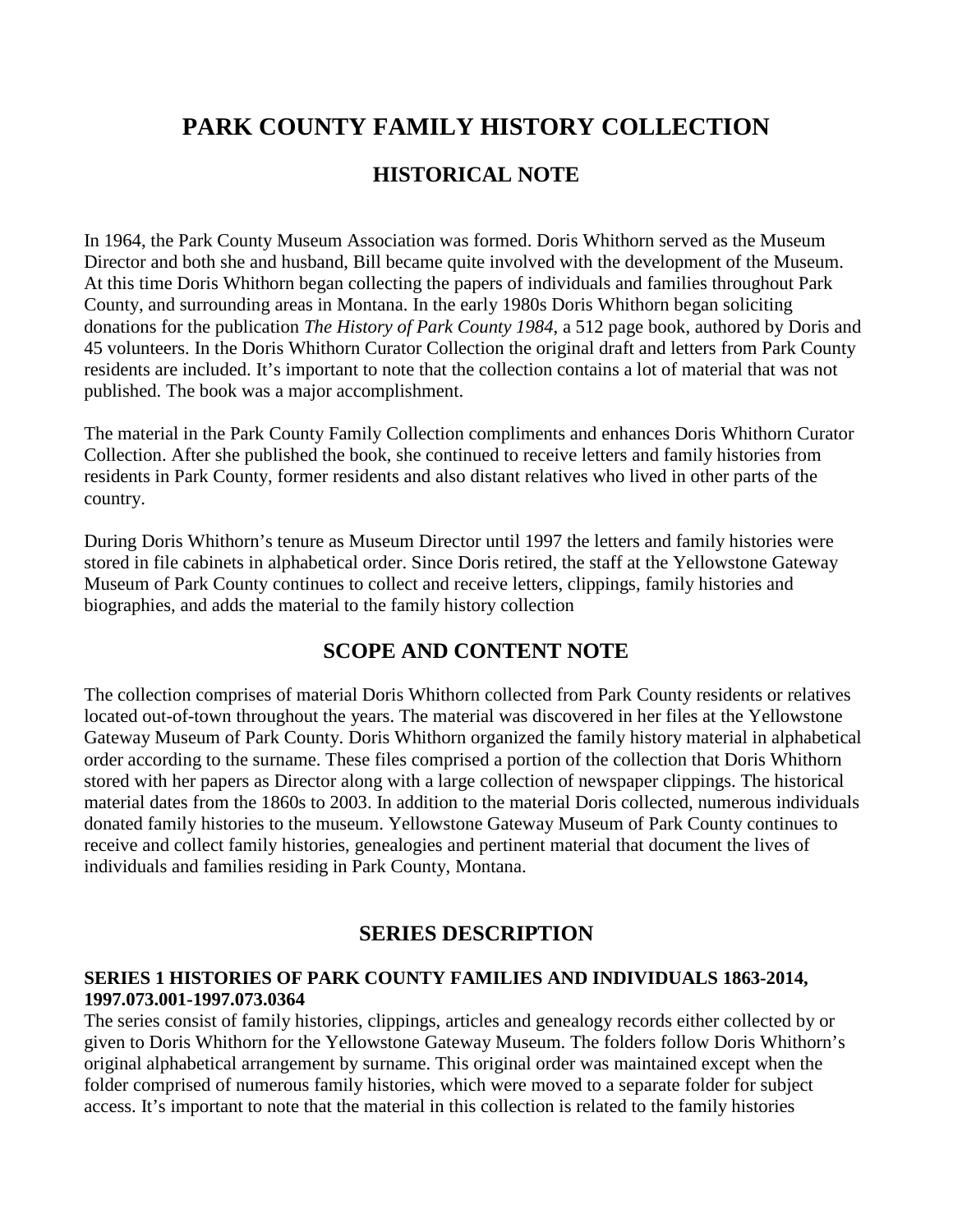submitted for the *History of Park County, Montana 1984* book. Doris Whithorn continued to collect family histories after the book was published in 1984 and the museum staff continues to add to this collection.

### **SERIES 2 HISTORIES OF MONTANA AND WESTERN FAMILIES, INDIVIDUALS 1876-2008, 1997.073.0365-1997.073.0397**

The series consist of family histories, clippings, articles and genealogy records either collected by or given to Doris Whithorn for the Yellowstone Gateway Museum. The folders follow Doris Whithorn's original alphabetical arrangement by surname. The individuals and/or families in this series either resided in Montana or their legacy as westerners is established. A portion of this material was donated after Doris retired and individuals continue to donate material.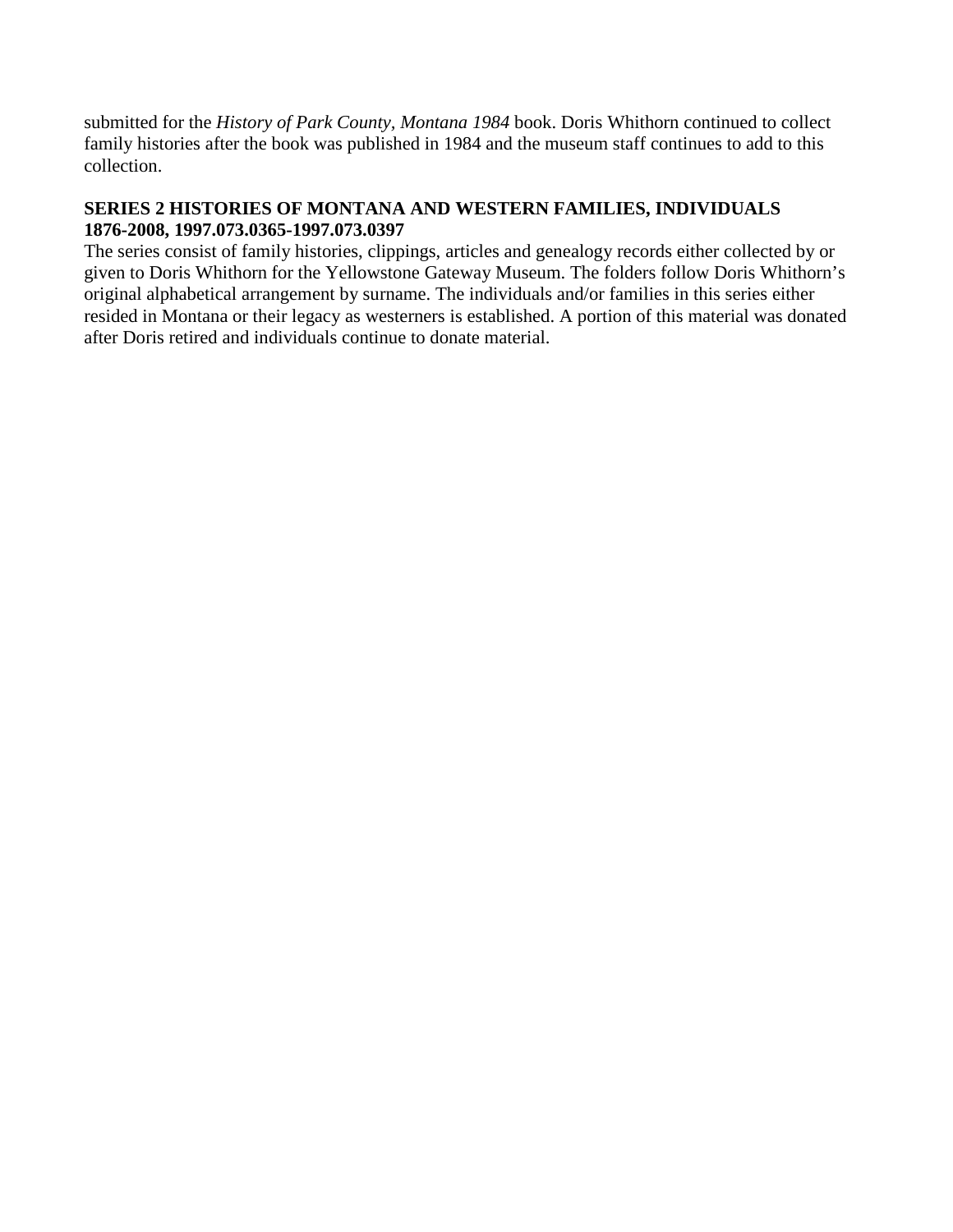# **PARK COUNTY FAMILY HISTORY COLLECTION**

### **SERIES 1 HISTORIES OF PARK COUNTY FAMILIES AND INDIVIDUALS**

| <b>Fond/Subject Number</b> | <b>Description</b>                                                                                                           | <b>Dates</b>                                 |
|----------------------------|------------------------------------------------------------------------------------------------------------------------------|----------------------------------------------|
| 1997.073.0001              | $A$ – Individuals/Families<br>Clippings – original and copies                                                                | ca. 1900s (copies) 1949,<br>1961, 1990-20018 |
| 1997.073.0002              | $A$ – Individuals/Families<br>Invitation, clippings (copies), memorial and<br>wedding program, research notes                | 1926 (copy), 2000-2001,<br>and undated       |
| 1997.073.0003              | Abbott, Mary Stuart<br>Obituary                                                                                              | April 3, 1962                                |
| 1997.073.0004              | Adams, W.M. and Tana<br>Clippings                                                                                            | 1962, 2002 and undated                       |
| 1997.073.0004.1            | <b>Adams and Speaks Family</b><br>Family genealogy                                                                           | Undated                                      |
| 1997.073.0004.2            | Adkins, George Rison and Nancy (Roop)<br>Family genealogy, photos, excerpts from books                                       | ca. 1930-1984 (copies)                       |
| 1997.073.0005              | Adkins, Martha<br>Family history, bio (copies)                                                                               | February 7, 2008                             |
| 1997.073.0006              | Alderson, George<br>Short list of names, article                                                                             | September 6, 2007 and<br>undated             |
| 1997.073.0006.1            | Allen, Archie and Peg<br>Clipping, notes                                                                                     | ca. 2001                                     |
| 1997.073.0006              | Allen, Z. M. (Zadick Montgomery) and Luman<br>Newspaper article - copy and transcript, clipping,<br>Family history/biography | 1965, 1971                                   |
| 1997.073.0008              | Allen, D.M and Fanny<br>Correspondence with Joan McCall on family<br>History, clippings (copies)                             | 1883 (copies), 1972, 1989                    |
| 1997.073.0008.1            | Alt, Ray<br>Clipping (copy)                                                                                                  | May 2004 (copy)                              |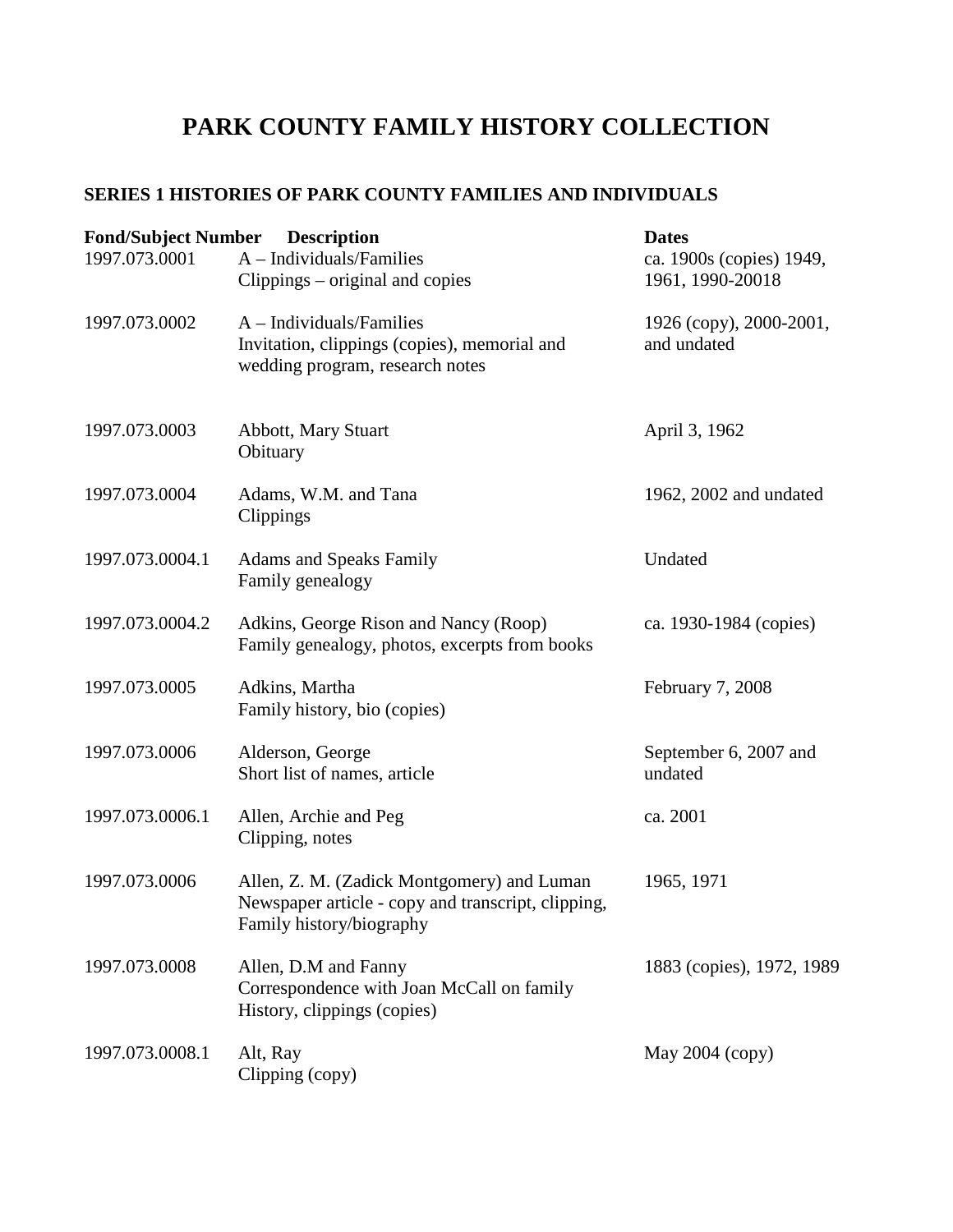| 1997.073.0009   | Anderson, A.W.T. and Dr. Fannie Allen<br>Clipping, research notes, photos (copies)                                                                                                                                                                                | ca. 1880-1910 (copies), 1958        |
|-----------------|-------------------------------------------------------------------------------------------------------------------------------------------------------------------------------------------------------------------------------------------------------------------|-------------------------------------|
| 1997.073.0010   | Anderson, James<br>Clipping                                                                                                                                                                                                                                       | Undated                             |
| 1997.073.0010.1 | Anderson, O.F., Pop Scoyen – Yellowstone Park<br>Photos (photocopies)                                                                                                                                                                                             | ca. 1900s (copies)                  |
| 1997.073.0011   | Anderson, Wm. J.<br>Correspondence, notes, letter regarding<br>John W. Chapman and John Williams                                                                                                                                                                  | 1991-1992                           |
| 1997.073.0012   | <b>Arderly Family</b><br>Correspondence with Jean Arderly Light regarding<br>family history, clippings (copies), notes                                                                                                                                            | 1907 (copy), 1981-1984              |
| 1997.073.0013   | Argast, Fred<br>Clipping (copy)                                                                                                                                                                                                                                   | $1893$ (copy)                       |
| 1997.073.0014   | Armstrong, Robert and Martha<br>Family history by Elmer Armstrong                                                                                                                                                                                                 | Undated                             |
| 1997.073.0015   | Armstrong, Paul; Claude and Ellen Armstrong<br>Newspaper articles and clippings, family history<br>included in a letter by Paul Armstrong, family history<br>paper for history class by Wendy Armstrong, typescript<br>of interview with Paul Armstrong, brochure | 1958-1985 and undated               |
| 1997.073.0015.1 | Art, Mike<br>Memorial program                                                                                                                                                                                                                                     | April 22, 2018                      |
| 1997.073.0016   | Atkins, Alan H.; Charles J. and Florence<br>Obituaries, memorial card                                                                                                                                                                                             | 1957, 1963, 1968                    |
| 1997.073.0017   | $B$ – Individuals/Families<br>Obituaries, weddings, articles: clippings                                                                                                                                                                                           | ca. 1926-2003                       |
| 1997.073.0018   | <b>B</b> - Individuals/Families<br>Memorial programs, research notes, clippings<br>(copies)                                                                                                                                                                       | 1980-2002, ca.1900-1920<br>(copies) |
| 1997.073.0019   | Bailey, Jim and Don<br>Clippings, research notes                                                                                                                                                                                                                  | 1969, 1982 and undated              |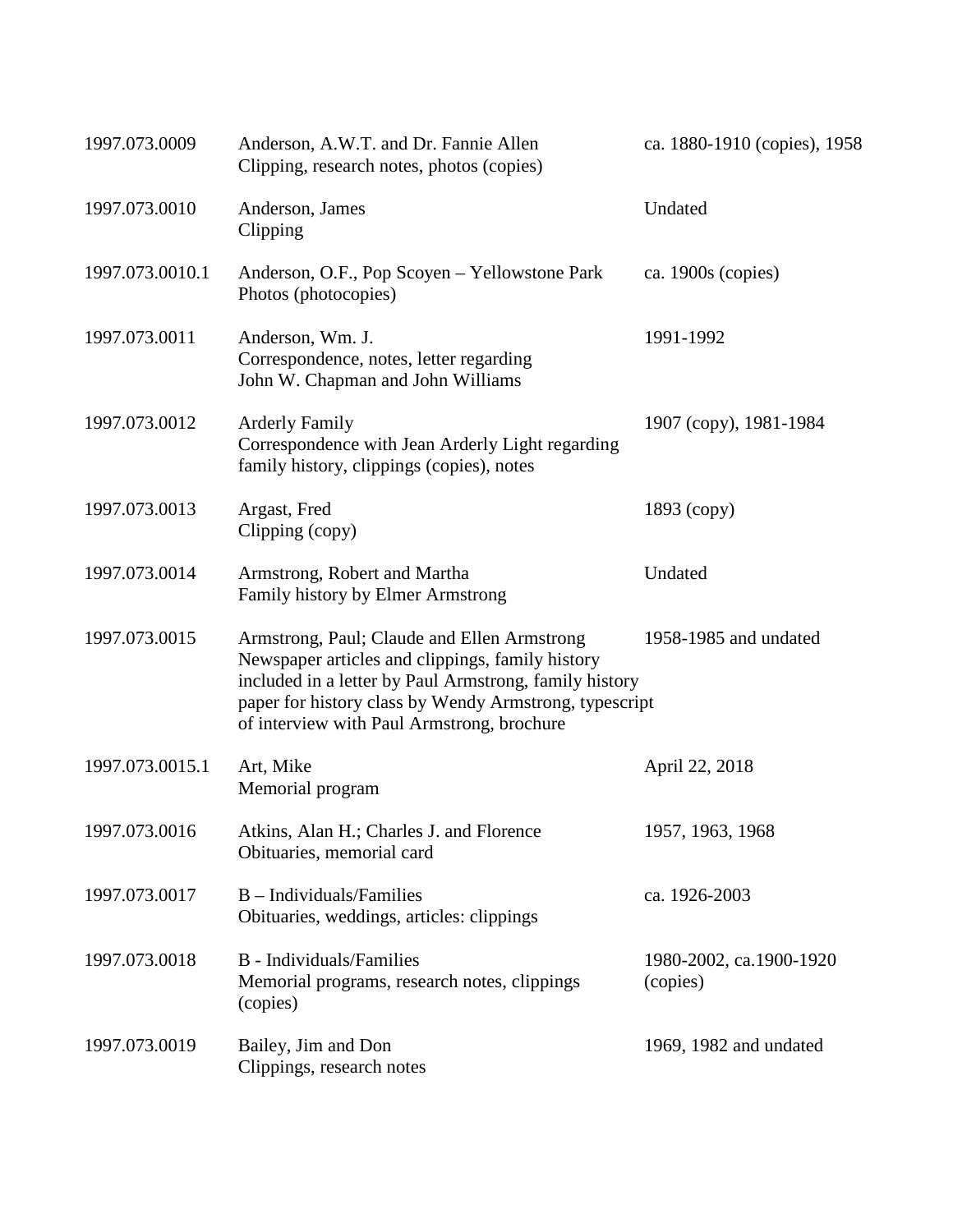| 1997.073.0020   | Baker, William McDowell<br>Correspondence with Mrs. Thomas Kendall on<br>Baker family, notes, clipping (copy)                                                   | 1985-1986, 1909 (copy)                     |
|-----------------|-----------------------------------------------------------------------------------------------------------------------------------------------------------------|--------------------------------------------|
| 1997.073.0021   | Ballinger, Merrill S., Jane and family;<br>Henry and family<br>Correspondence, research notes, clipping (copy),<br>brochures, photo (copy)                      | 1888-1917 (copies), Talcott,<br>1991, 1996 |
| 1997.073.0022   | Ballinger, Merrill S. and Jane; Talcott, E.H.<br>"Memories of Merrill and Jane Ballinger" by<br>Paul Ballinger Davidson, articles, notes, clippings<br>(copies) | 1898-1931 (copies),<br>1988, 1991          |
| 1997.073.0023   | Bartlet, Horace<br><b>Notes</b>                                                                                                                                 | Undated                                    |
| 1997.073.0024   | <b>Bassett and Mulherin Families</b><br>Correspondence, notes, Bassett family tree, articles                                                                    | 1965, 1993-1994                            |
| 1997.073.0025   | Bassett, Florence<br>"Historical Source Evaluation" by Dorine and Hank<br>Rate                                                                                  | April 1984                                 |
| 1997.074.0025.1 | Bates, Gary<br>Livingston sculptor: article, color photos, business card                                                                                        | February 23, 2015                          |
| 1997.073.0026   | Bates, Henry and Martin (son)<br>Clippings                                                                                                                      | 1960 and undated                           |
| 1997.073.0027   | Becker, Fred and Eaton<br>Family group sheet, notes, clippings                                                                                                  | 1909, 1977 (copies), 1960,<br>1995         |
| 1997.073.0028   | Beller, Frank<br>Correspondence, notes, clippings (copies)                                                                                                      | 1900 (copies), 1991                        |
| 1997.073.0028.1 | Blair, Thirza Van Doren<br>Diary entry "Landed in Bozeman" (copy)                                                                                               | May 20, 1886 (copy)                        |
| 1997.073.0029   | Blakeley, Charles P.<br>Clipping (original and copy)                                                                                                            | November 7, 1909                           |
| 1997.073.0030   | Blakeslee, John G. and Family<br>Correspondence, family history, clippings<br>(copies and originals)                                                            | 1904 (copy), 1961-1995                     |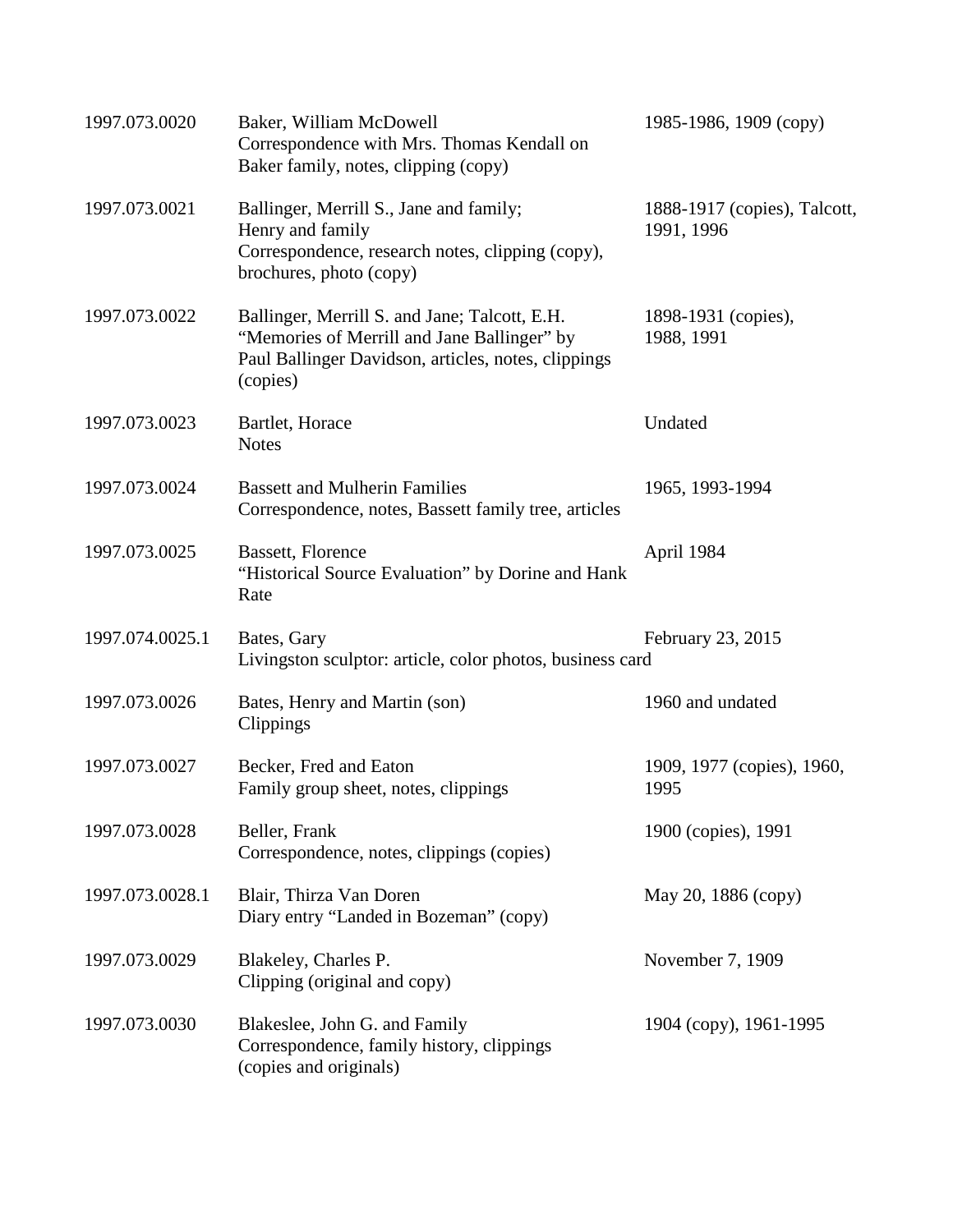| 1997.073.0031    | <b>Blakeslee, Sarah Crosby</b><br>"Hosts of Ghosts" by Mrs. Henry D. Blakeslee<br>(2 copies)                                      | Undated                           |
|------------------|-----------------------------------------------------------------------------------------------------------------------------------|-----------------------------------|
| 1997.073.0031.01 | <b>Bonhomme Family</b><br>Family genealogy                                                                                        | Undated                           |
| 1997.073.0031.1  | Bonnell, Fern<br>"Fern Bonnell Story" or "Park County Rural"<br>Schools" typescripts – original and copy                          | Undated                           |
| 1997.073.0032    | Bonnell, Oliver and Lucy May<br>Letter from Carol Bonnell, obituary, clipping                                                     | 1949, 1967, September 16,<br>1991 |
| 1997.073.0033    | Bottler, Floyd<br>Speech on family given in Emigrant, Montana:<br>Original typescript                                             | October 13, 1963                  |
| 1997.073.0034    | Bottler, Fred, Maude and Floyd<br>Clippings, research notes, "Maud Bottler:<br>Yellowstone Artist" by Norman W. Tveit, letters    | 1964-1997 and undated             |
| 1997.073.0035    | Boucher, William<br>"Dad's Recollections (as told to Eva Boucher)"<br>Typescript (copy)                                           | Undated                           |
| 1997.073.0036    | Bowen, George W.<br>Correspondence with Mildred Bowen Olsen, family<br>lineage, research notes, clipping and certificate (copies) | 1874, 1897 (copies), 1995         |
| 1997.073.0036.1  | Bowles, Barton "Bart" J.<br>Obituary                                                                                              | September 19, 2006                |
| 1997.073.0036.2  | Bowman, Dixie L.<br>Memorial program                                                                                              | April 12, 2019                    |
| 1997.073.0037    | Boyd, Palmer and Margaret<br>Clippings                                                                                            | 1983-1995                         |
| 1997.073.0038    | Bozeman, John<br>Correspondence with Mrs. Ferol Bozeman Weaver,<br>research notes, clipping                                       | 1965, 1984-1985                   |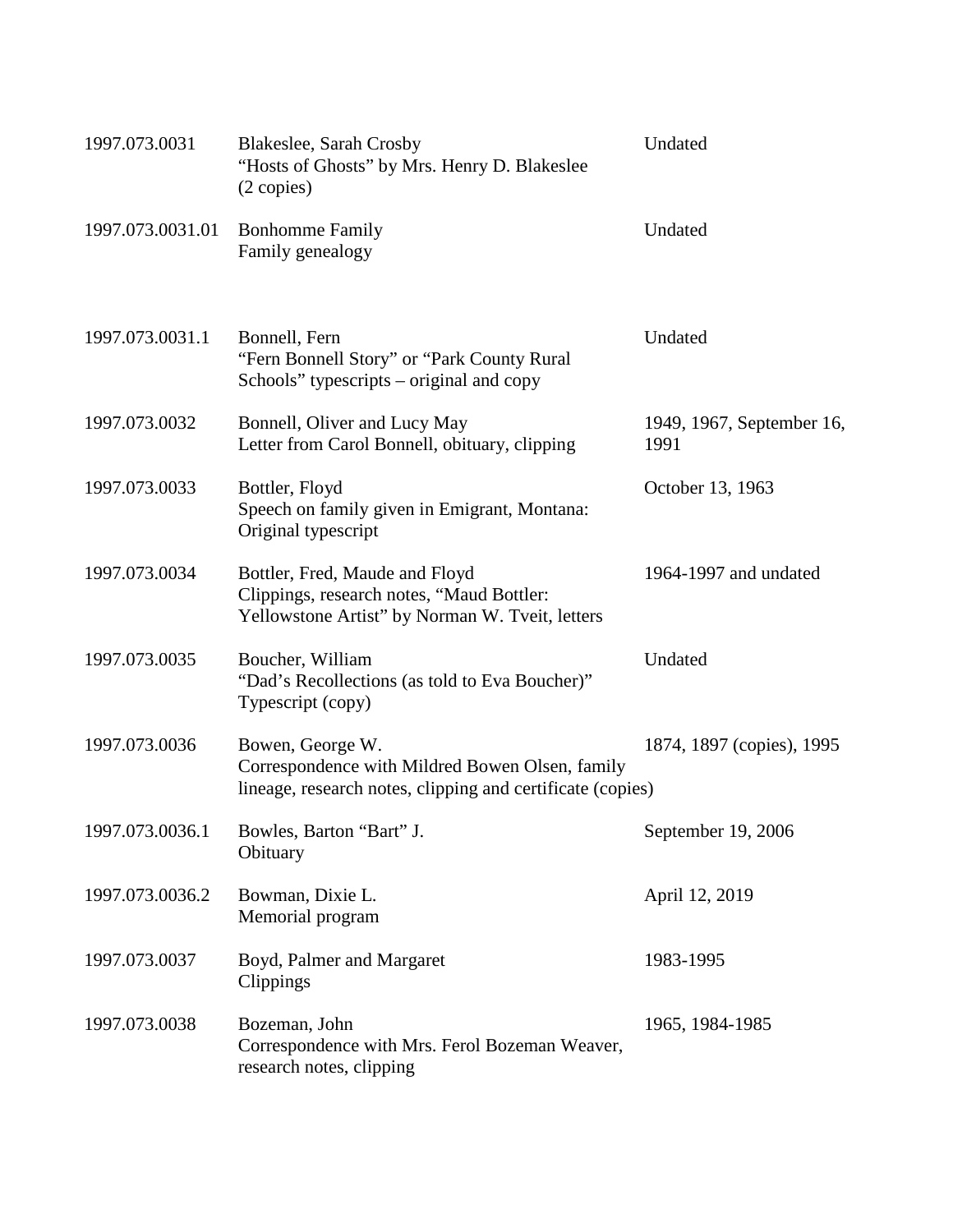| 1997.073.0038.1 | Bozeman Women<br>"Bozeman Women, First in Yellowstone" by<br>M. Mark Miller, email                                                                                                                                   | December 2006, January<br>2007   |
|-----------------|----------------------------------------------------------------------------------------------------------------------------------------------------------------------------------------------------------------------|----------------------------------|
| 1997.073.0039   | Bradford, Wright, Blakeslee<br>Correspondence with Wendy Wright, clippings<br>(copies), research notes                                                                                                               | 1910-1949 (copies),<br>1995      |
| 1997.073.0040   | Brady, Samuel and Sarah O'Neil Cox<br>Correspondence, research notes                                                                                                                                                 | 2003                             |
| 1997.073.0040.1 | Bridger, Jim<br>"Jim Bridger's Yarns of Yellowstone" (copy),<br>photos of sign (copy), excerpts, "Jim Bridger<br>Guide Information", chronology                                                                      | 1931 (copy), 2004                |
| 1997.073.0040.2 | Bridger, Jim<br>"Jim Bridger's Yarns of Yellowstone" (copy),<br>"Jim Bridger Guide Information", chronology                                                                                                          | 1931 (copy), 2004                |
| 1997.073.0040.3 | Bridger, Jim<br>"Tales of an Explorer and Guide: Jim Bridger's<br>Later Years" by Fortnightly Club of Redland, CA,<br>"Yellowstone Basin Timeline" by Brian Sparks,<br>clippings, maps and photos (copies), articles | 1999, 2002-2006                  |
| 1997.073.0041   | Briggs, Ansel and Eunice; and Dayton C.<br>Family history typescript (2 copies), clippings                                                                                                                           | 1965 and undated                 |
| 1997.073.0041.1 | Briggs, Ernie and Ellen (Holliday)<br>Memorial program, family history                                                                                                                                               | 2018                             |
| 1997.073.0042   | Brown, Joe<br>Correspondence with Helen Stetzel, notes, photos<br>and clippings (copies)                                                                                                                             | 1902-1903 (copies),<br>1984-1989 |
| 1997.073.0043   | Bruckert, Drusilla and George and Ida<br>Clippings                                                                                                                                                                   | 1960                             |
| 1997.073.0044   | Bruffey, George A.<br>Biographical sketch, court report (copy), clippings,<br>"Eighty-one Years in the West" by George A. Bruffey<br>(copy of publication), recollection (handwritten and<br>typescript)             | 1892-1928 (copies),<br>1965      |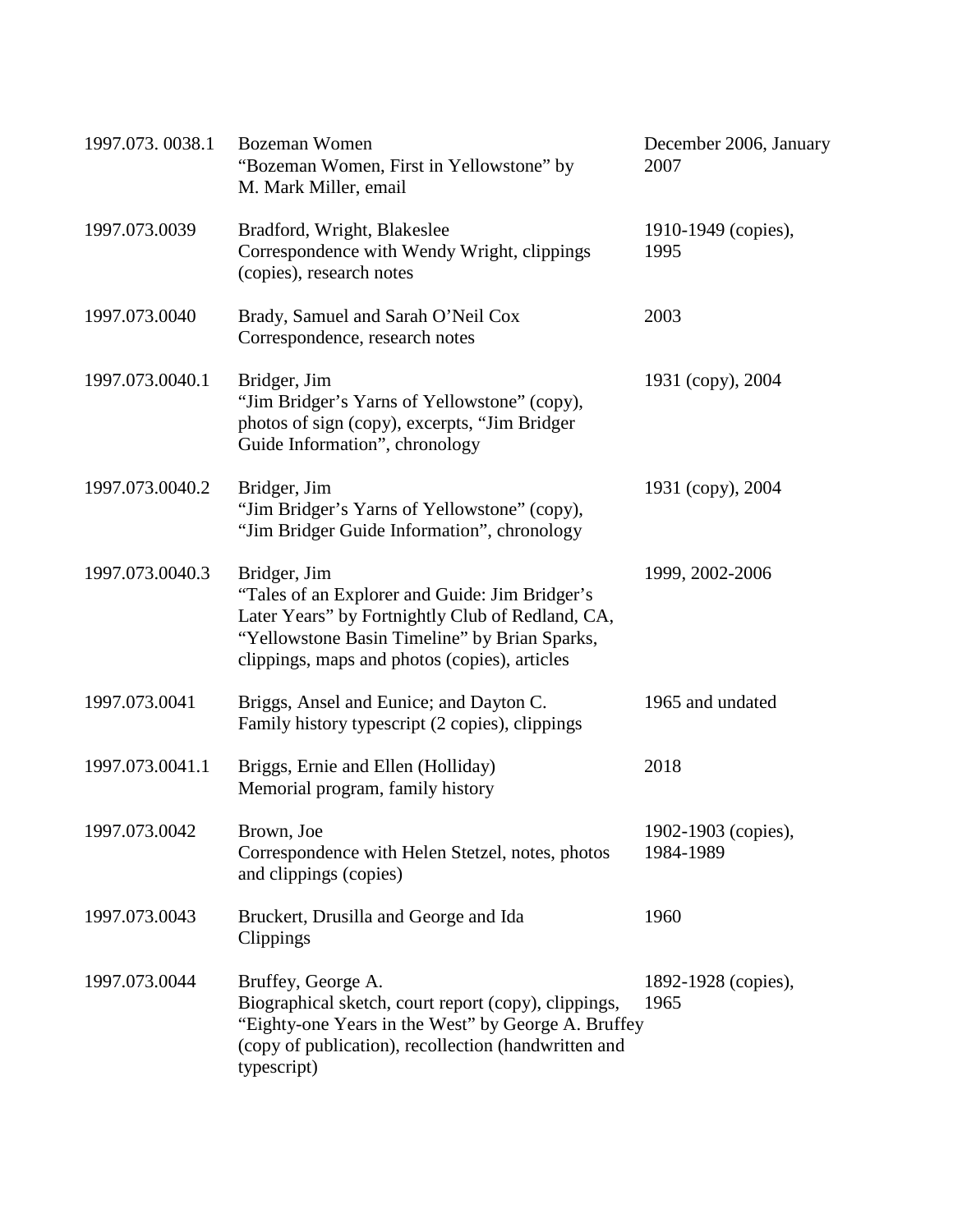| 1997.00441A     | Buettner, Charles<br>Draft registration cards, marriage certificate, census<br>(copies), research notes                                                                      | 1912-1920 (copies), 2018               |
|-----------------|------------------------------------------------------------------------------------------------------------------------------------------------------------------------------|----------------------------------------|
| 1997.073.0044.1 | Bulldog, Madame; Bucket of Blood Saloon<br>Excerpt from publication (copy), clipping                                                                                         | Undated and 1984                       |
| 1997.073.0045   | <b>Busby Family</b><br>Correspondence with Virginia Kotlarz, "Busby<br>Family History" by Sylvia Anderson (typescript)                                                       | 1982-1983                              |
| 1997.073.0046   | Bush, Harold and Maxine<br>Clippings                                                                                                                                         | 1974, 1985-1986                        |
| 1997.073.0047   | $C$ – Individuals/Families<br>Clippings (copies), research notes, memorial<br>programs                                                                                       | $1900s$ (copies),<br>ca. 1970-2019     |
| 1997.073.0048   | C- Individuals/Families<br>Clippings                                                                                                                                         | ca. 1950s-2015                         |
| 1997.073.0049   | Cain, Virginia Stinnett<br>"The Memories of Virginia Stinnett Cain" booklet                                                                                                  | Undated                                |
| 1997.073.0049.1 | <b>Calamity Jane</b><br>Booklet and articles (copies), brochure, "Calamity<br>Jane Queen of the Plains" by Sidne and Stan Lynde,<br>photo (copy)                             | 1951 (copy) and undated                |
| 1997.073.0049.2 | <b>Calamity Jane</b><br>Letter, clippings and articles (copies and originals)                                                                                                | 1958 (copy), 1975-2006                 |
| 1997.073.0049.3 | <b>Calamity Jane</b><br>Letters, email, articles and clippings (copies), notes<br>photo (copy)                                                                               | 1903 (copy), 2001-2008                 |
| 1997.073.0049.4 | Calamity Jane – Performers<br>Brochures, tickets, articles, notes, "Miss Martha<br>Jane Cannary in the Melodramatic Role of Calamity<br>Jane" by Dominique Valentin (script) | 1982 (copy), 2001-<br>2004 and undated |
| 1997.073.0049.5 | <b>Calamity Jane</b><br>Articles, clippings on Calamity Jane and performers                                                                                                  | 2004-2006                              |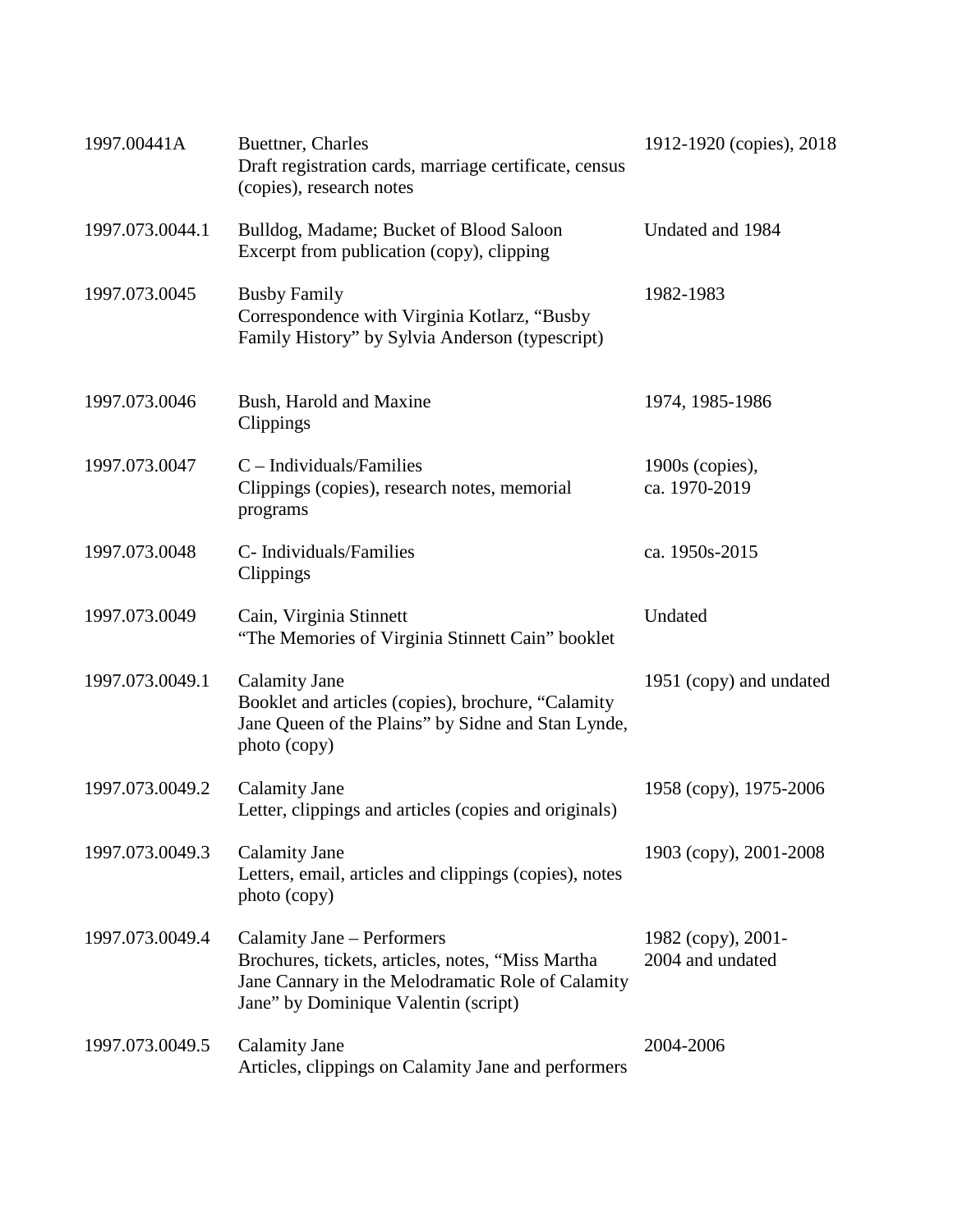| 1997.073.0050   | Cameron, Dave<br>Letter from Jane Cameron Nagel (daughter)                                                                     | 1990                                     |
|-----------------|--------------------------------------------------------------------------------------------------------------------------------|------------------------------------------|
| 1997.073.0051   | Cameron, Paul<br>"Biography of Paul Cameron" by Mary Wiltgen Sallee<br>(grand-daughter), Montana State University school paper | Winter 1980                              |
| 1997.073.0052   | Cameron, Evelyn<br>Article (copy)                                                                                              | Undated                                  |
| 1997.073.0052.1 | Carlson, Erik<br>Email, studio portrait in brakeman uniform (copy)                                                             | 2015 and undated                         |
| 1997.073.0053   | Carlson, Gordon T.<br>Letters from Vanessa Naasko, clippings (copies),<br>photos of tombstone                                  | 1954 (copy), 1992-1993                   |
| 1997.073.0054   | Carlson, Margaret – Cattle Queen<br>Article                                                                                    | October 8, 1980                          |
| 1997.073.0055   | <b>Carpenter Family</b><br>Family history by Lawrence Carpenter                                                                | Undated                                  |
| 1997.073.0056   | Carter, Thomas Family<br>Research notes, article (copy)                                                                        | $1896$ (copy) and<br>undated             |
| 1997.073.0057   | Casper, Dr. Elizabeth<br>Obituaries, memorial program                                                                          | July 17-20, 2002                         |
| 1997.073.0058   | Chadbourne, A.W.<br>Letter, clippings (originals and copies)                                                                   | 1906-1968 (copies), 1968-<br>2000        |
| 1997.073.0058.1 | Chapel, Lawrence H. "Chape"<br>Obituary                                                                                        | Aug. 6, 2018                             |
| 1997.073.0059   | Chattam, Russell<br>Clippings                                                                                                  | 1990-1996                                |
| 1997.073.0060   | Christensen, Thomas M. "Hacksaw Tom"<br>Letters from Jim Christensen, article, photos (copies)                                 | 1920-1950 (copies), 1990,<br>and undated |
| 1997.073.0060.1 | Christian, Ellery<br>List of books on Montana and Park Country<br>by Ellery Christian                                          | 2005                                     |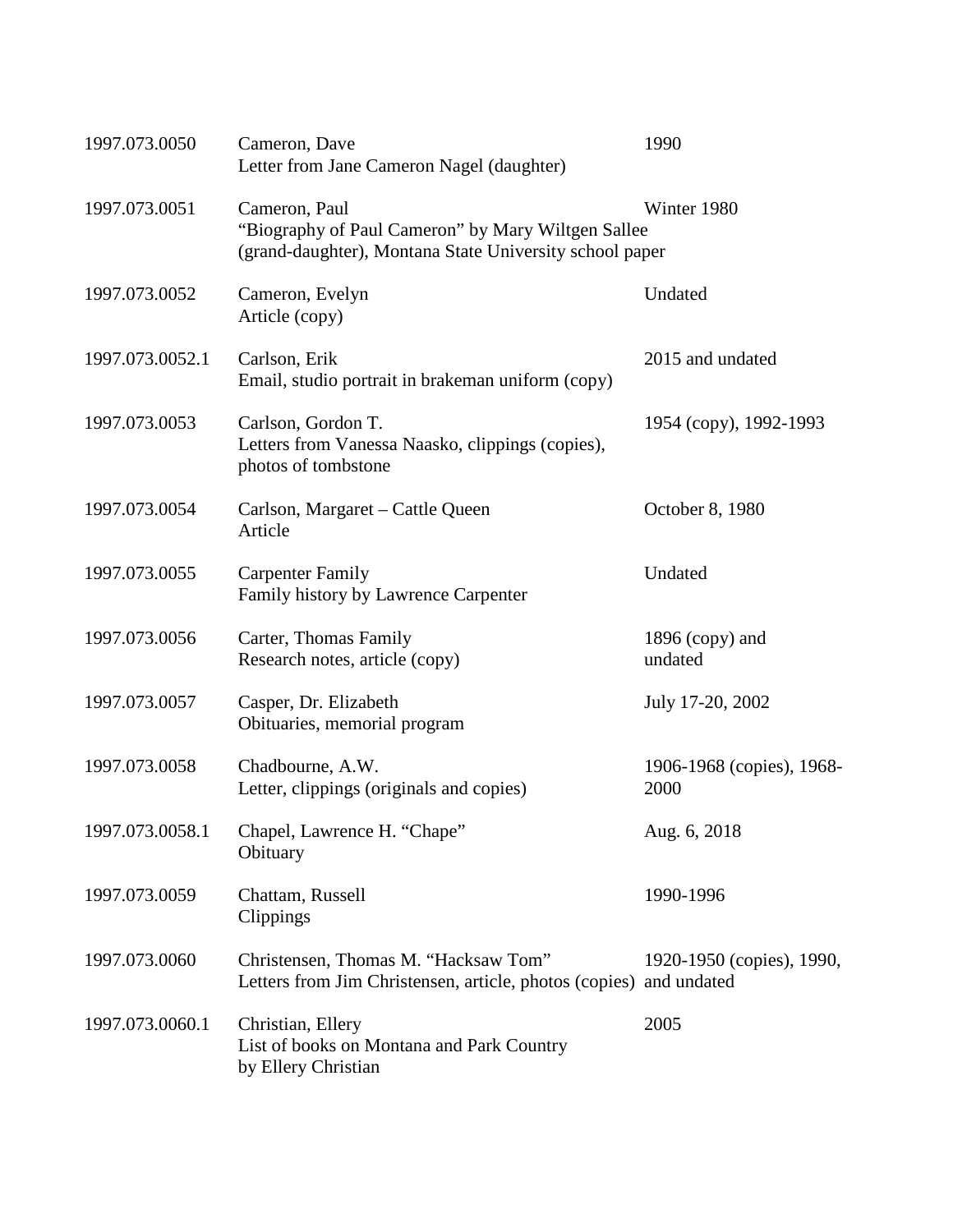| 1997.073.0060.2 | Clark, James J.<br>Clippings (copies), page from publication                                                                  | 1927, 1928, 1934<br>(copies)      |
|-----------------|-------------------------------------------------------------------------------------------------------------------------------|-----------------------------------|
| 1997.073.0061   | Clarke, Urana<br>Clippings and articles, letters, program                                                                     | 1953, 1985-1999                   |
| 1997.073.0061.1 | Clark, Urana<br>Big Skies column (clippings)                                                                                  | 1980-1984                         |
| 1997.073.0061.2 | Clark, Urana<br>Big Skies column (clippings)                                                                                  | 1985-1988                         |
| 1997.073.0061.3 | Clark, Urana<br>Big Skies column (clippings)                                                                                  | 1989-1992                         |
| 1997.073.0061.4 | Clark, Urana<br>Big Skies column (clippings)                                                                                  | 1993-1996                         |
| 1997.073.0061.5 | Clark, Urana<br>Big Skies column (clippings), articles                                                                        | 1980-1997                         |
| 1997.073.0061.6 | Clayton, Leroy Howard (King Kong) and Mattie<br>Waite, and daughters Janice and Darleen: family<br>histories, photos (copies) | 2017                              |
| 1997.073.0062   | Clifford, Judge John<br>Letters from Charles D. Clifford, clippings (copies),<br>photos of gravesite in Chico                 | 1906 (copies), 1987-1989          |
| 1997.073.0063   | Cloon, Lucas and Margaret<br>Letters from William G. Cloon, family tree                                                       | 1970, 1986                        |
| 1997.073.0064   | Cole, Fred and Ben Faaley<br>Letter                                                                                           | December 16, 1981                 |
| 1997.073.0065   | Colpitts, George W.<br>"George W. Colpitts - A Livingston Blacksmith"<br>by Richard J. Dysart, notes, letters, article        | 2001-2003                         |
| 1997.073.0066   | Cone, John<br>Notes, clipping (copy)                                                                                          | 1884 (copy), 1992                 |
| 1997.073.0066.1 | Connolly, Jack<br>Letters, clippings, photos and sketches (copies)                                                            | 1947-1964 (copies), 1995-<br>2005 |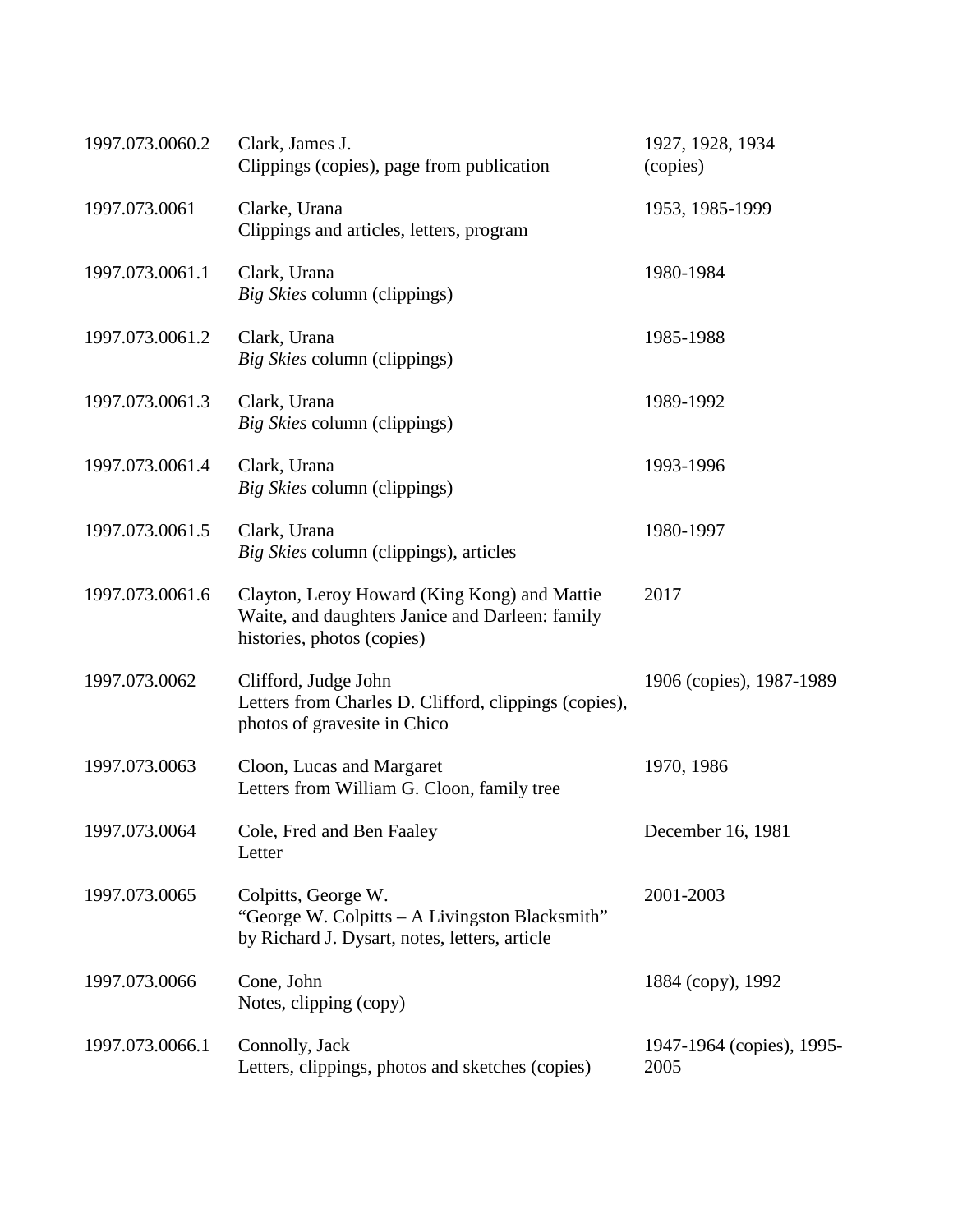| 1997.073.0067   | Conrad, John Howard Family<br>Letters, research notes                                                                                                               | ca. 1970-1980s                                          |
|-----------------|---------------------------------------------------------------------------------------------------------------------------------------------------------------------|---------------------------------------------------------|
| 1997.073.0068   | Couchman/Pratt, Franklin<br>Letters from Don and Darlene Couchman                                                                                                   | 1985-1986                                               |
| 1997.073.0068.1 | Counts, Henry Family<br>Family history narrative by Henry Counts                                                                                                    | March 26, 2008                                          |
| 1997.073.0069   | Crandall, Henry D. Jr. Family<br>Letter from Douglas R. Crandall, article (copy), notes                                                                             | 1997                                                    |
| 1997.073.0069.1 | Crawford, Jack "Rattlesnake Jack"<br>Articles, clippings, letter (all copies)                                                                                       | Undated, 1919, 1969-<br>1997 (copies)                   |
| 1997.073.0069.2 | Criger, Charles L.<br>"Jones, Michigan to Broadview, Montana, March<br>1915" typescript                                                                             | December 1977                                           |
| 1997.073.0070   | Culver, Ellery C. and Mattie<br>Research notes, letters, photos, clippings, letters<br>(copies), article, (note: original photo removed to<br>photo collection)     | 1863-1992 (copies),<br>1989-1998                        |
| 1997.073.0071   | Curl, John<br>Letters from Bruce C. Laine, "Me" by Mary<br>Margaret Curl Ingram, articles (copies), photos of<br>Gravesite                                          | 1924 (copy), 1992-1993<br>and undated                   |
| 1997.073.0072   | Cutler, "Buckskin Jim" and Harriet<br>Clippings, photos, letters                                                                                                    | 1964-2006 and undated                                   |
| 1997.073.0073   | D - Individuals/Families<br>Clippings                                                                                                                               | ca. 1961-2002                                           |
| 1997.073.0074   | D - Individuals/Families<br>Research notes, clippings (copies), pamphlets                                                                                           | ca. 1900s (copies), ca. 1980-<br>2000                   |
| 1997.073.0075   | Dailey, Alfred and Ethel (Milligan), and Ebenezer<br>Katherine<br>"An Interview with Alfred Dailey" by Mrs. K. E.<br>Averson, letter, clippings and photos (copies) | ca. 1897-1915 (copies), and<br>ca. 1965-1970, 2001-2002 |
| 1997.073.0076   | Darroch, J.M. and Bill<br>Research notes, poems by Bill Darroch (clippings)                                                                                         | Undated and ca. 1960s                                   |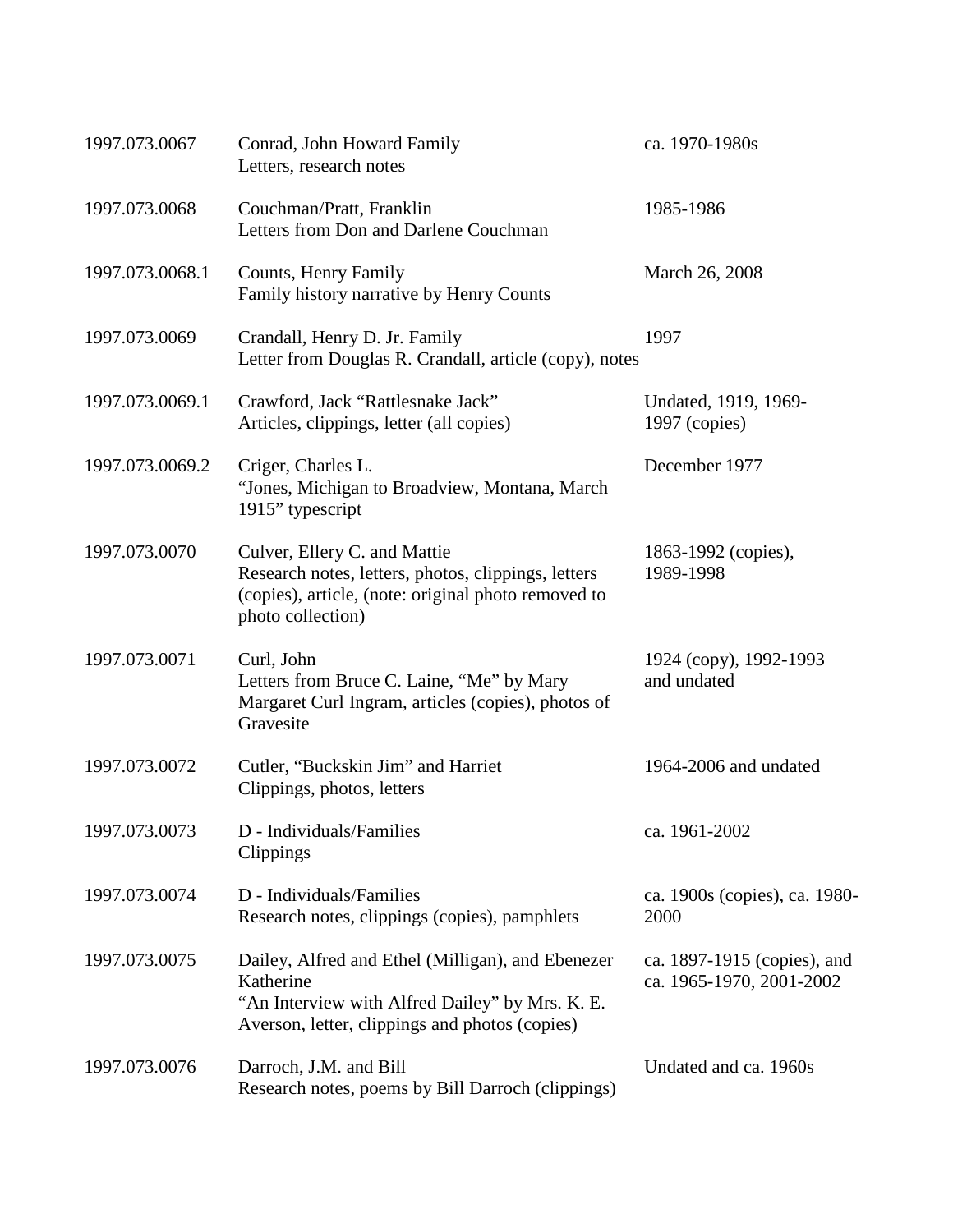| 1997.073.0077    | Davis, Alvin<br>Research notes                                                                                    | 1991                        |
|------------------|-------------------------------------------------------------------------------------------------------------------|-----------------------------|
| 1997.073.0078    | De Hart<br><b>Research notes</b>                                                                                  | Undated                     |
| 1997.073.0079    | Dawe-Keihl<br>Clippings (copies), notes                                                                           | 1912-1913 (copies)          |
| 1997.073.0080    | Deadman, John Riley<br>Letter                                                                                     | March 23, 1983              |
| 1997.073.0081    | Deland, Benjamin Family<br>Family history                                                                         | Undated                     |
| 1997.073.0082    | De Long, Alec and family<br>Letters from Gerald DeLong, clippings (copies),<br>family history                     | 1901 (copy), 1990-1991      |
| 1997.073.0083    | DePuy, Warren, Eva and Tara<br>Clippings, political flyer                                                         | 1977-1998                   |
| 1997.073.0084    | Dewing, John H. and Family<br>Correspondence with Pam Bourgeous, notes,<br>clippings (copies)                     | 1922-1985 (copies),<br>1996 |
| 1997.073.0084.01 | Dickinson, George<br>Discharge papers (copies)                                                                    | Oct. 1946 (copies)          |
| 1997.073.0084.1  | Doane, Gustavus Cheyney<br>"Yellowstone Expedition of 1897" (copy),<br>clipping (copy), notes                     | Undated and 1997            |
| 1997.073.0084.2  | Doll, Donald Adam<br>Memorial program                                                                             | Aug. 3, 2019                |
| 1997.073.0085    | Dorsett Family<br>Letter with family history                                                                      | October 6, 1970             |
| 1997.073.0085.1  | Drysdale, Douglas and Mary Story Drysdale<br>Military records (copies from National Archives),<br>photos (copies) | 1941-1944 (copies), undated |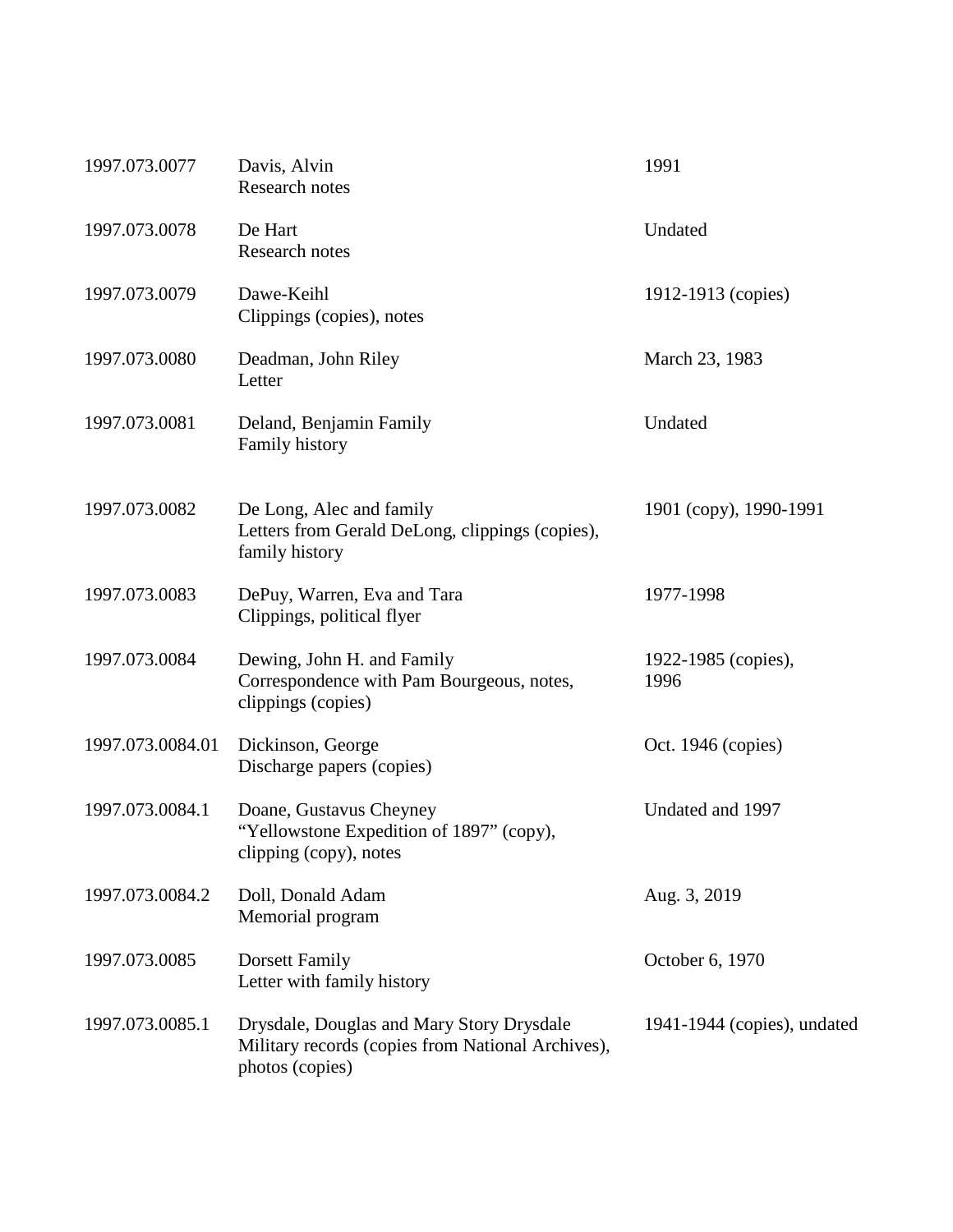| 1997.073.0086   | Dunn, Frank<br><b>Notes</b>                                                            | Undated                            |
|-----------------|----------------------------------------------------------------------------------------|------------------------------------|
| 1997.073.0087   | <b>Dyer Family</b><br>Letter, clipping and death certificates (copies)                 | 1932-1961 (copies), 1987           |
| 1997.073.0088   | $E$ – Individuals/Families<br>Clippings                                                | Undated and 1964-2002              |
| 1997.073.0089   | $E$ – Individuals/Families<br>Notes, clippings and poem (copies)                       | Undated and 1898, 1948<br>(copies) |
| 1997.073.0089.1 | Eastep, Donald Neal<br>Memorial program, obituary                                      | Oct. 19, 2018                      |
| 1997.073.0090   | Ebel, Seeley and James Rice<br>Letter, notes                                           | January 20, 1987                   |
| 1997.073.0091   | Ebert, Napoleon<br>Articles (copies)                                                   | 1884, 1951 (copies)                |
| 1997.073.0092   | Ebert, Napoleon<br>Family history (copy)                                               | Undated                            |
| 1997.073.0093   | Edick, Mark<br>Family history (typescript)                                             | November 25, 1969                  |
| 1997.073.0094   | Egeler, John and Dorothea, and Jack<br>Family histories, notes, clipping (copy)        | Undated                            |
| 1997.073.0095   | <b>Eggar Family</b><br>Clippings (original and copy), list of birth and death<br>dates | 1952 (copy), 1968                  |
| 1997.073.0096   | Elliott, Charles Dudley and Gertrude<br>Biography (copy) with notes, clippings         | ca. 1964-1967                      |
| 1997.073.0096.1 | Ellis, Don<br>Memorial program                                                         | Aug. 17, 2019                      |
| 1997.073.0097   | <b>Ennis Family</b><br>Letter, note                                                    | November 8, 1987                   |
| 1997.073.0098   | Evans, Rook and McBride Families<br>Letter, pedigree chart                             | June 9, 1975                       |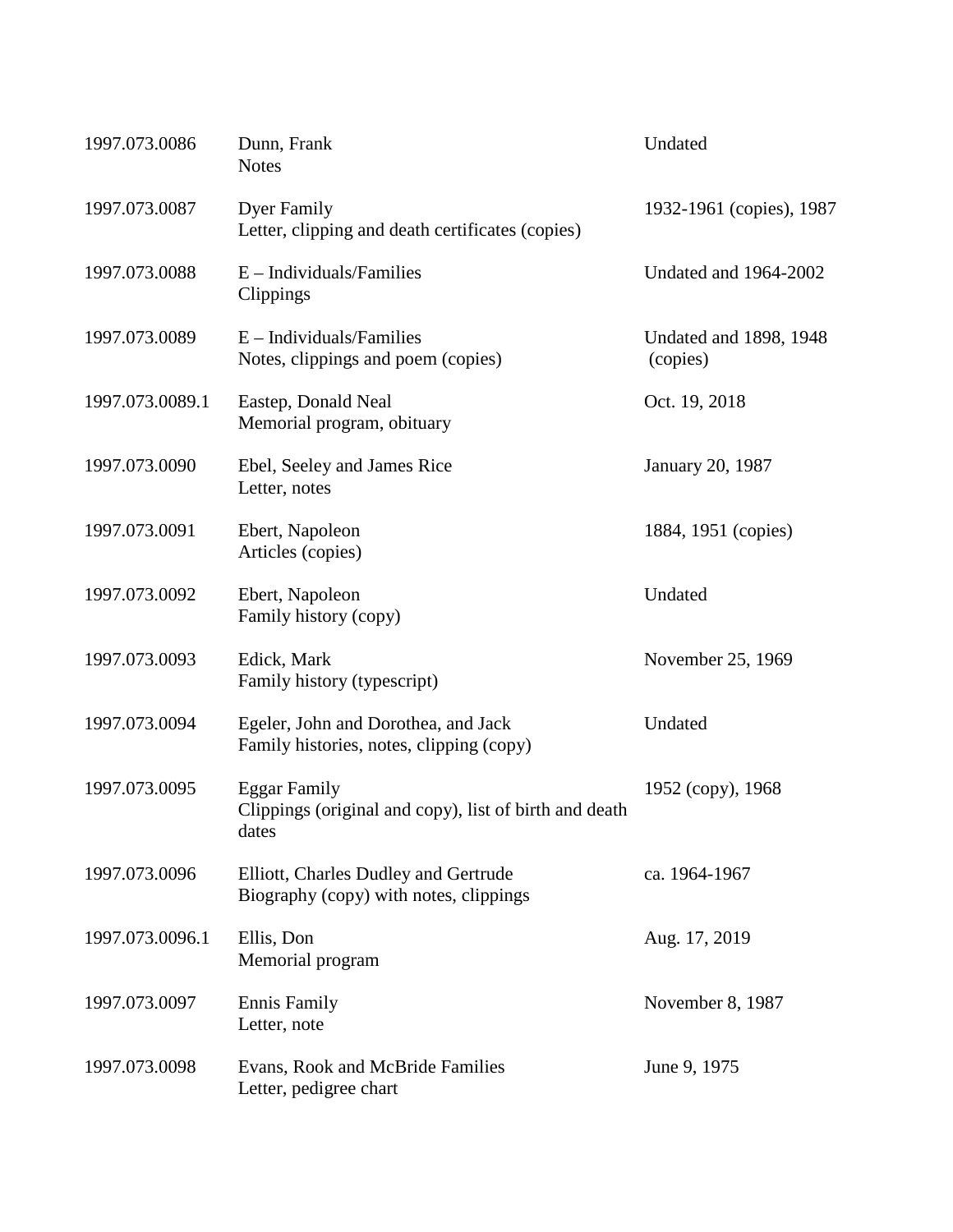| 1997.073.0098.1 | Eyman, Benjamin and Melissa; Burl and Harriet<br>Eyman; Robert and Loraine Eyman: family histories,<br>military records for Burl Eyman, notes | 1919 (copy), ca. 1984    |
|-----------------|-----------------------------------------------------------------------------------------------------------------------------------------------|--------------------------|
| 1997.073.0099   | F - Individuals/ Families<br>Clippings                                                                                                        | ca. 1954-2000            |
| 1997.073.0100   | $F$ – Individuals/Families<br>Notes, clippings (copies)                                                                                       | ca. 1906-1990s (copies)  |
| 1997.073.0101   | Fakler, Glenn E. and Estelle "Stella" (Herman)<br>"Short Story of my Life" by Glenn Fakler,<br>memorial program, clipping                     | 1997, 2000               |
| 1997.073.0102   | Fallon, Ole E.<br>Clippings                                                                                                                   | 1967-1968, 1971          |
| 1997.073.0102.1 | Faygel, William Mark<br>Birth certificate, military papers (copies)                                                                           | 1919, 1944-1945 (copies) |
| 1997.073.0103   | Ferguson, Dr. L.L.<br>Letter from Pam Fellner, notes, clipping (copy)                                                                         | 1933 (copy), 1992        |
| 1997.073.0104   | Ferrel, James A. family<br>Brief history on Ferrel cabin                                                                                      | Undated                  |
| 1997.073.0105   | Fitzgerald S. M. and French<br>Notes, clipping (copy)                                                                                         | 1932 (copy), 1988        |
| 1997.073.0106   | Flaherty, John and William<br>Letter                                                                                                          | October 7, 1986          |
| 1997.073.0106.1 | Fleming, James Barton "Jim"<br>Memorial program                                                                                               | May 17, 2019             |
| 1997.073.0107   | Fletcher, reverend Sam<br>Clippings, photo                                                                                                    | 1956-1979                |
| 1997.073.0108   | <b>Flynn Family</b><br>Letter from Florence Flynn Thrasher, letter, photo<br>and clippings (copies)                                           | 1889-1924 (copies), 1977 |
| 1997.073.0109   | Fogg, Lawrence and Margaret Hama<br>Marriage license (copy), notes                                                                            | 1908 (copy), 1997        |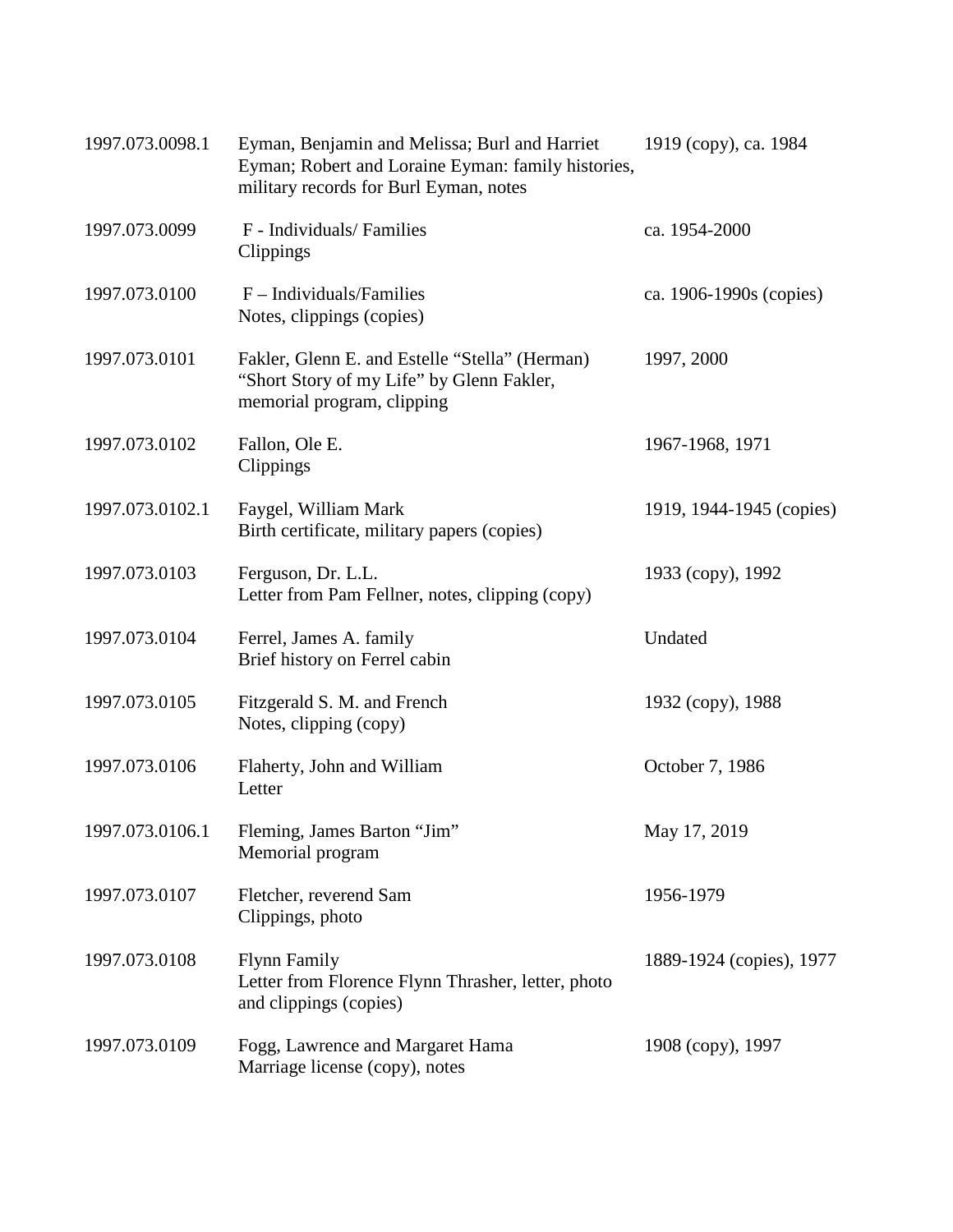| 1997.073.0110   | <b>Forney Family</b><br>Family history (typescript copy)                                                                                  | Undated                                  |
|-----------------|-------------------------------------------------------------------------------------------------------------------------------------------|------------------------------------------|
| 1997.073.0111   | Fox, Jacob Leroy "Roy"<br>Brief biography (typescript copy)                                                                               | <b>June 2004</b>                         |
| 1997.073.0112   | Francis, William Henry<br>Article (typescript 2 copies), family portrait (copy),<br>clipping, photos (copies)                             | 1919-1927 (copies), 1957,<br>and undated |
| 1997.073.0113   | Frank, Henry<br><b>Notes</b>                                                                                                              | Undated                                  |
| 1997.073.0114   | Fraser, Donald<br>Letter with family history, research notes, program,<br>obituary                                                        | Undated and 2005-2006,<br>$1945$ (copy)  |
| 1997.073.0115   | Frazier, Marion Edward (Spike)<br>"The Story of my Life M.E. (Spike) Frazier"<br>compiled by wife Minnie Blackburn Frazier                | July 27, 1982                            |
| 1997.073.0116   | <b>Fridley Family</b><br>Correspondence with Fridley family members,<br>notes, family history, letters and clippings (copies)             | 1890s (copies), 1976-<br>1994            |
| 1997.073.0117   | <b>Fridley Family</b><br>Letters, "Lineage Ehernman, Stevens, Fridley,<br>Florence, Cochrane' by Robert W. MacCullough,<br>research notes | 1986-1988                                |
| 1997.073.0118   | Fryer, John W. Family<br>Clipping (copy), notes                                                                                           | $1943$ (copy)                            |
| 1997.073.0119   | $G$ – Individuals/Families<br>Clippings                                                                                                   | ca. 1969-2002                            |
| 1997.073.0120   | G – Individuals/Families<br>Clippings (copies), memorial program, short bio                                                               | ca. 1890-1950 (copies),<br>ca. 1990-2002 |
| 1997.073.0120.1 | Gamman, Tonya<br>Clipping, book release notice and order form                                                                             | <b>January 23, 2003</b>                  |
| 1997.073.0121   | Garcia, Andrew<br>Story of Andrew Garcia published in Park County<br>News by W.H. Banfill (copy)                                          | June 16, 1932                            |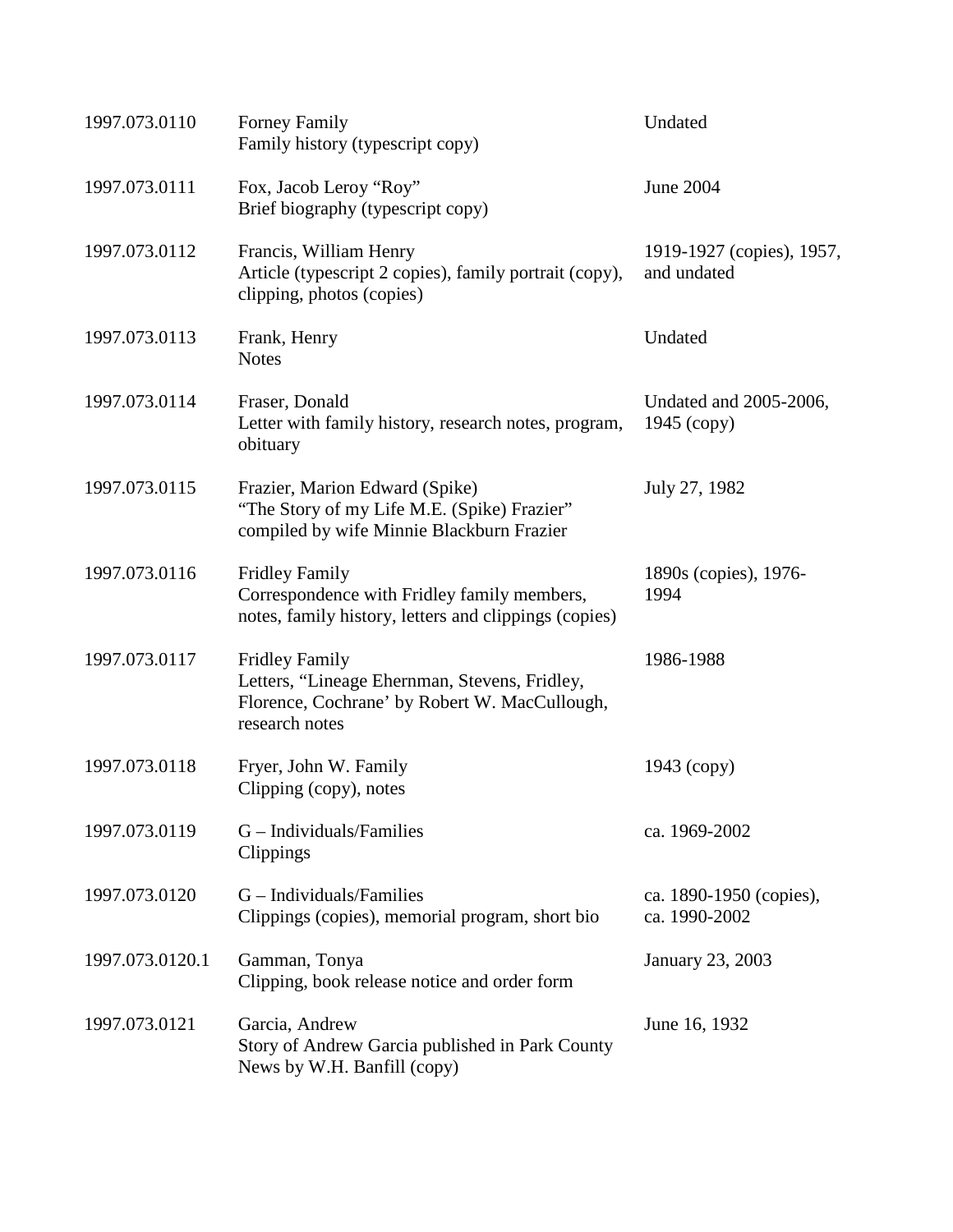| 1997.073.0122   | Gardner, Johnson<br>Johnson Gardner History Index (3 copies), clipping                                                                 | Undated                          |
|-----------------|----------------------------------------------------------------------------------------------------------------------------------------|----------------------------------|
| 1997.073.0123   | Garnier, Dorothy Rabb/ Garnier Cigar Company<br>Clippings                                                                              | 1979, 1997, 2012                 |
| 1997.073.0127   | Grant, Charles F.<br>Biographical sketch (copies), notes                                                                               | Undated                          |
| 1997.073.0128   | Geisdorff, Dr. Francis<br>Transcripts of articles, recollections (handwritten)                                                         | 1978 and undated                 |
| 1997.073.0129   | Geiser, Ester S.<br>Black/white photo, obituary                                                                                        | July 13, 1967 and<br>undated     |
| 1997.073.0129.1 | George, Joe and Eleanor Shorthill<br>George ranch clipping                                                                             | 1999                             |
| 1997.073.0130   | Gilbert, John Thomas and Harriet<br>Correspondence, research notes, clippings (copies)                                                 | 1925-1929 (copies),<br>1986-1996 |
| 1997.073.0131   | Gibson, Edgar and Grant family<br>Photos (copies), clipping                                                                            | 1967 and undated                 |
| 1997.073.0131.1 | Goms, Richard and Ann<br>Updates to book "In Their Footsteps, A Montana<br>Legacy"                                                     | April 2015                       |
| 1997.073.0132   | Gonder, Bertha<br>Clippings (originals and copies), photo (copy),<br>family record                                                     | ca. 1938-1962 (copies)           |
| 1997.073.0133   | Gouyhnour, Emanuel<br>Letters, family history by Alberta Gouyhnour Sell,<br>clippings, notes, photo, 214 S. $2nd$ St. property history | 1905-1975, 2001                  |
| 1997.073.0133.1 | Graham, James D.<br>Bio, article from Livingston Enterprise (copy)                                                                     | 1923, 1976 (copies)              |
| 1997.073.0134   | Grannis, John W.<br>"Shields River history of the Grannis Family, Bliler<br>Family" by Ethel Bliler Richardson, clipping, obituary     | February 1961, 1970              |
| 1997.073.0135   | Griffith, R.C. Bob<br>Letter, notes, photo (copy)                                                                                      | July 6, 1987 and<br>undated      |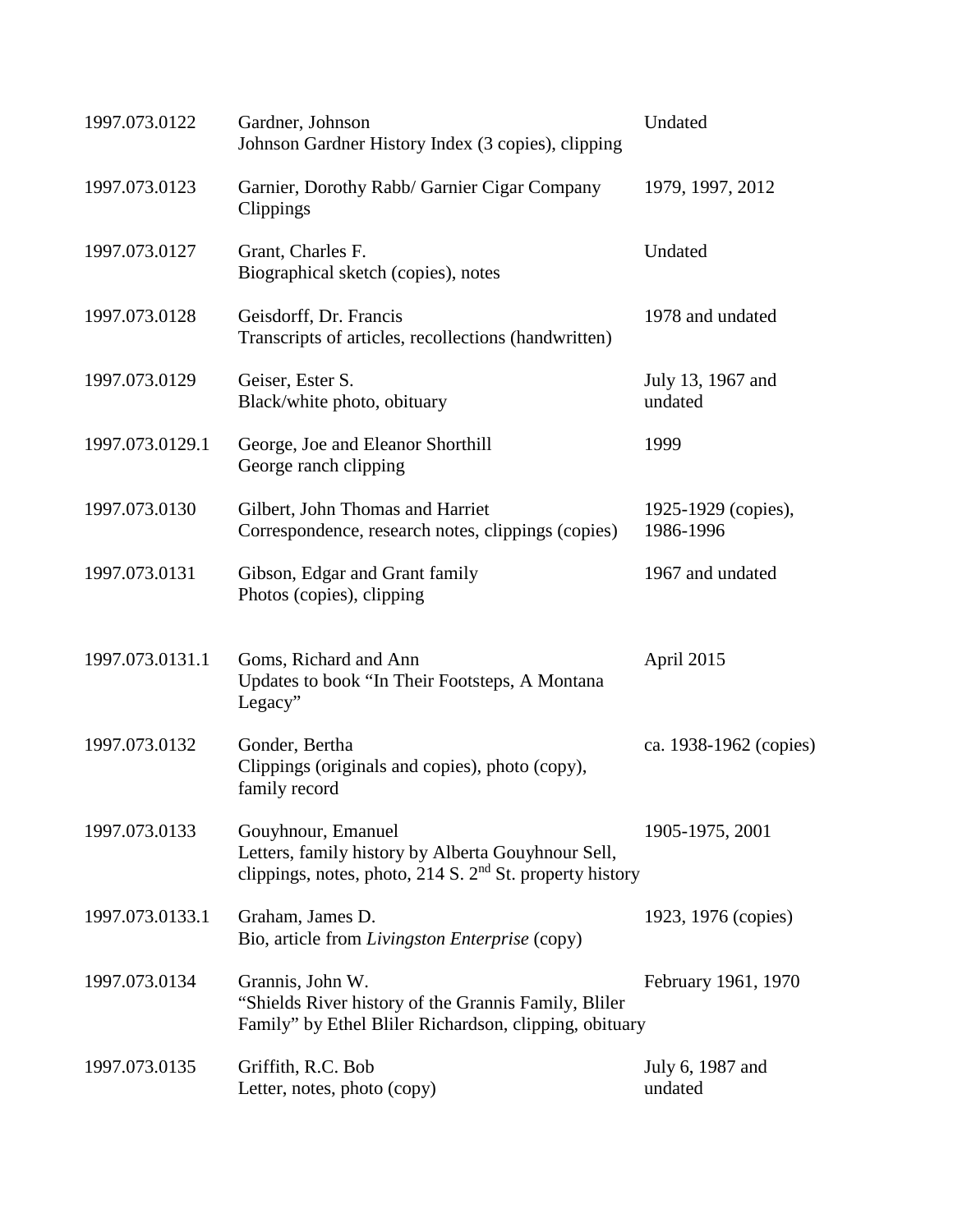| 1997.073.0136    | H - Individuals/Families<br>Clippings                                                                                             | ca. 1960-2004                             |
|------------------|-----------------------------------------------------------------------------------------------------------------------------------|-------------------------------------------|
| 1997.073.0137    | $H$ – Individuals/Families<br>Clippings (copies), memorial programs, notes,<br>magazine cover, obituaries                         | 1890-1967(copies),<br>1990-2013           |
| 1997.073.0137.1  | Haberstroh, John C.<br>Short biography written by Grace Haberstroh                                                                | undated                                   |
| 1997.073.0138    | Hackney, John<br>Letters from Helen Hackney Perey                                                                                 | 1985                                      |
| 1997.073.0139    | Haines, Aubrey Leon and Wilma<br>Sons: Alan and Calvin<br>Notes, letters, memorial program, photo, article,<br>conference program | 1994-2003                                 |
| 1997.073.0140    | Hall, Frank A.<br>Note, article                                                                                                   | 2003, 2011                                |
| 1997.073.0141    | Hall, W.A. Family<br>Hall family tree compiles by Bill Hall, letters,<br>photos (copies)                                          | 1980, 1994, 1930s<br>(copies) and undated |
| 1997.073.0142    | Hall, W.A. Family<br>Article (copy), letter, photos (copies)                                                                      | ca. 1994 and undated                      |
| 1997.073.0142.1  | Hallin, Bernard O. (Pete)<br>Obituary (copy)                                                                                      | undated                                   |
| 1997.073.0143    | Hamilton, A.J. and Ted Family<br>Clipping, letters, family history by Mrs. Fred J.<br>Wilson (Victoria Hamilton)                  | 1960-1992                                 |
| 1997.073.0144    | Harper, Burgess and Joseph Doyle (brother)<br>Letter, transcripts of articles, research and<br>interviews on Burgess' death       | November 6, 1918, 1988,                   |
| 1997.073.0145    | Harris, Roy D.<br>"Roy D. Harris Story" handwritten (copy), letter                                                                | 1974                                      |
| 1997.073.0145.01 | Harvat, Marie<br>Black and white photo of Marie (copy)                                                                            | undated                                   |
| 1997.073.0145.1  | Hayden, Ferdinand Vandiveer                                                                                                       | 1980, 2002 and undated                    |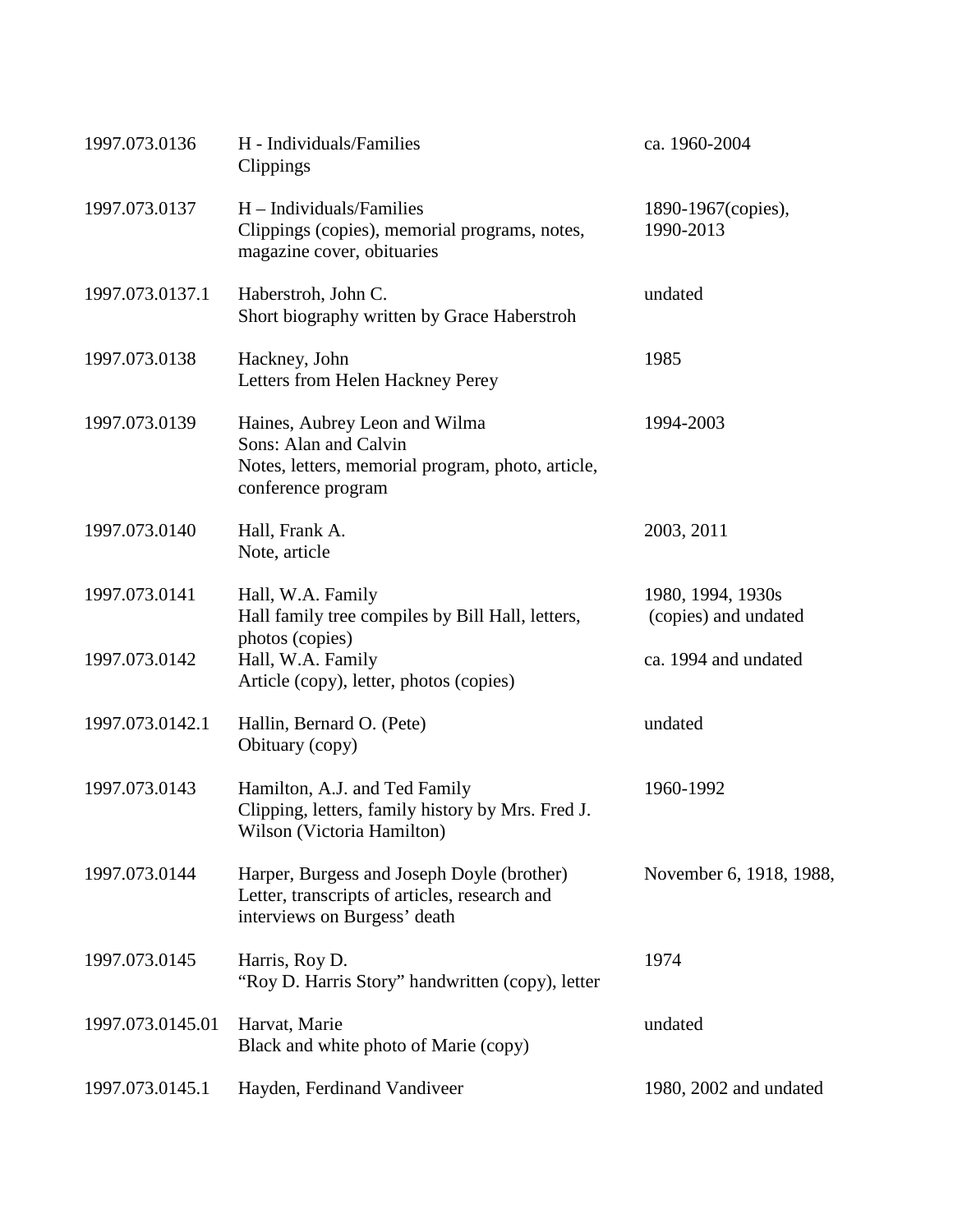|                 | Booklet, section of a publication (copy), articles                                                     |                                    |
|-----------------|--------------------------------------------------------------------------------------------------------|------------------------------------|
| 1997.073.0146   | Hebaus, Bernhart, Mary, Anton and Josephine<br>Family history (copy)                                   | Undated                            |
| 1997.073.0147   | Hefferlin, C.S. Family<br>Notes, family tree clippings (copies and originals),<br>Letter               | 1880-1920s (copies), 1986-<br>1998 |
|                 | 1997.073.0147.1A Hendrickson, Henry and Jene<br>Typescript of oral history interview by Alta LeDoux    | October 2006                       |
| 1997.073.0147.1 | Hensen, John Porter and Lulu F.<br>Letter, obituary and clippings (copies)<br>John P. Henson 1862-1926 | 1926 (copies), 1993                |
| 1997.073.0148   | Heron, Francis T. Family<br>Letters from Evelyn V. Hill Strum                                          | 1989                               |
| 1997.073.0149   | Hershberger<br>Letters from Mrs. John Pohles, clipping (copy)                                          | 1927 (copy), 1990                  |
| 1997.073.0149.1 | Heyer, Edith and Bracket Creek School<br>Brief history, letter, photo (copy)                           | 2014, ca. 1902 (copy)              |
| 1997.073.0150   | Hoback, Carolyn and John Donahue<br>Letters, research notes                                            | 1981                               |
| 1997.073.0151   | Hodges, Woodsen<br>Transcript of an obituary                                                           | ca. 1914 (copy)                    |
| 1997.073.0152   | Hogan, John<br>Transcript of an article, clipping (copy)                                               | 1906, 1917 (copies)                |
| 1997.073.0153   | Hoppe, Hugo Family<br>Notes, clippings (originals and copies), articles                                | 1965-1997, 1880-1900s<br>(copies)  |
| 1997.073.0154   | Hooper, Charles John<br>Letter, research notes                                                         | 1994                               |
| 1997.073.0155   | Hoover, B.F.<br>Articles (copies)                                                                      | 1899 (copies)                      |
| 1997.073.0156   | Hornbeck, Frank<br>Letters, research notes, articles (copies)                                          | 1893-1938 (copies), 1986           |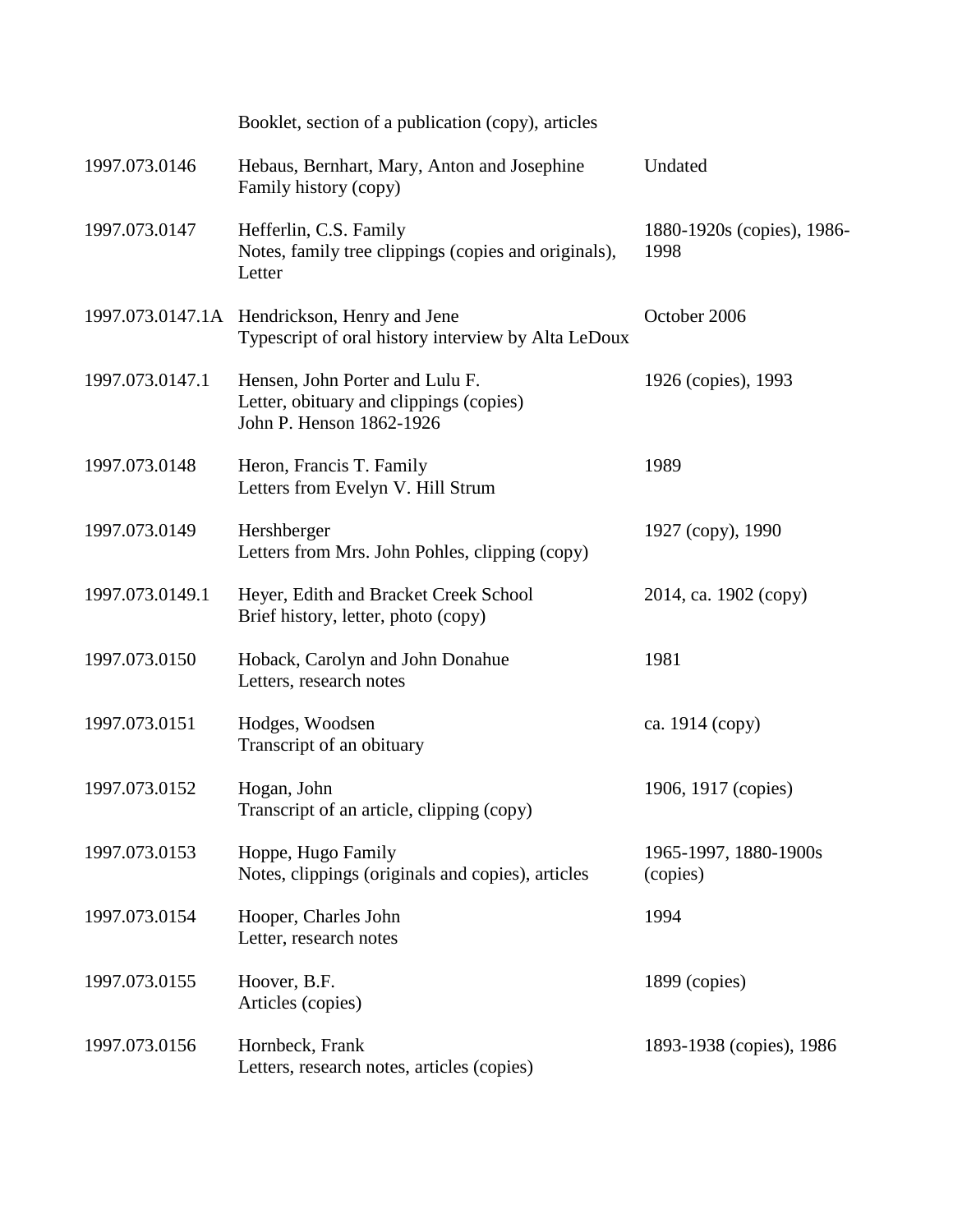| 1997.073.0157   | Huber, Fred<br>Letter with family history                                                          | 1993                                     |
|-----------------|----------------------------------------------------------------------------------------------------|------------------------------------------|
| 1997.073.0158   | Hunter, Dr.<br><b>Research notes</b>                                                               | Undated                                  |
| 1997.073.0159   | Huston, George W.<br>Letter, research notes                                                        | 1990                                     |
| 1997.073.0160   | I - Individuals/Families<br>Clippings (originals and copy)                                         | 1922 (copy), 1928,<br>1992-1997, undated |
| 1997.073.0161   | Inskeep, Foreman Vance and Leone<br>Letters from Wendell F. Inskeep, research notes                | 1985                                     |
| 1997.073.0162   | Isakson, Charles<br>Letter, article (copy)                                                         | 1913 (copy), 1995                        |
| 1997.073.0162.1 | Iverson, Miles<br>Clipping                                                                         | December 15, 2003                        |
| 1997.073.0163   | J - Individuals/Families<br>Clippings, memorial program, notes                                     | 1960-2000s                               |
| 1997.073.0164   | Jackson, Joseph Family<br>Letter, obituary (copy), notes                                           | 1990 (copy), 1996                        |
| 1997.073.0165   | Jackson, Sam<br>Letters from Mary K. St. Clair, research notes                                     | 1978-1983                                |
| 1997.073.0166   | Jewett<br>Letter, research notes, book chapter (copy)                                              | 1987-1994                                |
| 1997.073.0167   | Jones, Dorothy Kathleen<br>Letters                                                                 | 1980                                     |
| 1997.073.0168   | Jones, Robert Donnell and Hannah Virginia Jones<br>Family histories (typescript copies), clippings | 1965, 1969 and undated                   |
| 1997.073.0168.1 | Jones, William "Bill"<br>Letter, digital color prints of gravesite                                 | 2002-2003                                |
| 1997.073.0169   | Johnson, Carl Arthur<br>Letter, research notes                                                     | 1989                                     |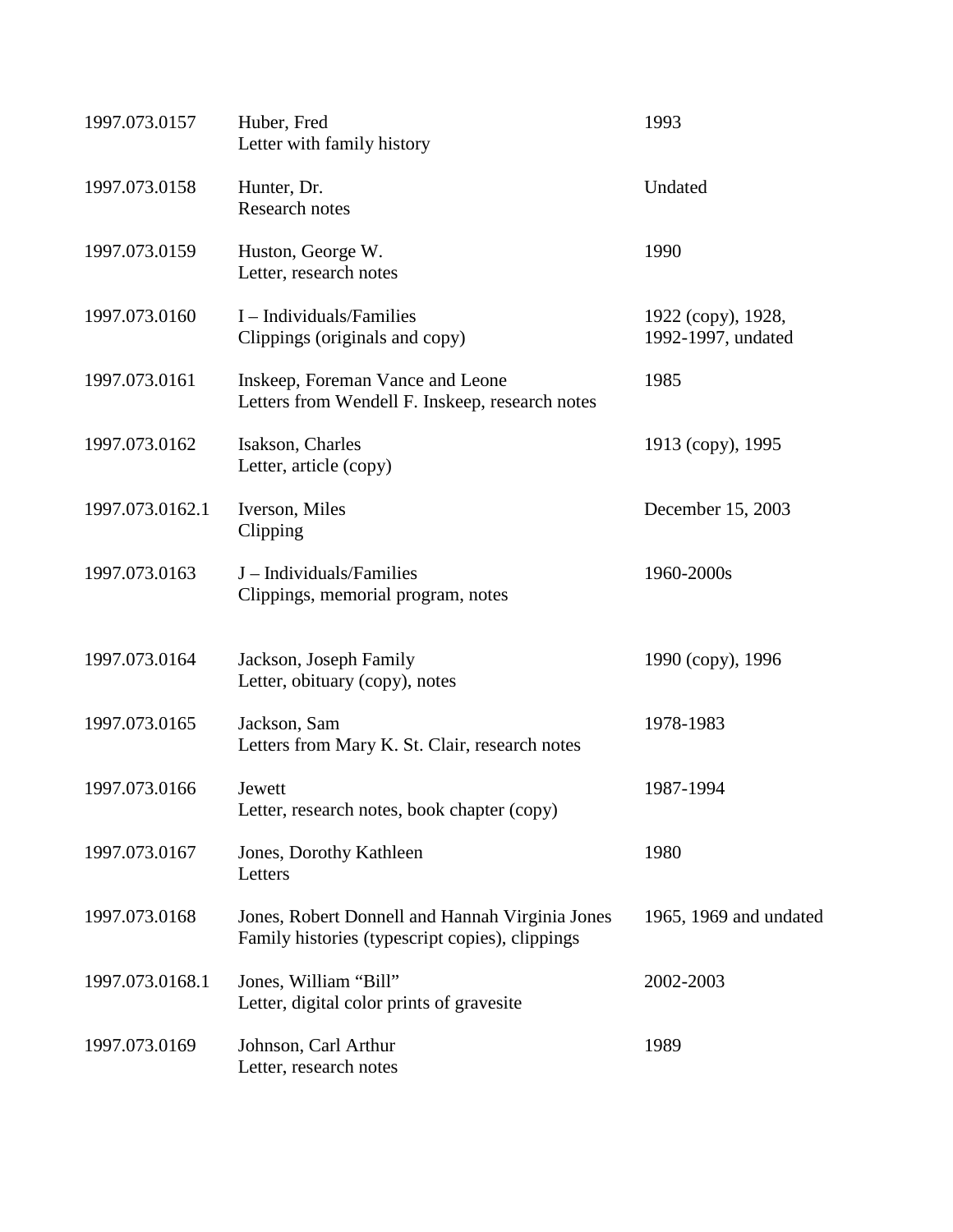| 1997.073.0170   | Johnson Earl Anderson and Carol Fern (Pfohl)<br>Typescript of interviews and family history (copy)                                             | Undated                          |
|-----------------|------------------------------------------------------------------------------------------------------------------------------------------------|----------------------------------|
| 1997.073.0171   | Johnston, Samuel and Pauline (Sutton) Family<br>Family history as given by Preston Johnston and<br>Arvelva Johnston McDonald (typescript copy) | Undated                          |
| 1997.073.0172   | Jordan, Ruby Forney<br>"Mother's Story" compiled by JoAnn Piazzola<br>(bound copy)                                                             | Undated                          |
| 1997.073.0173   | Julian, Bob Family<br>Clippings                                                                                                                | 1953-1968                        |
| 1997.073.0174   | $K$ – Individuals/Families<br>Clippings (copies), notes                                                                                        | 1890-1998 (copies)               |
| 1997.073.0175   | K-Individuals/Families<br>Clippings                                                                                                            | ca. 1965-2003                    |
| 1997.073.0175.1 | Kahle, Robert Roy<br>Clippings, business card, death certificate                                                                               | Undated and Aug. 1, 2010         |
| 1997.073.0176   | Kaiser, Ed and Etta (Spillman Bowen)                                                                                                           | October 7, 1965                  |
| 1997.073.0177   | Obituary, note<br>Kaiser, Edna Fay<br>Biography by Roland G. Kaiser, clipping, family<br>photo (copy)                                          | 1976 and undated                 |
| 1997.073.0178   | Kaiser, Roland<br>"The Swiss Family Kaiser" by Roland G. Kaiser<br>(bound copy)                                                                | 1962                             |
| 1997.073.0178.1 | Kardash, Nell<br>Typescript of oral history interview by Alta LaDoux                                                                           | <b>June 2006</b>                 |
| 1997.073.0179   | Kauffman, Harry<br>Letters from Betty Ball, research notes, black and<br>white photos (copies)                                                 | 1991-1992, 1910-1930<br>(copies) |
| 1997.073.0180   | Kenck, Dr. O. A. Family<br>"Dr. O.A. Kenck – Pioneer Dentist" by Ester Geiser<br>(original typescript), letters, clippings                     | 1950-1967                        |
| 1997.073.0181   | Kennelly, D.J. "Lord"<br>Transcripts of articles                                                                                               | $1957$ (copy)                    |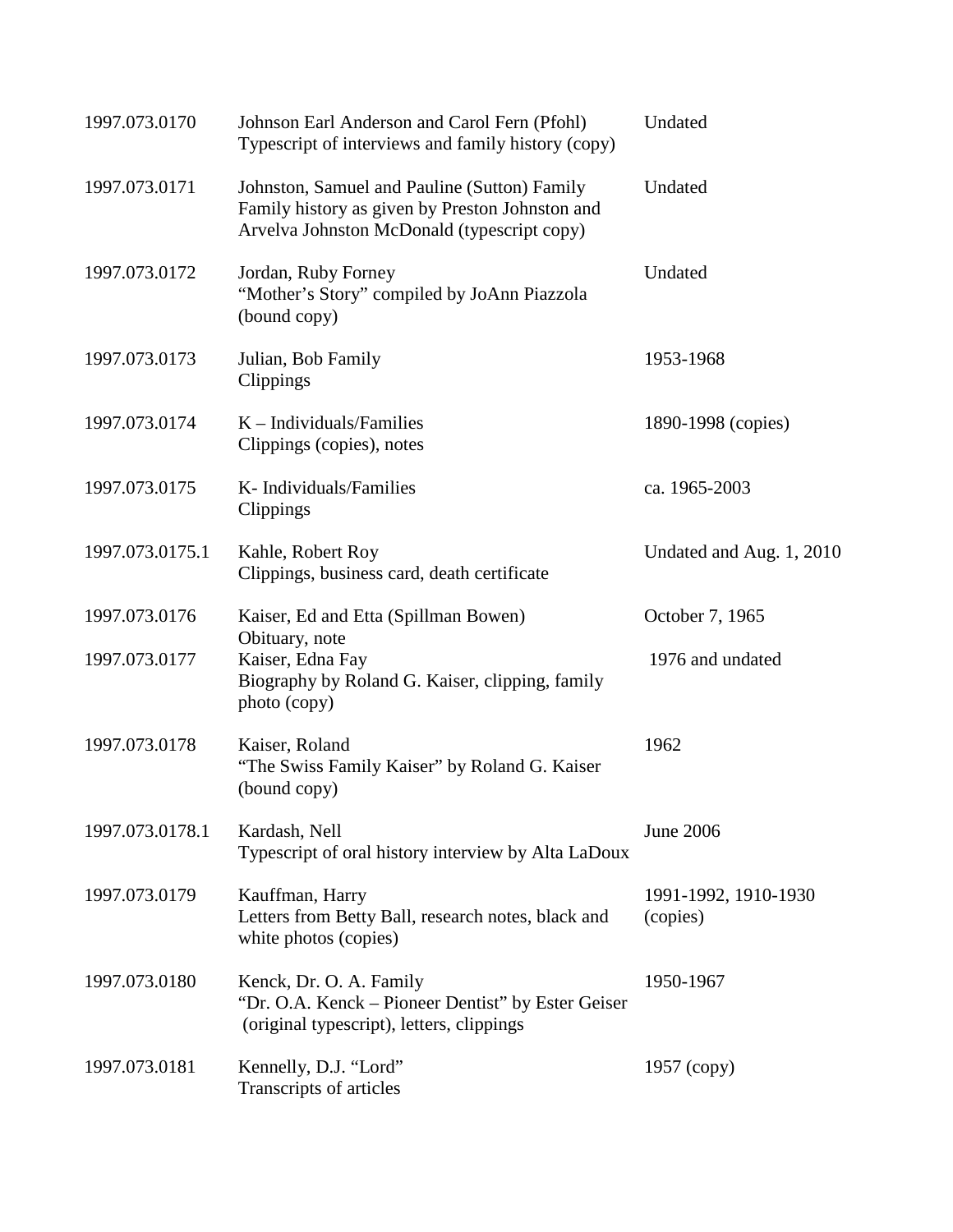| 1997.073.0182   | Kenney, Abraham Jackson and Margaret Family<br>and son, Thurlow Kenney: Kenney Family history<br>(typescript), brochure, oral history transcript, clippings                 | 1964, July 21, 2003,<br>and undated |
|-----------------|-----------------------------------------------------------------------------------------------------------------------------------------------------------------------------|-------------------------------------|
| 1997.073.0183   | Keough, Robert<br>Family tree, map, clippings and photos (copies),<br>affidavit (copy)                                                                                      | 1980-1925 (copies), 1982            |
| 1997.073.0183.1 | Kerby, Gary<br>Article (2 copies)                                                                                                                                           | $2009$ (copy)                       |
| 1997.073.0184   | Killorn, George and John Family<br>Clippings                                                                                                                                | 1949-1979                           |
| 1997.073.0184.1 | Kipling, Rudyard<br>Article (copy and original)                                                                                                                             | 2005                                |
| 1997.073.0185   | Kirby, Earl<br>Early days in Livingston (typescript copy), obituary                                                                                                         | 1965-1968                           |
| 1997.073.0186   | Kirkland, Stemper<br>letters from family members, research notes, death<br>certificates and articles (copies)                                                               | 1920-1970s (copies), 1976-<br>1987  |
| 1997.073.0187   | Kirscher, Josephine and James Killoran<br>Research notes, clipping (copy)                                                                                                   | Undated                             |
| 1997.073.0188   | Kirscher, Peter and Christina (Dinger) and Alvin<br>M. Kirscher and Mamie (Summer)<br>Transcript of narration and historical/biographical<br>note by Al Kirscher, clippings | 1965-1968 and undated               |
| 1997.073.0189   | Knoke, Frank and Mary Ellen (Watson) and<br>Eugene (son)<br>"The Knoke Story" by Eugene Knoke (typescript)<br>copy), notes, obituary (copy)                                 | 1992 (copy) and<br>undated          |
| 1997.073.0189.1 | Kraft, Susan<br>Obituary                                                                                                                                                    | <b>August 16, 2016</b>              |
| 1997.073.0189.2 | Krieger Family<br>Letter with narrative about family history includes:<br>Elinor Krieger, Zelma Jean Krieger and August and<br>Elizabeth Krieger                            | 2015                                |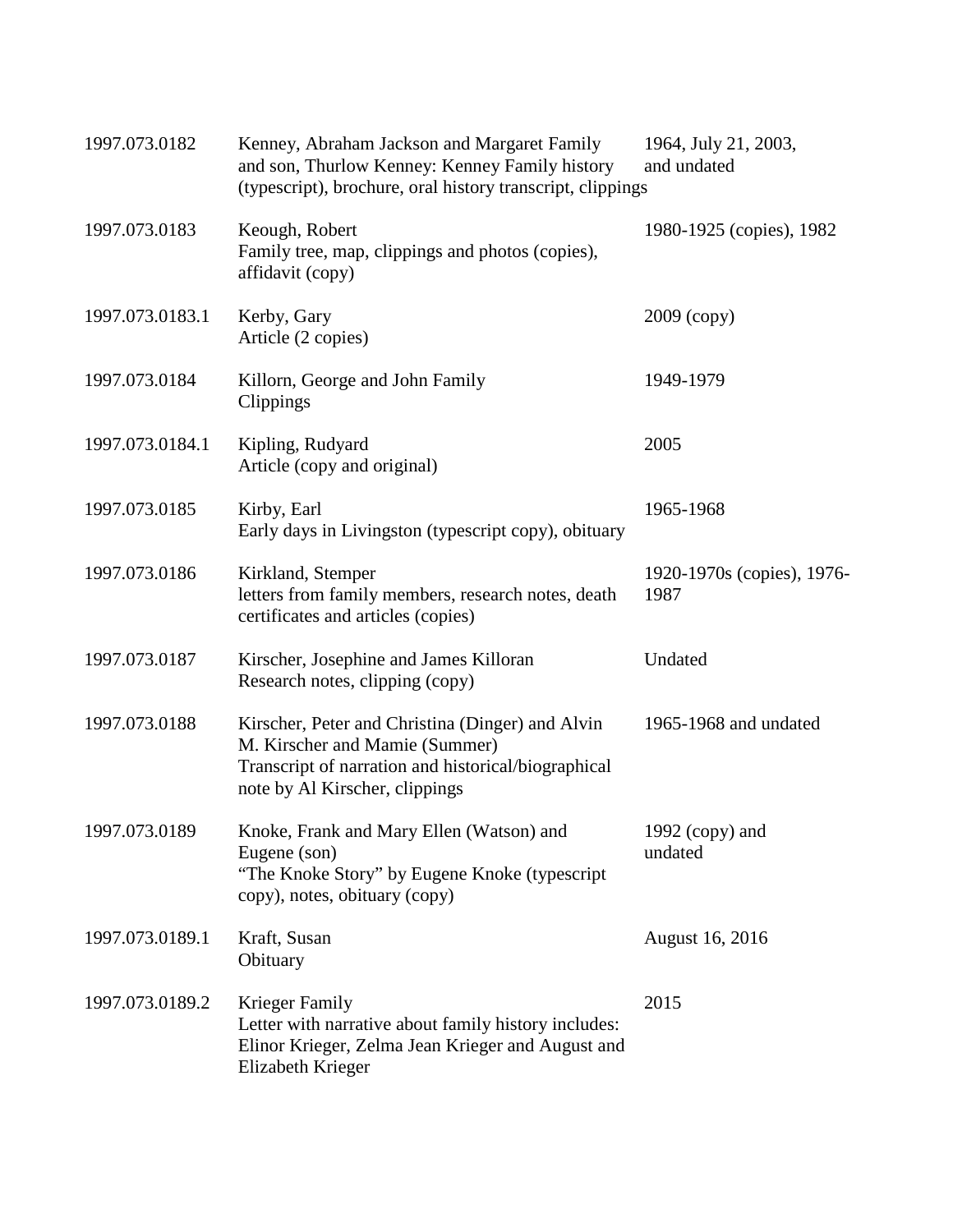| 1997.073.0190   | Krohne, C.O. Family<br>Clippings                                                                                                 | 1987                                    |
|-----------------|----------------------------------------------------------------------------------------------------------------------------------|-----------------------------------------|
| 1997.073.0191   | Koontz, Robert Henry<br>Letters                                                                                                  | 1984                                    |
| 1997.073.0192   | Kurtsman, George<br>Letter, research notes                                                                                       | 1992                                    |
| 1997.073.0193   | $L$ – Individuals/Families<br>Clippings                                                                                          | ca. 1960-2003                           |
| 1997.073.0194   | L- Individuals/Families<br>Research notes, clippings (copies),<br>memorial program, campaign flyer                               | 1890-1940s (copies),<br>ca. 1990s, 2016 |
| 1997.073.0195   | LaDuke Family<br>Letters, research notes, clippings (copies)                                                                     | 1933, 1945 (copies), 1970-<br>1990      |
| 1997.073.0196   | LaFont, Frenchy<br>Letter                                                                                                        | April 15, 1988                          |
| 1997.073.0197   | LaRue, James and Mary<br>Letter, death certificates (copies)                                                                     | 1926-1949 (copies), 1987                |
| 1997.073.0198   | Lambert, Henry and John<br>Research notes, clippings                                                                             | 1903 (copies), 1980                     |
| 1997.073.0199   | Landers, Harrie B. and Dan<br>Clippings, notes on brands                                                                         | 1968 and undated                        |
| 1997.073.0200   | Lawrence, Annie and Mary<br>Letter                                                                                               | 1979                                    |
| 1997.073.0201   | Lee, Bill and Vink and Shafer families<br>Family histories (typescripts), notes, photos (copies),<br>letters from Linda Williams | 1890-1955 (copies), 1993                |
| 1997.073.0201.1 | Leffingwell, George and Alta (Graff), sons<br>George T. and Charles H. (Hank): brief family history                              | Jan. 2018                               |
| 1997.073.0202   | Leland family<br>Typescripts of clippings                                                                                        | 1908 (copies)                           |
| 1997.073.0203   | Leopold<br>Research notes                                                                                                        | ca. 1990s                               |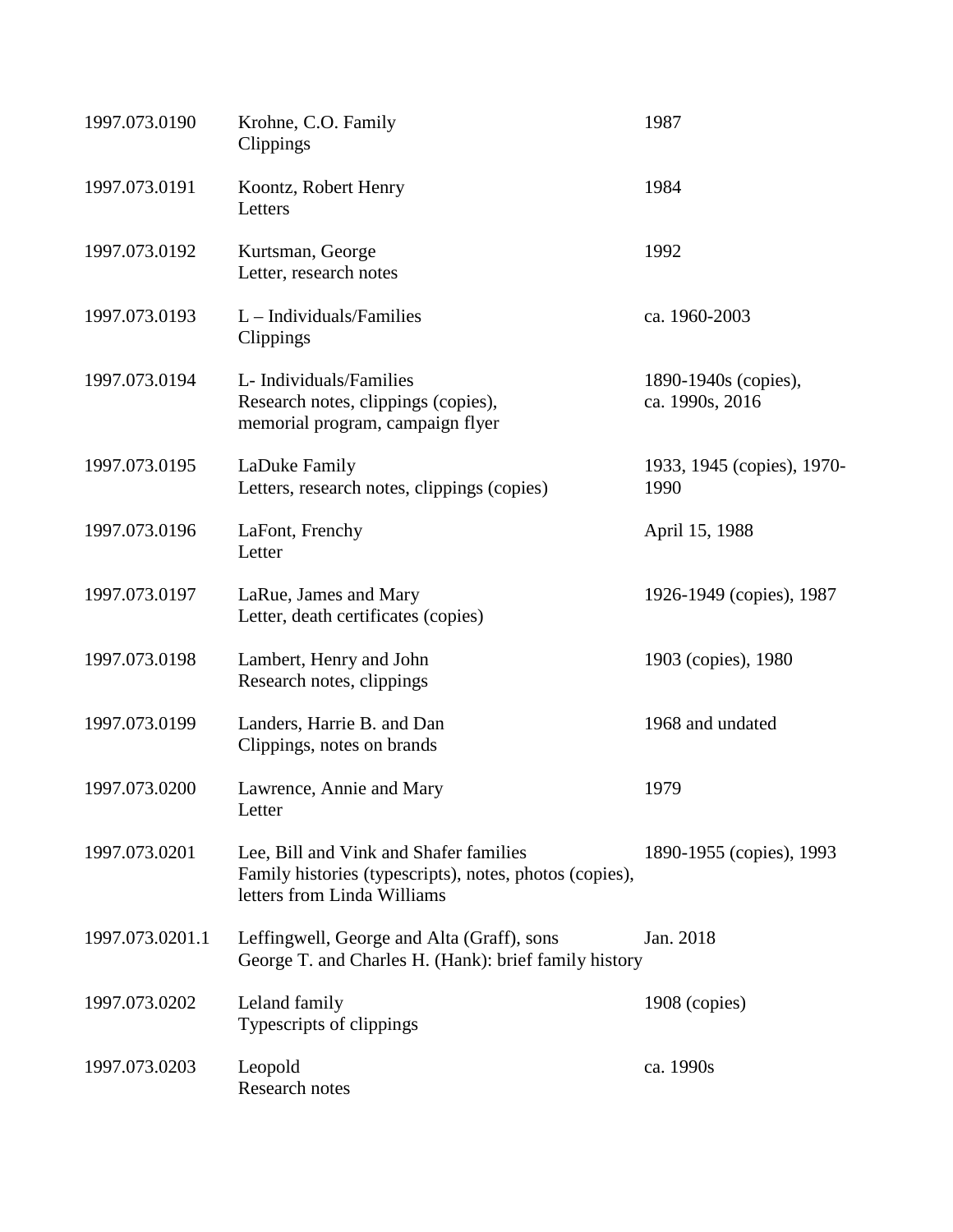| 1997.073.0204   | Lentfer, Hank<br>Clipping                                                                                                                        | August 23, 1979                   |
|-----------------|--------------------------------------------------------------------------------------------------------------------------------------------------|-----------------------------------|
| 1997.073.0205   | Lepley Family<br>Notes on clippings from the 1880s                                                                                               | 1880s (copies)                    |
| 1997.073.0205.1 | Lewis and Clark<br>Sections of publications, articles, maps (copies),<br>brochures, notes                                                        | ca. 1998-2003, and<br>undated     |
| 1997.073.0205.2 | Lewis and Clark<br>Clippings                                                                                                                     | 1965, 2002-2006                   |
| 1997.073.0205.3 | Liek, Harry<br>"Liek Tells of Mt. Mokinley Ascent, Hardships and<br>Bitter Cold Encountered in Trek up Both Peaks of<br>Mountain" article (copy) | May 24, 1932 (copy)               |
| 1997.073.0206   | Lilly, Terry and Hathkorn Families<br>Letters including family histories, research notes,<br>clippings (copies)                                  | 1890-1950s (copies),<br>1961-1996 |
| 1997.073.0207   | Lind, Robert family<br>Letters from Ruth Lind                                                                                                    | 1988, 1996                        |
| 1997.073.0208   | Lock, Jerre<br>Article                                                                                                                           | November 15, 2004                 |
| 1997.073.0208.1 | Lomeland, Ray<br>Letter, "Life and Times in Montana Territory 1885-<br>1887" typescript (copy), map (copy)                                       | 1966 (copy), undated              |
| 1997.073.0209   | Lovely, Charles Moab Family<br>Clippings, letter, research notes                                                                                 | 1977, 1989                        |
| 1997.073.0210   | Lovely Family<br>Clippings                                                                                                                       | 1968-1971                         |
| 1997.073.0211   | <b>Lyall Family</b><br>Letters, articles, poetry and letters (copies)                                                                            | 1970-1983 (copies), 1992-<br>1993 |
| 1997.073.0212   | <b>Lyons Family</b><br>"The Saga of the Lyons' Pride" by Jessis Lyons<br>Harmon (copy)                                                           | Undated                           |
| 1997.073.0213   | Lynn, Rebecca Dickerson                                                                                                                          | 1995                              |
|                 |                                                                                                                                                  |                                   |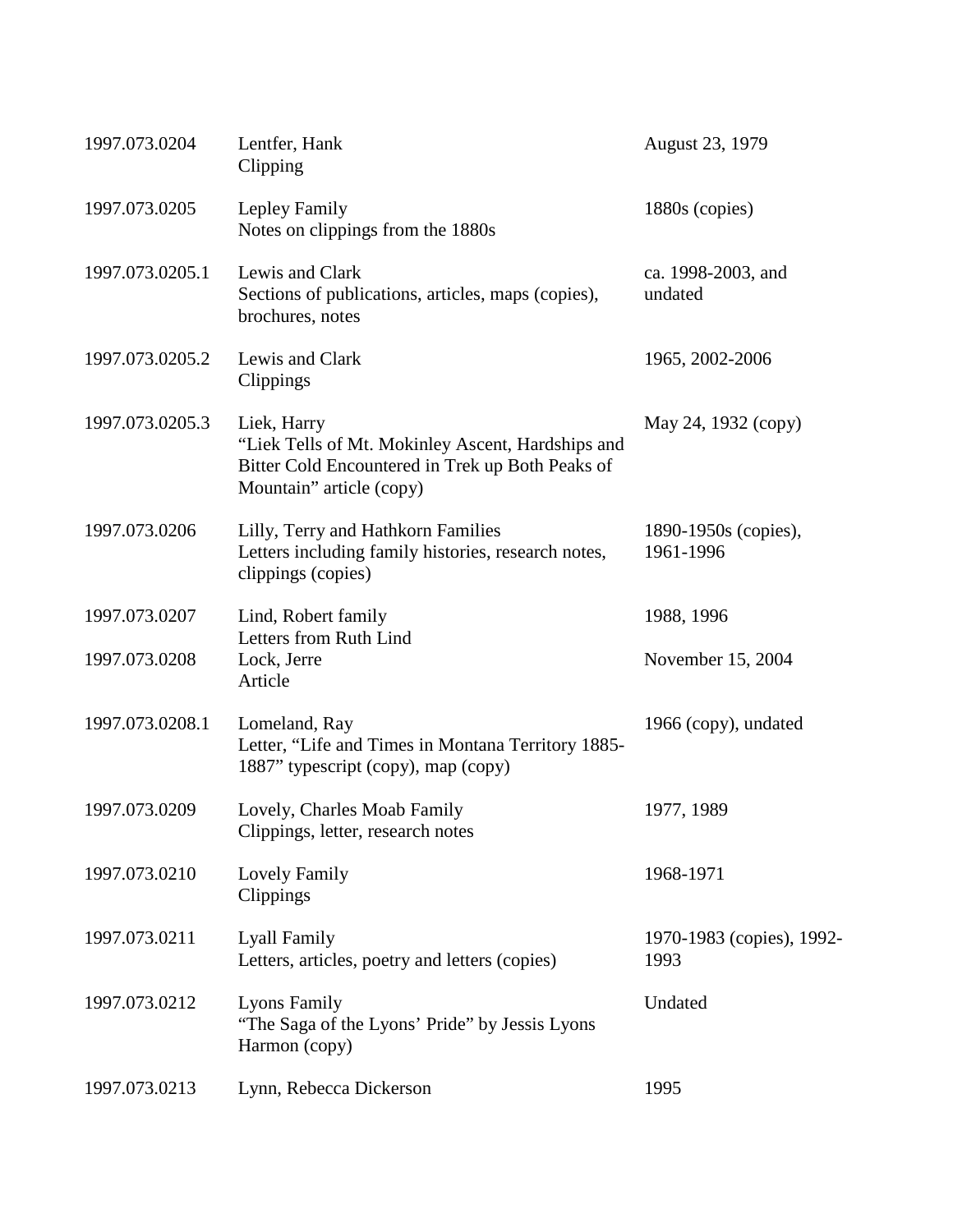| 1997.073.0214   | Lynn Family<br>Letters, research notes, articles and birth and death<br>certificates (copies)                                                                      | 1986-1987, ca. 1900-<br>$1969$ (copies) |
|-----------------|--------------------------------------------------------------------------------------------------------------------------------------------------------------------|-----------------------------------------|
| 1997.073.0215   | $M$ – Individuals/Families<br>Clippings                                                                                                                            | ca. 1950-2000 (copies)                  |
| 1997.073.0216   | $M$ – Individuals/Families<br>Notes, wedding announcement, program, brochure,<br>clippings (copies), letter                                                        | 1880-1950s (copies), 1987-<br>1999      |
| 1997.073.0216.1 | McAdam Family<br>"The History of the McAdam Family" by<br>Paul B. McAdam (booklet), family tree, letter, article                                                   | 1968, 1977-1978                         |
| 1997.073.0217   | McAlpine<br>Clippings (copies)                                                                                                                                     | 1891-1892 (copies)                      |
| 1997.073.0218   | McBride<br>Research notes                                                                                                                                          | ca. 1990s                               |
| 1997.073.0219   | McLeod, W.C.                                                                                                                                                       | October 21, 1905 (copy)                 |
| 1997.073.0220   | Article<br>McCoy, Wright<br>Research notes, family history, letter, clippings and<br>licenses (copies)                                                             | ca. 1920-1960s (copies),<br>1996        |
| 1997.073.0221   | McCune and Pfohl Families<br>Letters, research notes                                                                                                               | 1994-1995                               |
|                 | 1997.073.0221.01 McDonald, Margaret<br>Listed in 1910 census (copy)                                                                                                | $1910$ (copy)                           |
| 1997.073.0221.1 | McElvy, James Edward; Idelle Wright McElvy<br>Pedigree chart, family group sheets, photo (copy),<br>Baby book pages (copies)                                       | 1920 (copies), undated                  |
| 1997.073.0222   | McEwen Mary Lavinia (White)<br>Letters, "Memories of My Montana 1917-1922",<br>"Memories of Yellowstone National Park" both by<br>Mary McEwen, newsletter, article | 1987                                    |
| 1997.073.0222.1 | McGee, Warren and Bernice<br>Clipping (copies), tribute (2 copies), exhibit flyer,                                                                                 | 1948-2008, undated                      |

Letter, research notes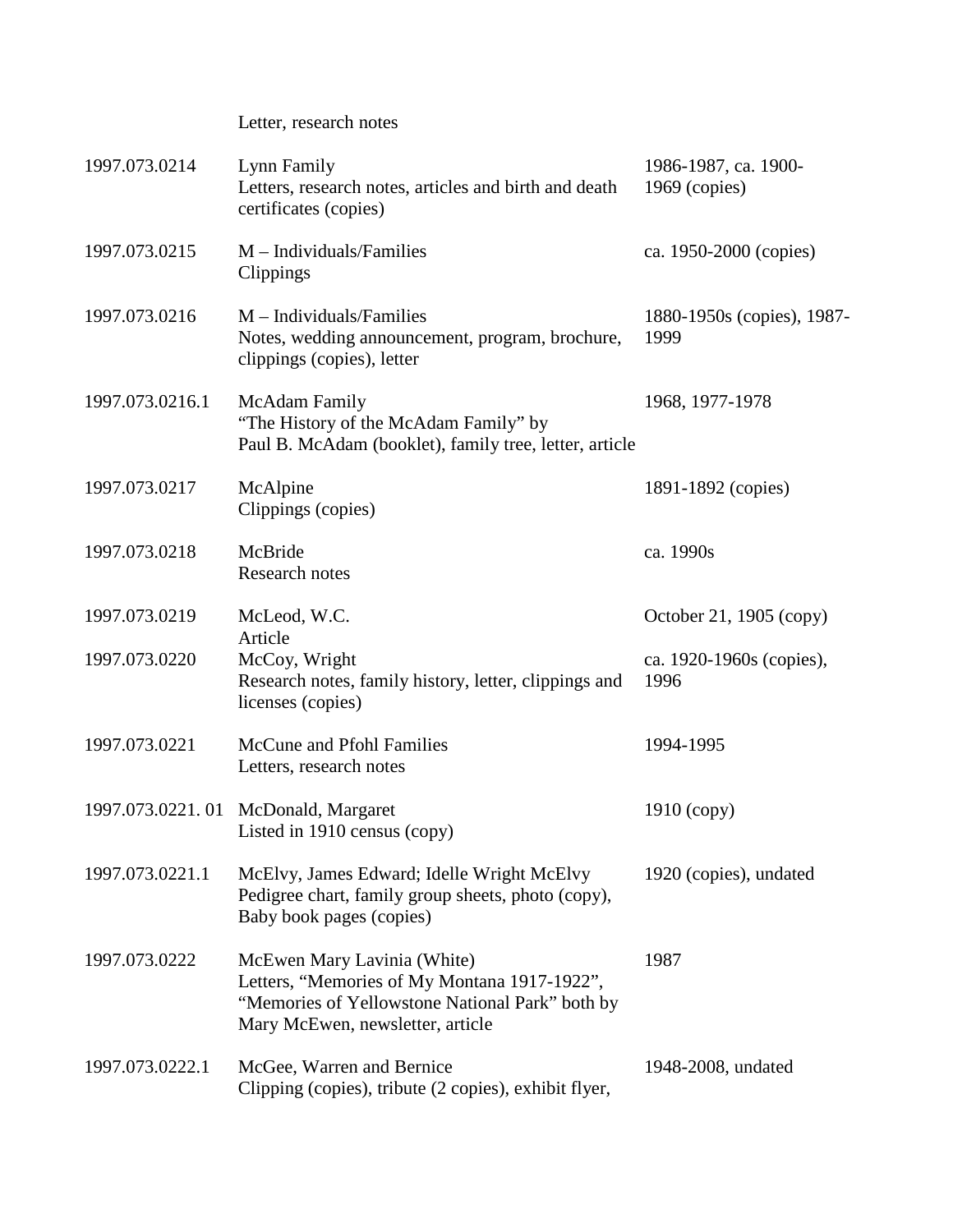| 1997.073.0222.2<br>McGee, Warren and Bernice<br>1968-2017<br>Clippings, obituaries<br>1997.073.0223<br>McLaughlin, J.L.<br>1961, 1965<br>Clippings<br>1997.073.0224<br>Malcom, Ruth<br>September 1, 2004<br>Email about Malcom organ<br>1997.073.0225<br>Undated<br><b>Malin Family</b><br>Research notes<br>1997.073.0226<br>Undated<br>Magglesen, P.J.<br><b>Research notes</b><br>1997.073.0226.1<br>Marble, Charles (Buckskin Charley)<br>$1932$ (copy)<br>"Fifty Years in and Around Yellowstone National<br>Park" typescript (copy), portrait photo (copy)<br>1997.073.0227<br>Marchington, Harry Family<br>2003 and undated<br>Research notes, obituary<br>1997.073.0228<br>Martin, James Alexander and William Simpson<br>1987<br>Letters, descendent list, research notes, photos (copies)<br>1997.073.0229<br>Marshall, S.S.<br>Clipping (copy)<br>1997.073.0230<br>Undated<br>Martinz, Joseph and Anna Family<br>Brief family history<br>1997.073.0231<br>Maxey, Daniel and Margaret Family<br>Memorial, clippings, "The Story of Daniel Maxey",<br>1975<br>research notes, family tree, photo (copy)<br>1997.073.0232<br>Melin, Ole Family<br>1979 and undated<br>"Family History of the Ole Melin Family",<br>"Memoirs of Marion A. Melin" (typescript),<br>obituary, notes<br>Undated<br>1997.073.0233<br>Mach, Phyllis<br>"The Story of Phyllis Mack" by Martha Weaver | Photos, transcript of tribute, invitation, program |                        |
|---------------------------------------------------------------------------------------------------------------------------------------------------------------------------------------------------------------------------------------------------------------------------------------------------------------------------------------------------------------------------------------------------------------------------------------------------------------------------------------------------------------------------------------------------------------------------------------------------------------------------------------------------------------------------------------------------------------------------------------------------------------------------------------------------------------------------------------------------------------------------------------------------------------------------------------------------------------------------------------------------------------------------------------------------------------------------------------------------------------------------------------------------------------------------------------------------------------------------------------------------------------------------------------------------------------------------------------------------------------------------------------|----------------------------------------------------|------------------------|
|                                                                                                                                                                                                                                                                                                                                                                                                                                                                                                                                                                                                                                                                                                                                                                                                                                                                                                                                                                                                                                                                                                                                                                                                                                                                                                                                                                                       |                                                    |                        |
|                                                                                                                                                                                                                                                                                                                                                                                                                                                                                                                                                                                                                                                                                                                                                                                                                                                                                                                                                                                                                                                                                                                                                                                                                                                                                                                                                                                       |                                                    |                        |
|                                                                                                                                                                                                                                                                                                                                                                                                                                                                                                                                                                                                                                                                                                                                                                                                                                                                                                                                                                                                                                                                                                                                                                                                                                                                                                                                                                                       |                                                    |                        |
|                                                                                                                                                                                                                                                                                                                                                                                                                                                                                                                                                                                                                                                                                                                                                                                                                                                                                                                                                                                                                                                                                                                                                                                                                                                                                                                                                                                       |                                                    |                        |
|                                                                                                                                                                                                                                                                                                                                                                                                                                                                                                                                                                                                                                                                                                                                                                                                                                                                                                                                                                                                                                                                                                                                                                                                                                                                                                                                                                                       |                                                    |                        |
|                                                                                                                                                                                                                                                                                                                                                                                                                                                                                                                                                                                                                                                                                                                                                                                                                                                                                                                                                                                                                                                                                                                                                                                                                                                                                                                                                                                       |                                                    |                        |
|                                                                                                                                                                                                                                                                                                                                                                                                                                                                                                                                                                                                                                                                                                                                                                                                                                                                                                                                                                                                                                                                                                                                                                                                                                                                                                                                                                                       |                                                    |                        |
|                                                                                                                                                                                                                                                                                                                                                                                                                                                                                                                                                                                                                                                                                                                                                                                                                                                                                                                                                                                                                                                                                                                                                                                                                                                                                                                                                                                       |                                                    |                        |
|                                                                                                                                                                                                                                                                                                                                                                                                                                                                                                                                                                                                                                                                                                                                                                                                                                                                                                                                                                                                                                                                                                                                                                                                                                                                                                                                                                                       |                                                    | January 3, 1944 (copy) |
|                                                                                                                                                                                                                                                                                                                                                                                                                                                                                                                                                                                                                                                                                                                                                                                                                                                                                                                                                                                                                                                                                                                                                                                                                                                                                                                                                                                       |                                                    |                        |
|                                                                                                                                                                                                                                                                                                                                                                                                                                                                                                                                                                                                                                                                                                                                                                                                                                                                                                                                                                                                                                                                                                                                                                                                                                                                                                                                                                                       |                                                    | 1910 (copies) 1935-    |
|                                                                                                                                                                                                                                                                                                                                                                                                                                                                                                                                                                                                                                                                                                                                                                                                                                                                                                                                                                                                                                                                                                                                                                                                                                                                                                                                                                                       |                                                    |                        |
|                                                                                                                                                                                                                                                                                                                                                                                                                                                                                                                                                                                                                                                                                                                                                                                                                                                                                                                                                                                                                                                                                                                                                                                                                                                                                                                                                                                       |                                                    |                        |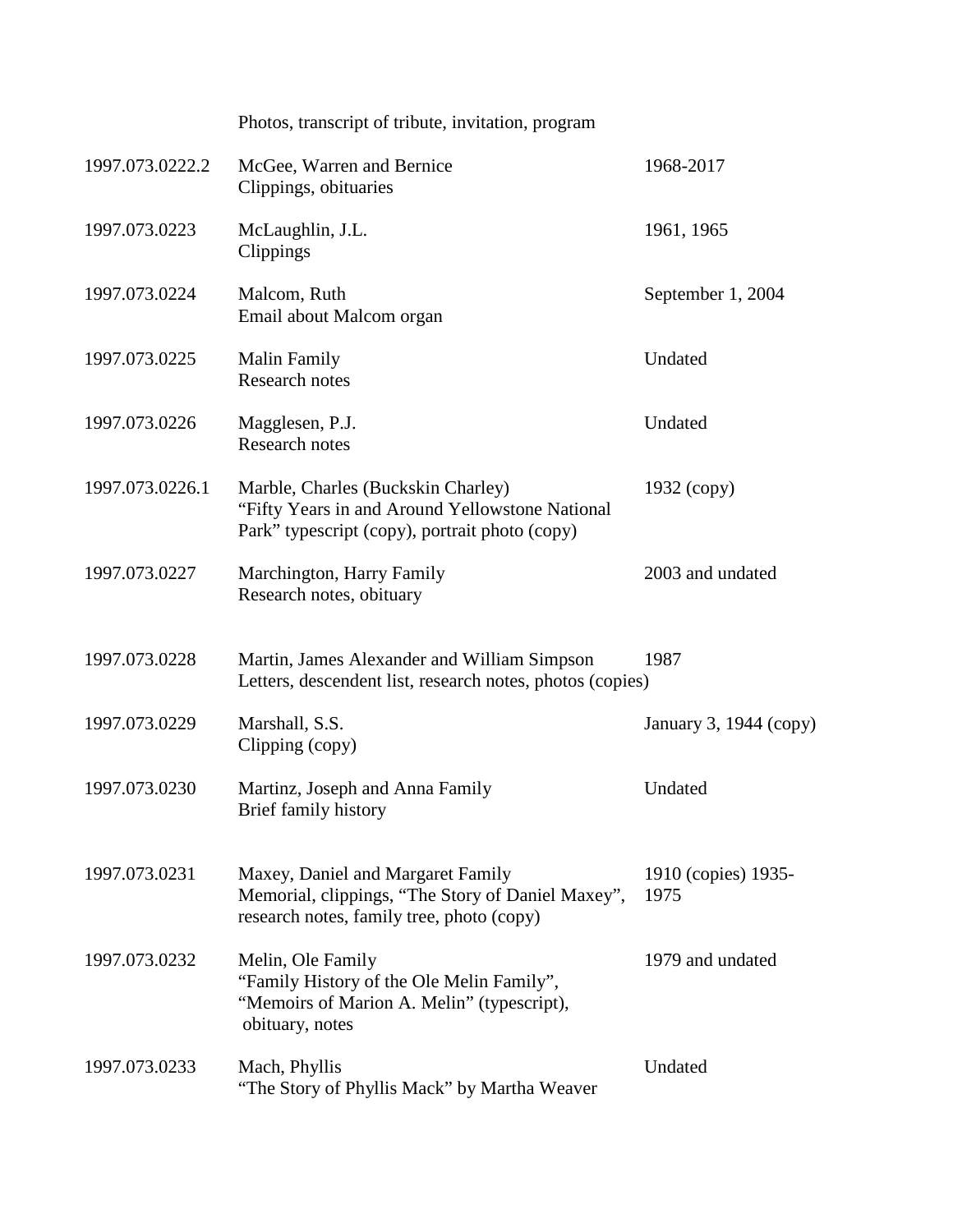Adkins (typescript)

| 1997.073.0234   | Mallery<br>"Mallery Family Record" booklet compiled by<br>J.E. Mallery                                                                                                                                                                                                                                                    | March 1914                       |
|-----------------|---------------------------------------------------------------------------------------------------------------------------------------------------------------------------------------------------------------------------------------------------------------------------------------------------------------------------|----------------------------------|
| 1997.073.0234.1 | Metcalf, Betty<br>Typescript of oral history interview by Alta LaDoux                                                                                                                                                                                                                                                     | <b>July 2006</b>                 |
| 1997.073.0234.2 | Michalke, John and Rosella<br>Typescript copy of Descendants of John Chmielewski,<br>clipping, photos (copies)                                                                                                                                                                                                            | 1972, 2007                       |
| 1997.073.0235   | Miles, Arthur W., Dan W. Miles (son), Miles Family 1880-1989 (copies), 1980s,<br>Puffer family<br>Narratives on events and family history, letters,<br>memorial service, clippings (copies and originals),<br>notes, photo of cash register, "Making Peace with an<br>Ancestor" by Milo Miles (copy of published article) |                                  |
| 1997.073.0236   | Miles alias John Fleisher/Fisher<br>Letters, research notes, article (copy), photo of<br>headstone                                                                                                                                                                                                                        | 1934 (copy), 1992-1996           |
| 1997.073.0237   | Miles, John, Arthur W. and Dan<br>Clippings                                                                                                                                                                                                                                                                               | 1969-2005                        |
| 1997.073.0237.1 | Miller, Hugh<br>Brief bio                                                                                                                                                                                                                                                                                                 | $1900$ (copy)                    |
| 1997.073.0238   | Miller, Ross<br>Letter                                                                                                                                                                                                                                                                                                    | June 22, 1981                    |
| 1997.073.0239   | Mitchell, William (Billy)<br>Obituaries and deeds (copies)                                                                                                                                                                                                                                                                | 1910-1939 (copies)               |
| 1997.073.0240   | Moir, Duncan<br>"I Wanted to Become a Western Stockman" by<br>Duncan Moir (typescript copy)                                                                                                                                                                                                                               | Undated                          |
| 1997.073.0241   | Moore, Rex<br>Letter, clipping                                                                                                                                                                                                                                                                                            | 1969, 1995                       |
| 1997.073.0242   | Mortimer, John and Caroline (Carrie)<br>Letters, research notes, clippings (copies)                                                                                                                                                                                                                                       | 1895-1896 (copies), 2000<br>2000 |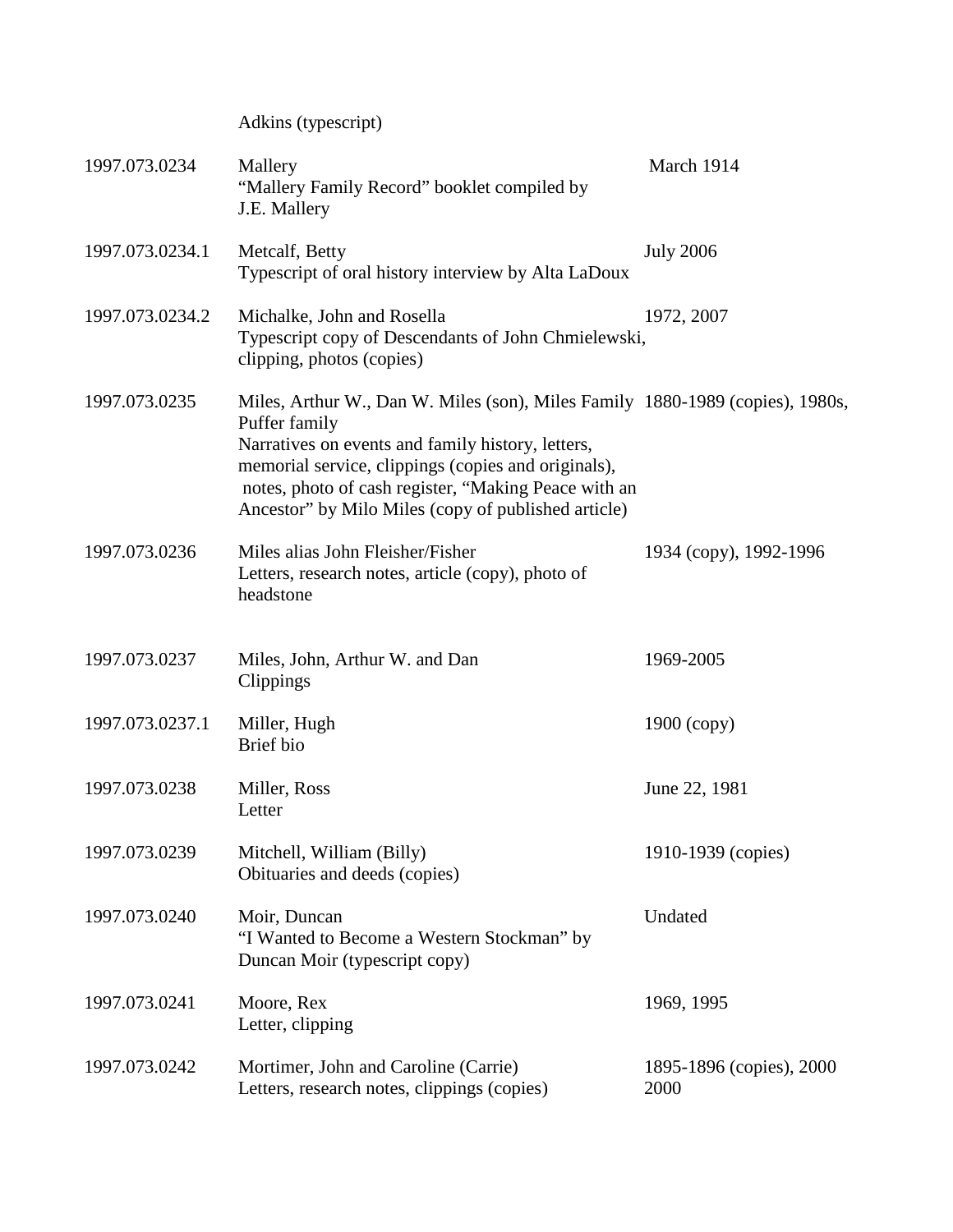| 1997.073.0243                   | Morris, Reuben<br>Reuben's chronology                                                                                     | Undated                            |
|---------------------------------|---------------------------------------------------------------------------------------------------------------------------|------------------------------------|
| 1997.073.0244                   | Mozley, Ted<br>Letter, clipping (copy)                                                                                    | Undated and 1983                   |
| 1997.073.0244.0                 | Murdock, Laura Nelson<br>Biography (copy), email                                                                          | 2009, 1965 (сору)                  |
|                                 | 1997.073.0244.1A Murphy, Robert. J. "Bob" 1918-2008<br>Memorial program, short bio from publication                       | 2008                               |
| 1997.073.0244.1                 | Myers-Hindman Site<br>Illustrations of projectile points (copies)                                                         | 1976                               |
| 1997.073.0245                   | $N$ – Individuals/Families<br>Clippings (copies and originals), notes                                                     | 1890-1956 (copies), 1960-<br>1990s |
| 1997.073.0246                   | Neal, Harry C. and Bertha Luhman<br>Letters                                                                               | 1996                               |
| 1997.073.0247                   | Nelson, Edwin and Helen (Killorn)<br>Clippings                                                                            | 1998-2002                          |
| 1997.073.0247.1A Nelson, Eunice | Typescript of oral history interview by Alta LaDoux                                                                       | November 2005                      |
| 1997.073.0247.1                 | Newcomb, Thomas and Luther "Yellowstone"<br>Kelly: article, clippings (copies)                                            | 1903, 1926, 1939<br>(copies)       |
| 1997.073.0247.2                 | Nye, Donald A. and Frances M.<br>Letter that include family history, photo (copy) of<br>S.S. Bryant Taxidermists calendar | Sept. 10, 2018                     |
| 1997.073.0248                   | $O$ – Individuals/Families<br>Clippings (copies and originals), notes                                                     | ca. 1960-2004, 1945<br>(copy)      |
| 1997.073.0249                   | O'Connell, Daniel                                                                                                         | 1896 (copies), 1994                |
| 1997.073.0250                   | Letter, clippings (copies)<br>O'Hearn, Martin, William and George<br>Letters (originals and copies), research notes       | 1892-1895 (copies),<br>1976-1993   |
| 1997.073.0251                   | O'Hair, Allyn, Jerry and Ginny<br>Clipping, article in Montana Electric News                                              | 1976, 2002                         |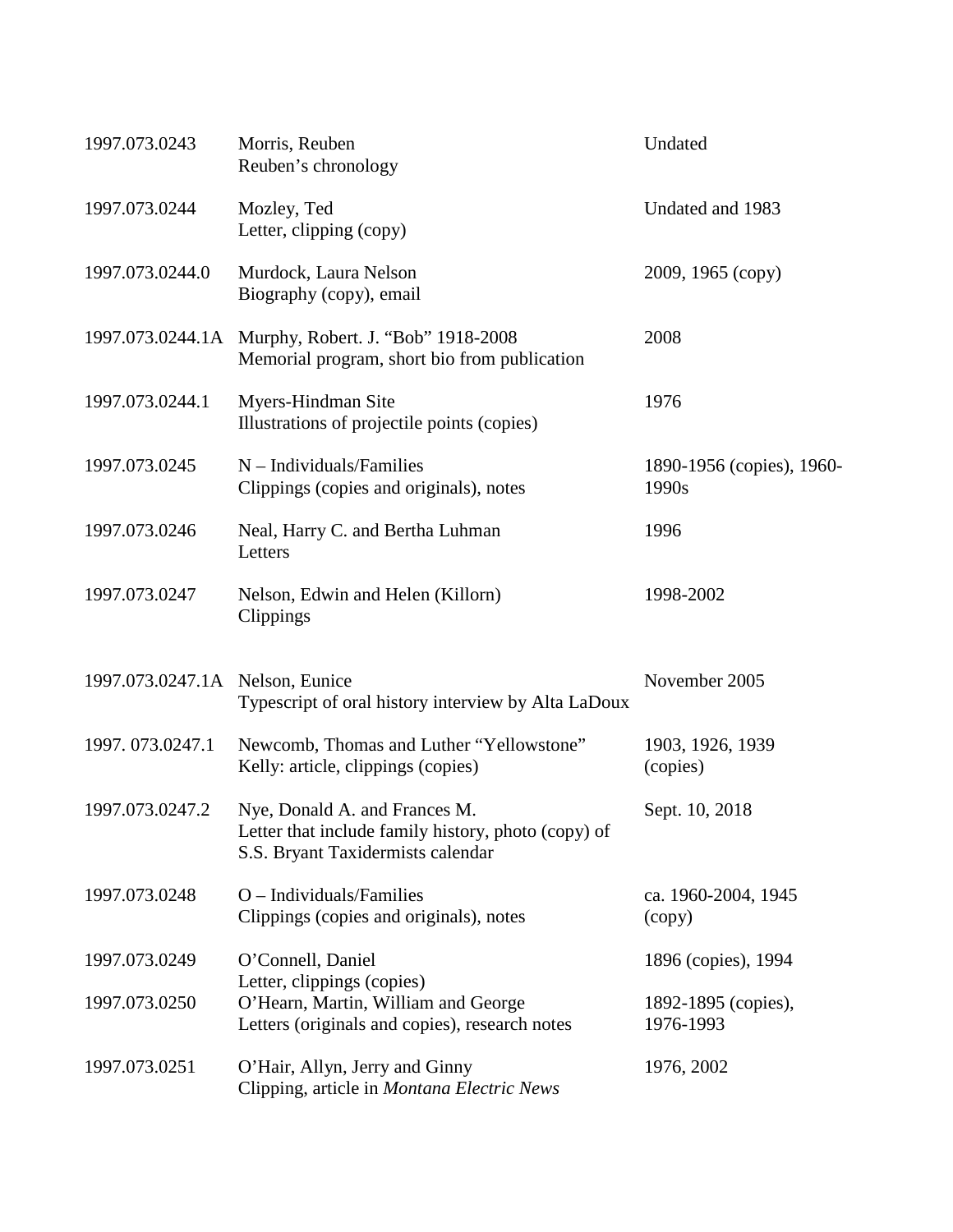| 1997.073.0252    | <b>Oliver Family</b><br>Letter, research notes                                                                                                             | ca. 1990s                         |
|------------------|------------------------------------------------------------------------------------------------------------------------------------------------------------|-----------------------------------|
| 1997.073.0253    | Olson, Al<br>Original transcripts of 3 interviews, clipping                                                                                                | April 1979, January 1980<br>1980  |
| 1997.073.0253.1  | Olson, Andrew and Helena family, and Wendell<br>Olson and Gloria Ann (Humphrey) Olson: family<br>genealogy                                                 | May 1, 2003                       |
| 1997.073.0254    | Olson, John, Algot and Augusta Olsen Tonsager<br>Letter                                                                                                    | 1985                              |
| 1997.073.0255    | Officer, Lawrence P.<br>Clippings                                                                                                                          | 1964                              |
| 1997.073.0255.01 | Orndorff, John W. and Patti<br>Memorial program, letter by Patti about family                                                                              | April 2, 2014, Sept.7, 2019       |
| 1997.073.0255.1  | Osen, Helen<br>Obituary, copy of book cover by husband Tom Osen                                                                                            | Nov. 16, 2014                     |
| 1997.073.0256    | Ostrom, Arne and Jenny; William Henry Shaffer,<br>Letter, research notes, article (copy)                                                                   | 1992                              |
| 1997.073.0257    | $P$ – Individuals/Families<br>Clippings, memorial                                                                                                          | 1949-2003                         |
| 1997.073.0258    | Palmer, Enoch and Chester, John and Fred<br>Letter                                                                                                         | November 19, 1979                 |
| 1997.073.0259    | Pampel, Dr. Byron lee and Caney, Dr. F.E.J.<br>"Dr. F.E.J. Caney" by Dorothy Pampel Murphy<br>(3 copies), photo, letters                                   | 1990-1991                         |
| 1997.073.0260    | Parr, Lewis and Lois<br>Letters from David Dickson, articles and family<br>Papers (copies), pedigree chart, research notes,<br>clipping, Lois Parr stories | 1906-1940 (copies), 1989          |
| 1997.073.0261    | Paul, George and Agnes<br>Letters from Barbara Main, death certificates and<br>obituary (copies)                                                           | 1915-1917 (copies), 1988-<br>1991 |
| 1997.073.0261.1  | Peckinpah, Sam<br>"Days of Sam Peckinpah" celebration booklet                                                                                              | October 15-16, 2004               |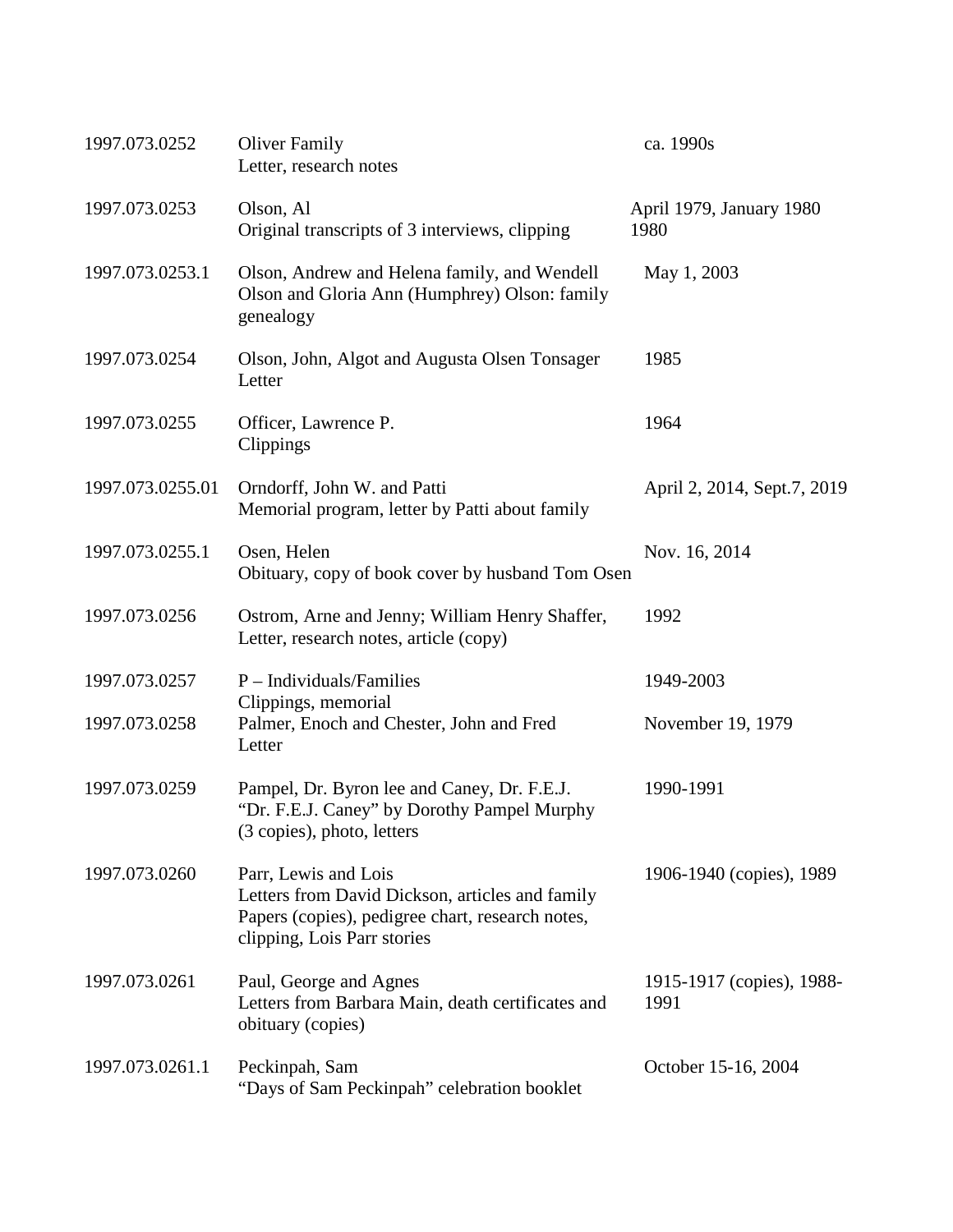| 1997.073.0262    | Petersen, Andrew T. and Martha Family<br>Family photos, article (copies), note, business stationary                                              | Undated, 1956, 2001    |
|------------------|--------------------------------------------------------------------------------------------------------------------------------------------------|------------------------|
| 1997.073.0262.1  | Peterson, Floyd T. and Hazel<br>Floyd's obituary                                                                                                 | Jan. 2, 2002           |
| 1997.073.0263    | Peterson, Mistidawn<br>Clippings, memorial program                                                                                               | January 2003           |
| 1997.073.0264    | Pfohl, George and Mary (Slusser)<br>"History of the Pfohl Family", obituaries, notes                                                             | 1949, 1962 and undated |
| 1997.073.0264.01 | Pierce, Linda McVey<br>Memorial program                                                                                                          | Jan. 12, 2019          |
| 1997.073.0264.1  | Pinkerton, Georgia Julian and Bonnie<br>Conversation between Georgia Julian and Bonnie:<br>transcript                                            | Feb. 2, 1976 (copy)    |
| 1997.073.0265    | Plummer, Henry and Electra<br>Clippings (copies)                                                                                                 | 1929, 1932 (copies)    |
| 1997.073.0266    | Pollack, Gavin<br>Family genealogy                                                                                                               | Undated                |
| 1997.073.0267    | Porter, Sherman and marvel<br>"Sherman and Marvel Porter Family Stories" by<br>William C. Porter (bound copy)                                    | 2001                   |
| 1997.073.0268    | Pratt, Franklin A.<br>Letters, research notes, articles and documents (copies)                                                                   | 1890 (copy), 1981-1982 |
| 1997.073.0268.1  | Priest, W. J. (Bill)<br>Obituary                                                                                                                 | June 18, 1957          |
| 1997.073.0268.2  | Pulis, Verna (Pepper) and Martin (husband)<br>Article about her WWII missionary to China, letters,<br>testimony, photo, (transcripts and copies) | 1943-1999 (copies)     |
| 1997.073.0269    | $Q$ – Individuals/Families<br>Clippings                                                                                                          | ca. 1994-2002          |
| 1997.073.0269.1  | Queen, Rosemary Dunn "Rosie"<br>Memorial program                                                                                                 | Jan. 29, 2019          |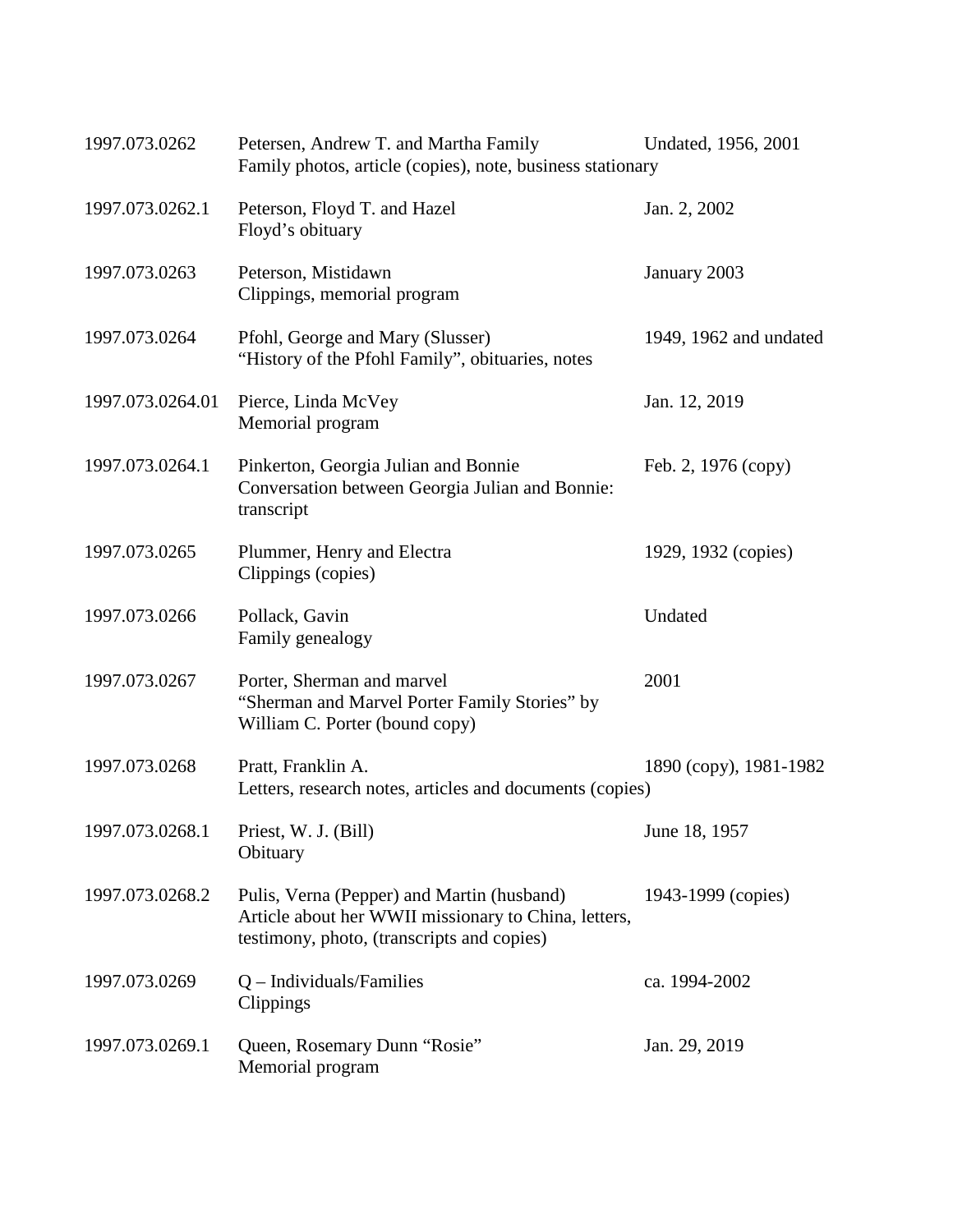| 1997.073.0270   | $R$ – Individuals/Families<br>Clippings (copies), notes, resume                                                                                                                       | 1890-1990s (copies)               |
|-----------------|---------------------------------------------------------------------------------------------------------------------------------------------------------------------------------------|-----------------------------------|
| 1997.073.0271   | $R$ – individuals/Families<br>Clippings                                                                                                                                               | 1960-2013                         |
| 1997.073.0272   | Rae, Elizabeth Jamison<br>Short biography, photo (copy)                                                                                                                               | Undated                           |
| 1997.073.0273   | Rahn, Albert; Charlie Rahn (grandson)<br>Letter that includes research, brief biography,<br>Sons of Herman (fraternal organization) short history                                     | November 1984 and<br>undated      |
| 1997.073.0273.1 | Rahn, Mary Rogers<br>Oral history transcript (2 copies)                                                                                                                               | May 22, 1996                      |
| 1997.073.0274   | Ralfson, Martin<br>Article, clipping                                                                                                                                                  | 1891 (copy), 1988                 |
| 1997.073.0275   | Randall, Dick and Dora<br>Brochure, notes, letter, clippings (copies and<br>originals)                                                                                                | 1957, 1967 (copies),<br>1961-1979 |
| 1997.073.0276   | Redfield, William Henry and Susan Octavia<br>Lamphear<br>Letter, research notes                                                                                                       | 1991                              |
| 1997.073.0277   | Reed, Frank Curtis and Lillian Maud Lormer<br>Letter                                                                                                                                  | September 30, 1991                |
| 1997.073.0278   | Reinhard, Amber Jean<br><b>Articles</b>                                                                                                                                               | 2001-2003                         |
| 1997.073.0278.1 | Reynolds, William Pearson M.D. and Winifred<br>Brenda Braine M.D.<br>"The Doctors Reynolds 3 Generations of the<br>Reynolds Family" by Winifred Braine Reynolds M.D.<br>(copy), email | 1988, 2015                        |
| 1997.073.0279   | Rice James Madison and Thersey Lawrence<br>Letter                                                                                                                                     | February 17, 1987                 |
| 1997.073.0280   | Ricci, Sam and Teresa<br>Clippings                                                                                                                                                    | 1984-2000                         |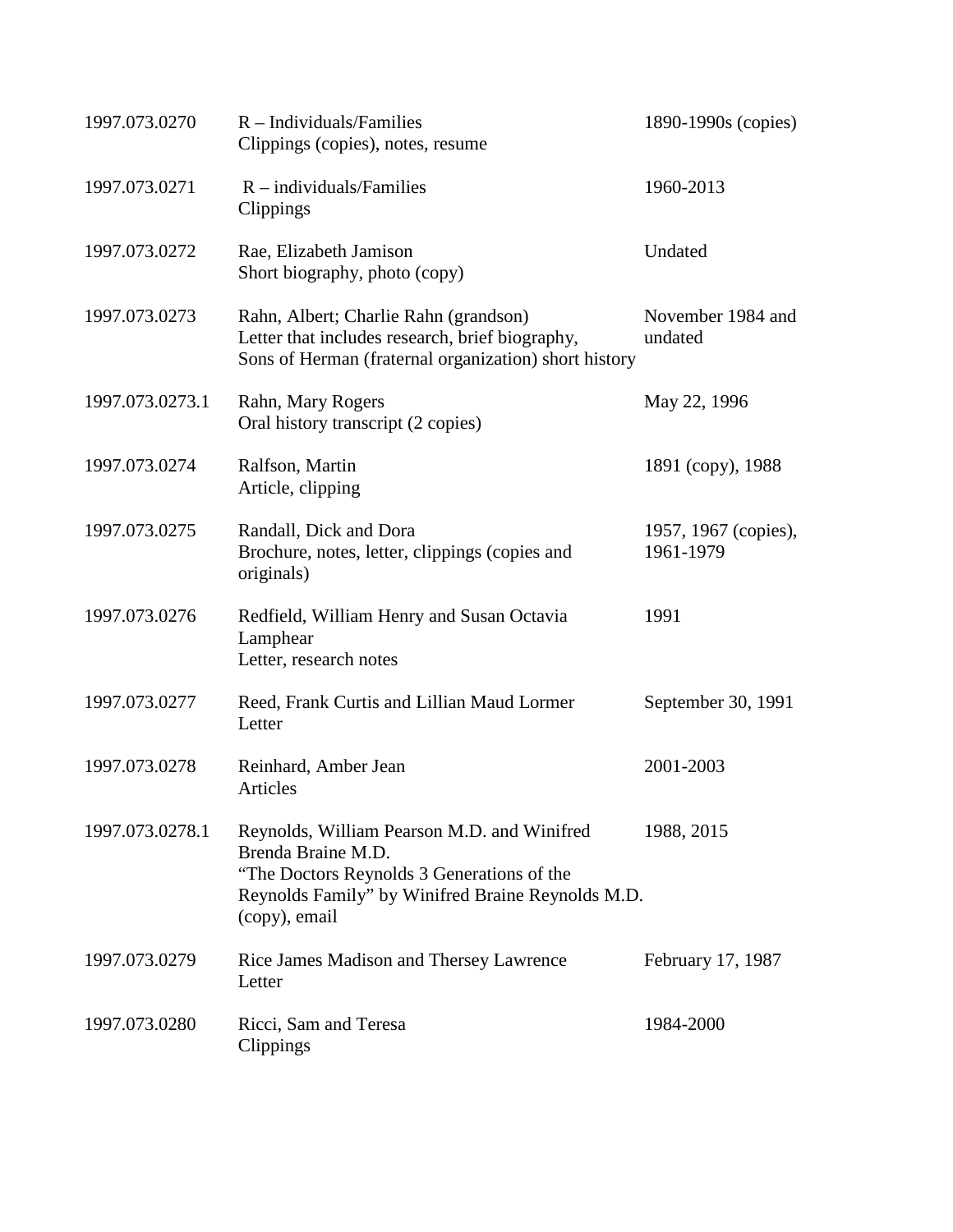| 1997.073.0281   | Richley, John and Jane<br>Letters from Jane Litten, notes, family info                                              | 1994-1995                        |
|-----------------|---------------------------------------------------------------------------------------------------------------------|----------------------------------|
| 1997.073.0282   | Rigler, Dave and Ron and Kari Rigerler<br>Clippings, articles                                                       | 1966, 1987                       |
| 1997.073.0283   | Robert, Charles A.<br>Letters                                                                                       | December 1990-<br>January 1991   |
| 1997.073.0284   | Robertson, Frank C.<br>"A Lifetime in the Saddle" by Charles H. Smith,<br>transcript of interview, clippings, notes | February 17, 1979 and<br>undated |
| 1997.073.0285   | Robinson Loy H. and Ida Vaud<br>Divorce documents (copies), research notes                                          | $1930$ (copies)                  |
| 1997.073.0285.1 | Robinson, Samuel Family<br>Robinson Family History by Kim Robinson (copy)                                           | Undated                          |
| 1997.073.0286   | Rogers, Earl and Hazel family, Gallagher and<br><b>MacLachlan Families</b><br>Clippings                             | 1950-1980s                       |
| 1997.073.0286.1 | Rogers, Edmund B.<br>Obituaries, memorial card                                                                      | February 1972                    |
| 1997.073.0287   | Rogers, John<br>Email                                                                                               | 2003                             |
| 1997.073.0288   | Roggow, William<br>Obituary (copy), notes                                                                           | 1954 (copy)                      |
| 1997.073.0288.1 | Rome Jr., Glenn A.<br>Letters from Glenn Rome Jr., Rome and Lund family<br>newsletters                              | 1972-1988                        |
| 1997.073.0288.2 | Rongstad, Richard "Dick" Henry<br>Memorial program                                                                  | August 6, 2007                   |
| 1997.073.0289   | Root, William Farris and Fannie<br>Letters from Bill Goin, research notes                                           | 1980                             |
| 1997.073.0290   | Roth, Bert and Lois<br>Research notes                                                                               | 1996                             |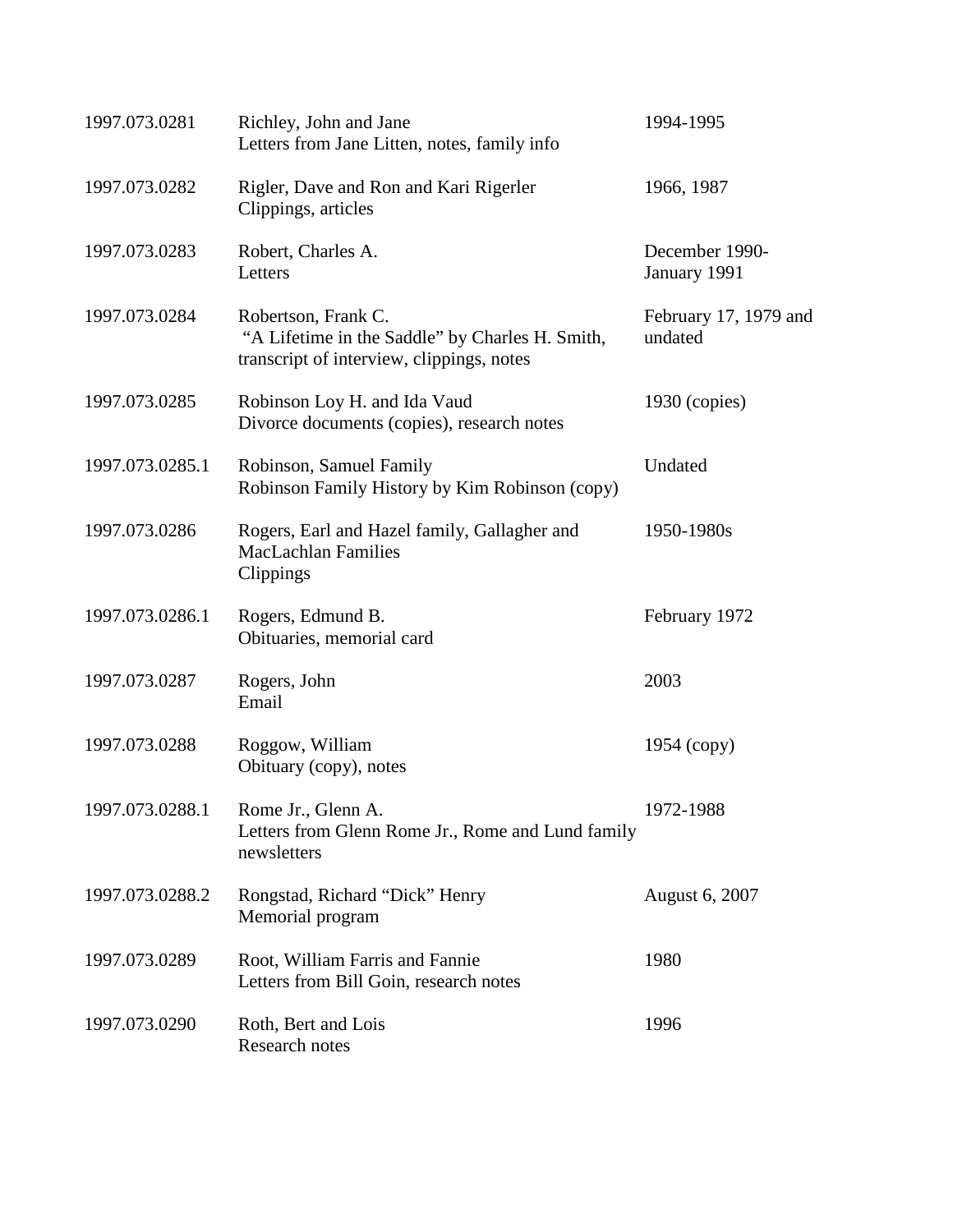| 1997.073.0291   | Rundell, Andrew J.<br>Letters from Orvis Rundell with family information                                                                      | 1983                                      |
|-----------------|-----------------------------------------------------------------------------------------------------------------------------------------------|-------------------------------------------|
| 1997.073.0292   | Russel, Frank<br>"Frank Russel History" notes                                                                                                 | October 12, 1981                          |
| 1997.073.0293   | S - Individuals/Families<br>Clippings (copies), brief biography, brochure                                                                     | 1890-1950s (copies), 1990s<br>and undated |
| 1997.073.0294   | $S$ – Individuals/Families<br>Clippings                                                                                                       | ca. 1956-2003                             |
| 1997.073.0294.1 | Sackett, Barbara Owens<br>Memorial program                                                                                                    | May 16, 2006                              |
| 1997.073.0295   | Sandelius, Pete and Olaf W. Matson<br>Letter, notes, "En Svsk Pojke" (copy of booklet)                                                        | September 1993 and undated                |
| 1997.073.0296   | Sandford, Rev. Charles W.<br>Letters                                                                                                          | 1983                                      |
| 1997.073.0296.1 | Sarrazin, Leon<br>Memorial program                                                                                                            | May 7, 2018                               |
| 1997.073.0297   | Savage, Charles Whitford<br>Letter                                                                                                            | February 12, 1981                         |
| 1997.073.0298   | Sax, John O. Family<br>Clippings (copies), "Sidelight of Miss McDermott"<br>(transcript of diary), "Nostalgia" by Alicia Sax<br>O'Brien       | 1896-1925 (copy) and<br>undated           |
| 1997.073.0299   | Seeberger Family<br>Centennial family reunion brochure                                                                                        | 1989                                      |
| 1997.073.0299.1 | Shadoan, John, Milton, Loretta and James D.<br>"Shadoan Heritage Booklet" compiled by<br>James D. Shadoan, clippings (legal size located MP1) | 1964 and undated                          |
| 1997.073.0300   | Sharp, William R.<br>Short bio submitted by Wilber Marchington                                                                                | ca. 1977                                  |
| 1997.073.0300.1 | Sheard, W.F.<br>Letter (copy), email, notes                                                                                                   | 1891 (copy), 2007                         |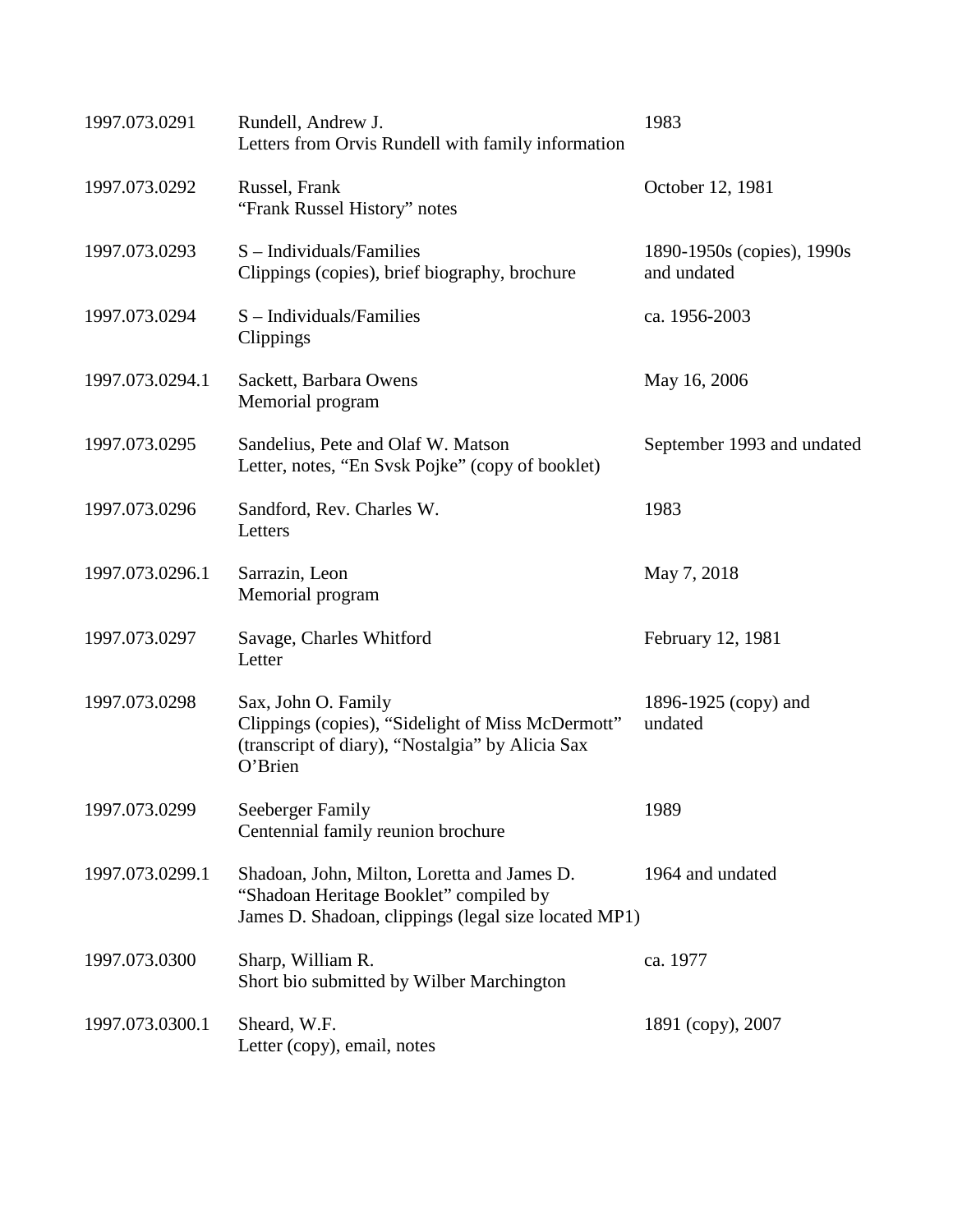| 1997.073.0301   | Sheffer, N.V.<br>Research notes                                                                                                                                                      | Undated                      |
|-----------------|--------------------------------------------------------------------------------------------------------------------------------------------------------------------------------------|------------------------------|
| 1997.073.0302   | Sheffield, Ben D.<br>Research notes, clippings (copies), reference request                                                                                                           | 1887-1899 (copies)           |
| 1997.073.0302.1 | Shelver, Harry Merle<br>Obituary, clippings (copies)                                                                                                                                 | 1907- Jan. 17, 1955 (copies) |
| 1997.073.0303   | Shiplet, Walter and Janette (Swan) and Robert and<br><b>Jacky Shiplet</b><br>Clippings, photo (copy)                                                                                 | 1976 and undated             |
| 1997.073.0304   | Shorthill, Charles A. and Emma Etta (Allen) and<br>Hazel, Harold, Raymond and Warren Shorthill<br>Family history, notes, obituaries                                                  | June 25, 1968, 1984-1989     |
| 1997.073.0305   | Skillman, Stephan and Almeda (Bruffey), Clarence,<br>Clayton, Geoffry, Shirley, Eleanor, Mabel and<br>Granville<br>Family history, clippings, "1994 Skillman History<br>Tour", notes | 1961-1994 and undated        |
| 1997.073.0305.1 | Skoda, Maggie<br>Photos (photocopies)                                                                                                                                                | ca. 1899-1950s (copies)      |
| 1997.073.0306   | Smallin, Johnathan Tipton<br>Obituary (typescript)                                                                                                                                   | June 29, 1923 (copy)         |
| 1997.073.0306.1 | Smart, Lottie<br>Typescript of oral history interview by Alta LaDoux                                                                                                                 | <b>June 2006</b>             |
| 1997.073.0306.2 | Smerke, Rosalina Francisca "Daisy"<br>Biographical information                                                                                                                       | undated                      |
| 1997.073.0307   | Smith, Albert and Fossie<br>Letter about family                                                                                                                                      | May 7, 1997                  |
| 1997.073.0308   | Smith, Richard Bennett Family<br>"The Smiths of Pine Creek", family histories, clipping                                                                                              | ca. 1980s                    |
| 1997.073.0309   | Smith, R.T.<br>Letters                                                                                                                                                               | 1986                         |
| 1997.073.0309.1 | Sommerville Family<br>Brief family history, family photo (copy)                                                                                                                      | 1890 (copy)                  |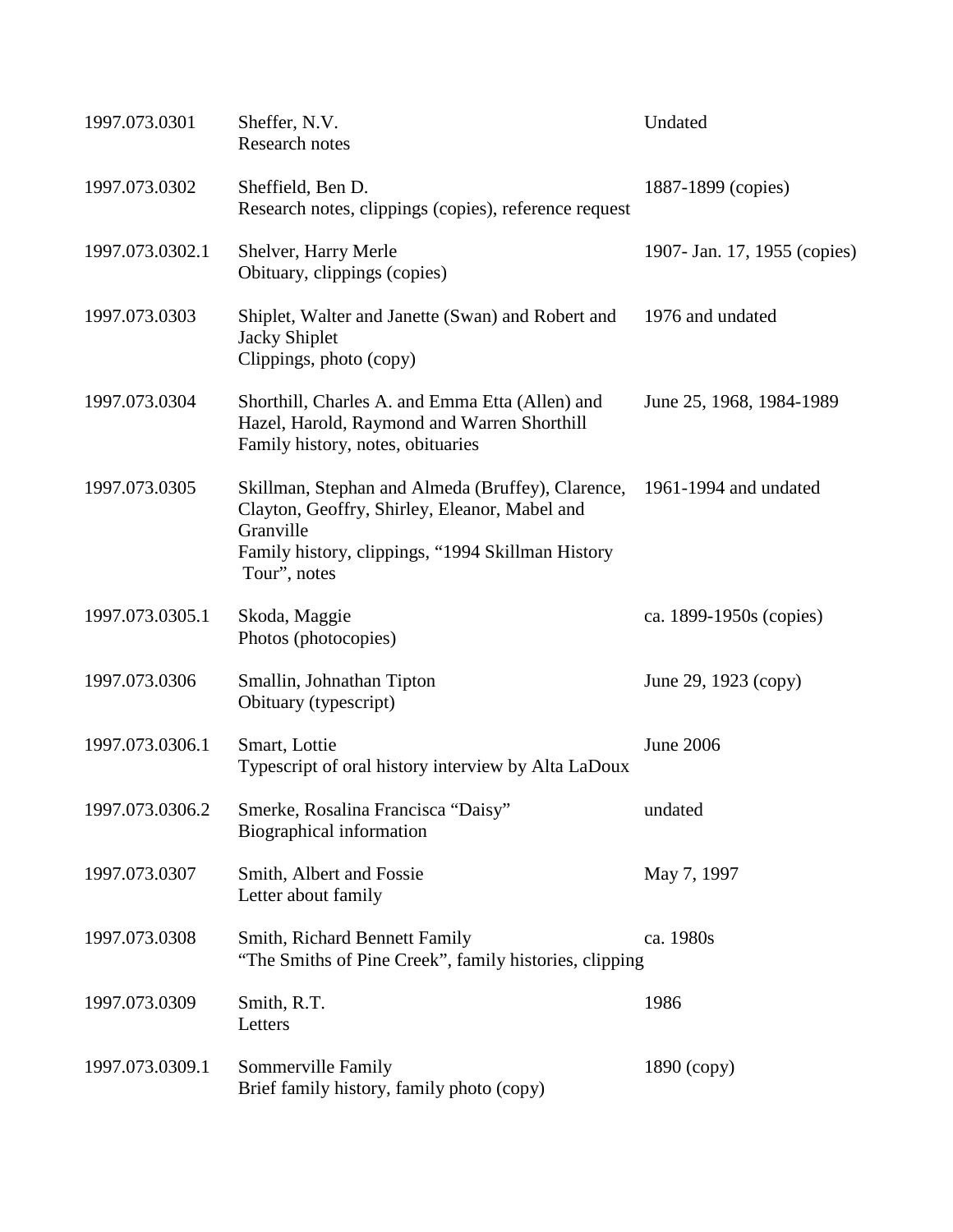| 1997.073.0310 | Spiker, Albert<br>(copies) Letters, notes, photos and clippings (copies)                                                                                                                                                                                                                                | 1996-1997, 1895-1903          |
|---------------|---------------------------------------------------------------------------------------------------------------------------------------------------------------------------------------------------------------------------------------------------------------------------------------------------------|-------------------------------|
| 1997.073.0311 | Stafford, Joseph V.<br>Letter, notes                                                                                                                                                                                                                                                                    | Undated                       |
| 1997.073.0312 | Stands, Levi Henry and Joseph A.<br>"Stands Family History" article by Lee Cherry and<br>article by Doris Whithorn                                                                                                                                                                                      | 1968                          |
| 1997.073.0313 | Stanley, Rev. E.J.<br>Article (typescript)                                                                                                                                                                                                                                                              | June 20, 1933 (copy)          |
| 1997.073.0314 | Stephens, Walter<br>"The Walter Stephens Story" (handwritten copy)                                                                                                                                                                                                                                      | Undated                       |
| 1997.073.0315 | Stermitz, Anton and Agnes E. (Rife), and James<br>Edward Stermitz (son): family history, clippings                                                                                                                                                                                                      | Undated, July 18, 2018        |
| 1997.073.0316 | Stone, Jeremiah Riley and Sophronia (White)<br>Son Elmer Laurid and Mary Electra Palmer (wife)<br>Letters about family history, notes                                                                                                                                                                   | 1981                          |
| 1997.073.0317 | Story, Nelson Family including Malcolm and Peter<br>Typescript of speech by Peter Story, notes,<br>clippings, articles, letter, photos (copies)                                                                                                                                                         | 1880-1970s (copies),<br>1990s |
| 1997.073.0318 | Story, Nelson Family including Malcolm and Peter<br>Clippings                                                                                                                                                                                                                                           | 1972-1996                     |
| 1997.073.0319 | Strickland, Benjamin W. Family<br>Testimony of Ebb Strickland, two typescripts on<br>Benjamin Strickland, clippings, "Recollections of the<br>Strickland Family" as recalled by Nina (Strickland)<br>Killorn (typescript copy)                                                                          | 1958-1970 and undated         |
| 1997.073.0320 | Strong, Donald A. and Agnes (Jorgenson)<br>Histories on numerous family members including:<br>Monte Silk family, George Anderson family, Gary<br>Tague family, John Nelson Banebrig, Patrick and<br>Sophia Richard family and John Merene family,<br>article on Henry and Amy Strong by Dorothy Bradley | ca. 1984 and undated          |
| 1997.073.0321 | Summer, Fred C. Family<br>"Memoirs of F.C. Summer" by his daughter Mamie<br>Summer Kirscher (3 copies), clipping, obituary                                                                                                                                                                              | Undated                       |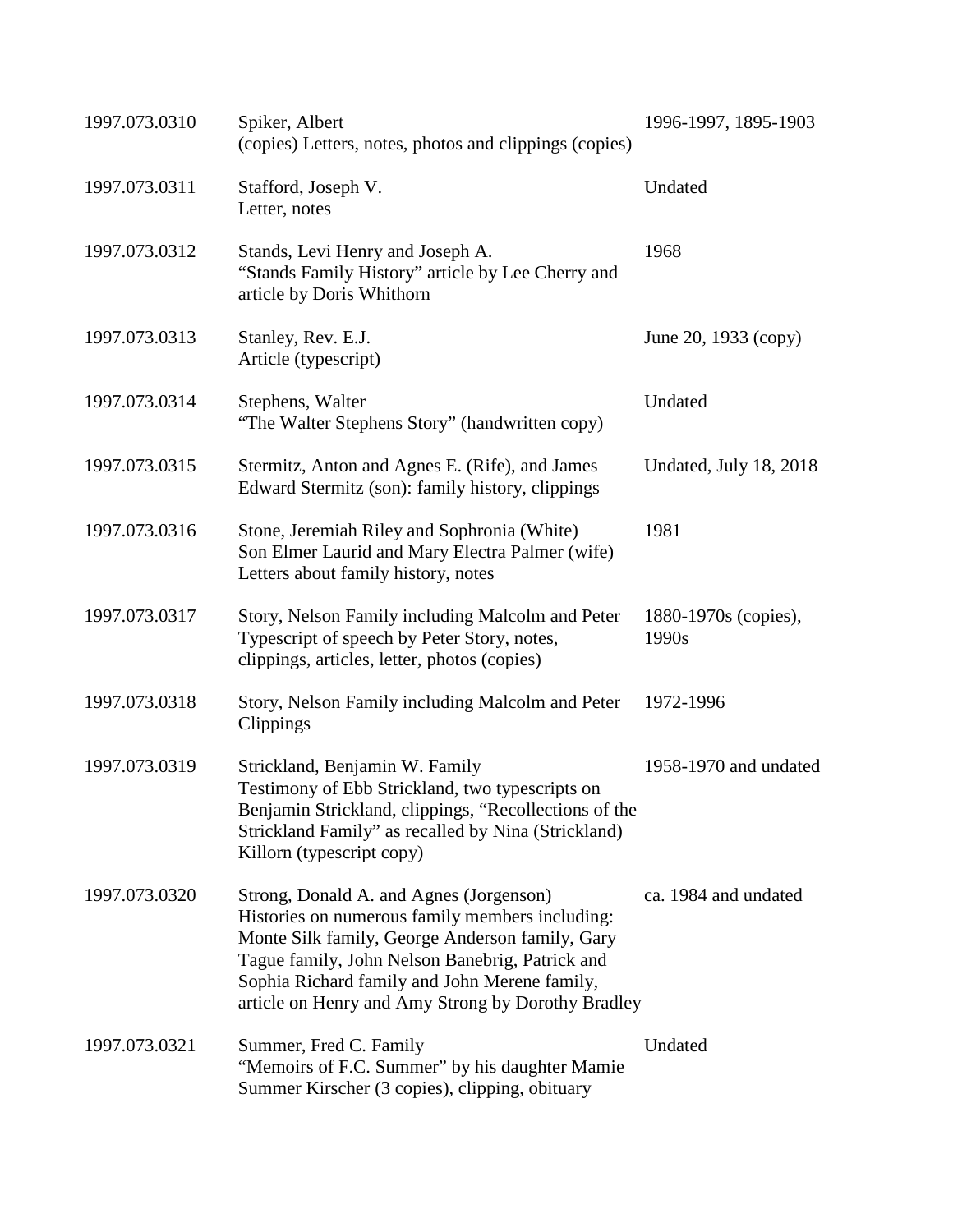| 1997.073.0321.1 | Swainson, Edward and Edith and Children:<br>Edna Margaret, Walker, Mildred and Gertrude<br>Family history and photos (copies), notes, obituary              | 1931 and 1984 (copies)                    |
|-----------------|-------------------------------------------------------------------------------------------------------------------------------------------------------------|-------------------------------------------|
| 1997.073.0322   | Swindlehurst, Joseph E. Family<br>Clippings (copies and originals), notes, brochure                                                                         | 1890s-1906 (copies),<br>1960s and undated |
| 1997.073.0323   | <b>Swingley Family</b><br>Letters, notes, Harry B. Swingley obit                                                                                            | June 1961, July 1981                      |
| 1997.073.0324   | Switzer, M.A.<br>Reminiscences of M.A. Switzer (copy)                                                                                                       | $1944$ (copy)                             |
| 1997.073.0325   | Sykes, James T., Jo and Stan<br>Clippings, narrative, notes                                                                                                 | 1950-2007                                 |
| 1997.073.0326   | $T$ – Individuals/Families<br>Clippings                                                                                                                     | ca. 1900-1990s (copies)<br>(copies)       |
| 1997.073.0327   | $T$ – Individuals/Families<br>Clippings                                                                                                                     | ca. 1960-2003                             |
| 1997.073.0328   | Thrower, Luther Alexander<br>Letters from Carol Larson, clippings and<br>photos (copies)                                                                    | 1936 (copy), 1993-1994                    |
| 1997.073.0329   | Talcott, Helen<br>"Memoirs from the Year '01-1980" by<br>Helen Talcott (typescript copy)                                                                    | ca. 1980 (copy)                           |
| 1997.073.0329.1 | Taylor, Florence Prevetz<br>Oral history typescript by Alta LeDoux, "Memories<br>of Cinnabar Basin School District 60" by<br><b>Florence Prevetz Taylor</b> | February 2014, undated                    |
| 1997.073.0329.2 | Tecca, Ed and Sandy<br>Oral history interview typescript by Alta LeDoux                                                                                     | May 2014                                  |
| 1997.073.0330   | Tolhurst, Frank B.<br>Notes, clippings (copies)                                                                                                             | 1896 (copies) and undated                 |
| 1997.073.0331   | Tomlinson, John Jay and Margaret House<br>Letter, notes, article, "Gallatin Pioneers: the First<br>Fifty Years 1868-1918" (booklet copy), letter            | 1964 (copy), 1991-2000                    |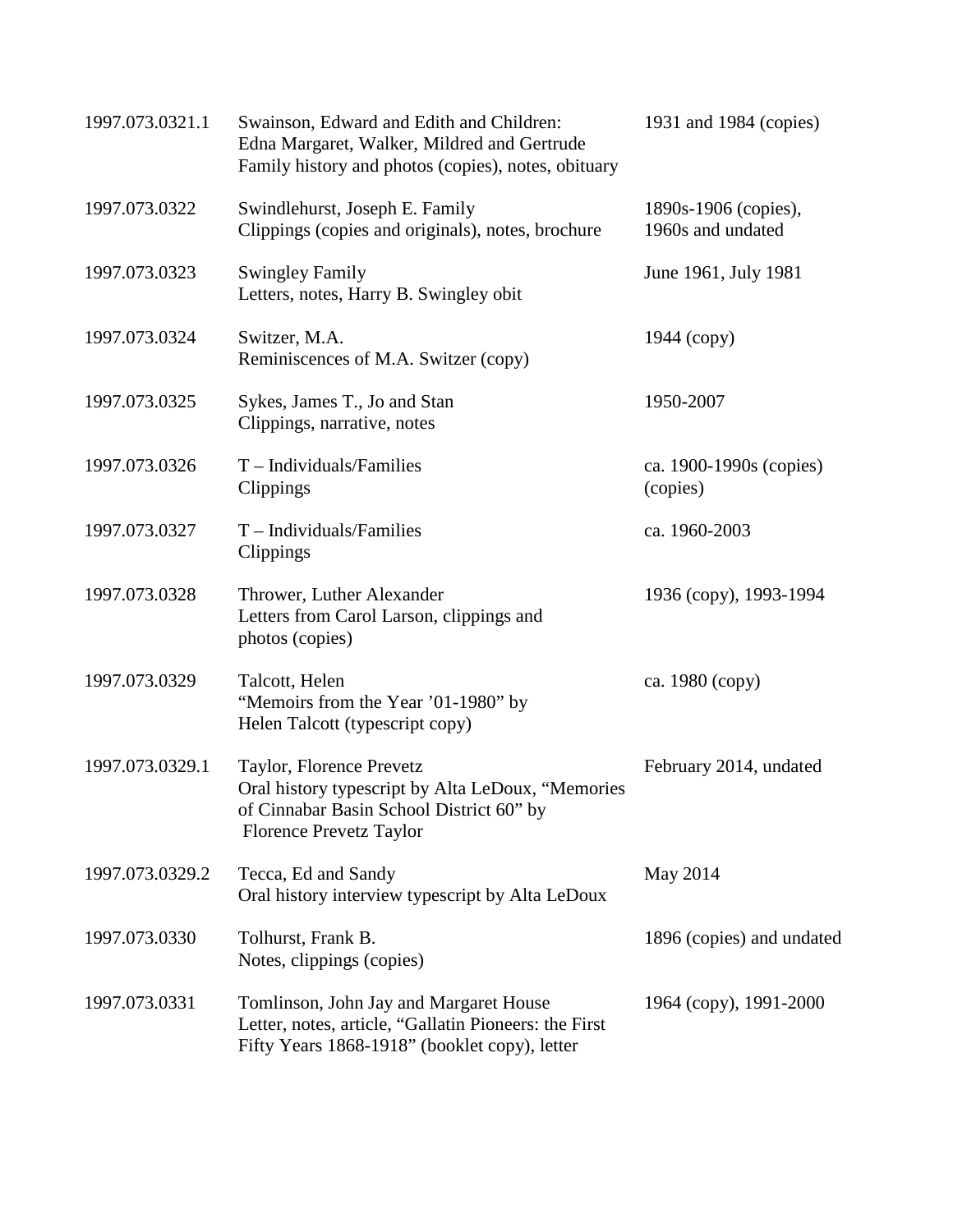| 1997.073.0332   | Townsend, George A.<br>"Old Doc Townsend" by John Robertson (2 copies),<br>card, clippings | ca. 1958-1973                          |
|-----------------|--------------------------------------------------------------------------------------------|----------------------------------------|
| 1997.073.0333   | Tregloan, Tom<br>Excerpt from letter of Mrs. Tregloan (typescript copy)                    | $1945$ (copy)                          |
| 1997.073.0334   | Tubbs, Arthur Lewis Family<br>Letter, research notes                                       | August 1993                            |
| 1997.073.0335   | Tucker, Patrick T. Family<br>Letters, research notes, clippings (copies, originals)        | 1936-1940s (copies), 1957<br>1983-1996 |
| 1997.073.0336   | $U-V$ – Individuals/Families<br>Clippings                                                  | 1966-2000 and undated                  |
| 1997.073.0337   | V-Individuals/Families<br>Wedding program, clipping (copy)                                 | 1903 (copy), 2000                      |
| 1997.073.0338   | Urbach, Ernest Family<br>Clippings (copies), notes                                         | 1922-1945 (copies)                     |
| 1997.073.0339   | Van Aken, John and Ollie and Vince and Althea<br>Clippings                                 | 1960s and undated                      |
| 1997.073.0340   | Versnick, Frank<br>Family history (typescript copy)                                        | ca. 1989                               |
| 1997.073.0341   | Vicards, Francis and James<br>Letter, clippings (copies and originals)                     | 1918 (сору), 1962, 2002,               |
| 1997.073.0341.1 | Vietz, Al<br>Article, memorial program                                                     | April 2010, June 28, 2019              |
| 1997.073.0341.2 | Vink, William Lee<br>Memorial program                                                      | Aug. 24, 2019                          |
| 1997.073.0342   | Volberding, Ernest and Merle<br>Letters from Mary Rose Volberding, clipping (copy)         | 1944 (copy), 1995                      |
| 1997.073.0343   | $W$ – Individuals/Families<br>Memorial and anniversary programs, clippings<br>(copies)     | 1896-1957 (copies),<br>1950-2003       |
| 1997.073.0344   | $W$ – Individuals/Families<br>Clippings                                                    | ca. 1958-2003, undated                 |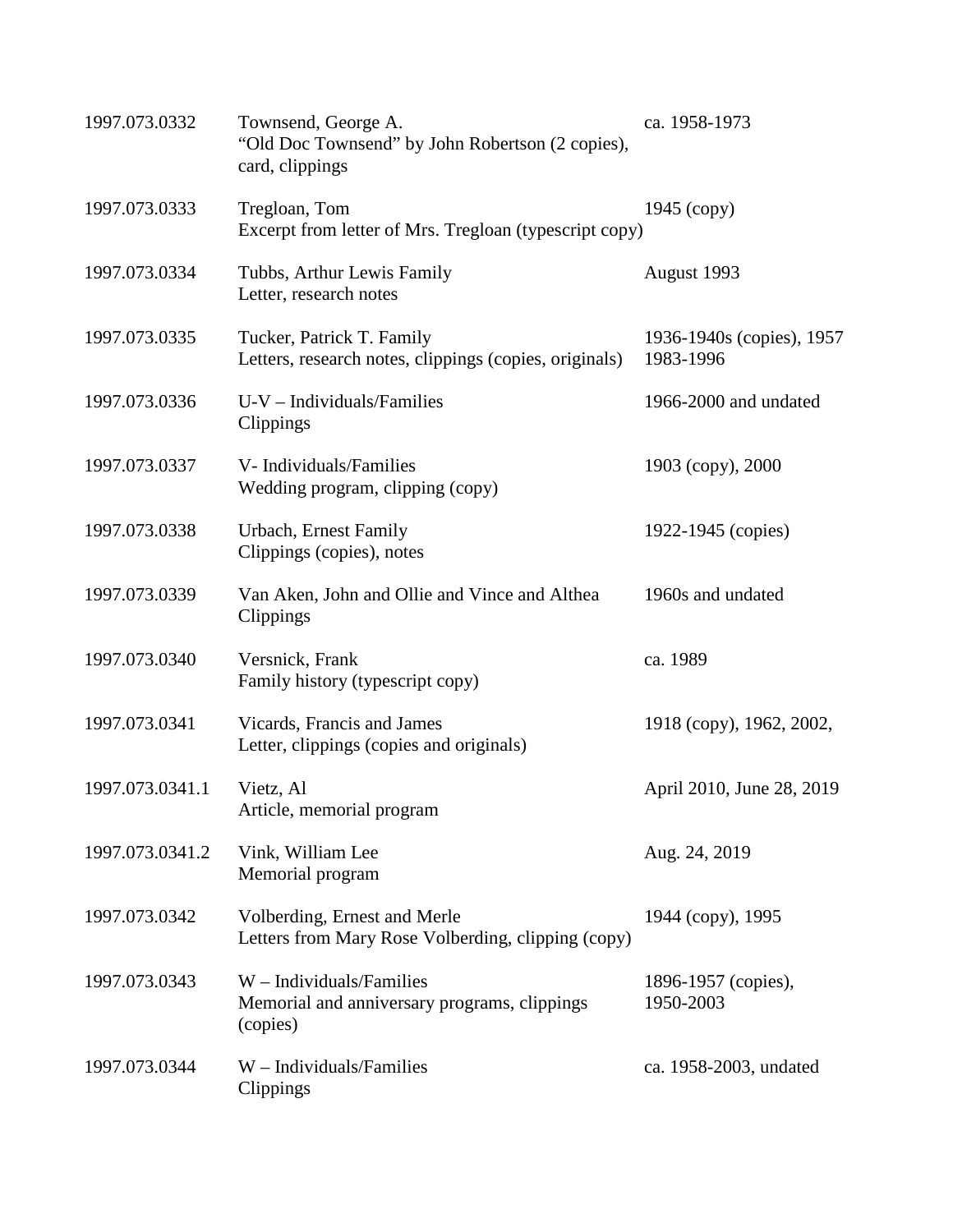| 1997.073.0344.1 | Waters, E.C.<br>Articles                                                                                                          | July 15-16, 2007                |
|-----------------|-----------------------------------------------------------------------------------------------------------------------------------|---------------------------------|
| 1997.073.0345   | Watson, George<br>Letter, clipping (copy), research notes                                                                         | 1944 (copy), 1996               |
| 1997.073.0346   | Watt, William Henry and Eva, Charles, Delilah<br>Letters, clipping (copy), research notes                                         | 1968 (copy), 1997               |
| 1997.073.0346.1 | Weimer, Robert "Bob" R.<br>Memorial program                                                                                       | March 24, 2007                  |
| 1997.073.0347   | Weipert/Rees<br>Clippings (copies), research notes                                                                                | 1945, 1957 (copies)             |
| 1997.073.0347.1 | Wheeler, Richard S.<br>Obituary                                                                                                   | Feb. 28, 2019                   |
| 1997.073.0348   | Whithorn, Bill and Doris Family<br>Clippings                                                                                      | 1980-1990s                      |
| 1997.073.0349   | Whittich, Earl and Will<br>Letter, article, clippings (copies), photo of<br>Battlefield relic (copy) letter and pamphlet (copies) | 1880-1941 (copies), 2008        |
| 1997.073.0350   | Whyatt, John Family<br>Letters from Vera C. Rice, research notes                                                                  | 1979-1983                       |
| 1997.073.0351   | Wiggins, Cornelius N. and Elizabeth F. (Turner)<br>Cards, family group records, name cards and<br>photos (copies), letter         | ca. 1910-1920 (copies),<br>2003 |
| 1997.073.0351.1 | <b>Wiggins and Roup Families</b><br>Photos (photocopies), letter                                                                  | Undated and 2003                |
| 1997.073.0352   | Wilcox/Willcox John and George<br>Letter, clippings (copies), research notes                                                      | 1911 (copies), 1994             |
| 1997.073.0352.1 | Wilcoxson, Harold Dean<br>Memorial card                                                                                           | Aug. 30, 2017                   |
| 1997.073.0353   | Wilerson/Walker<br>Letter, clipping (copy)                                                                                        | 1915 (copy), 1992               |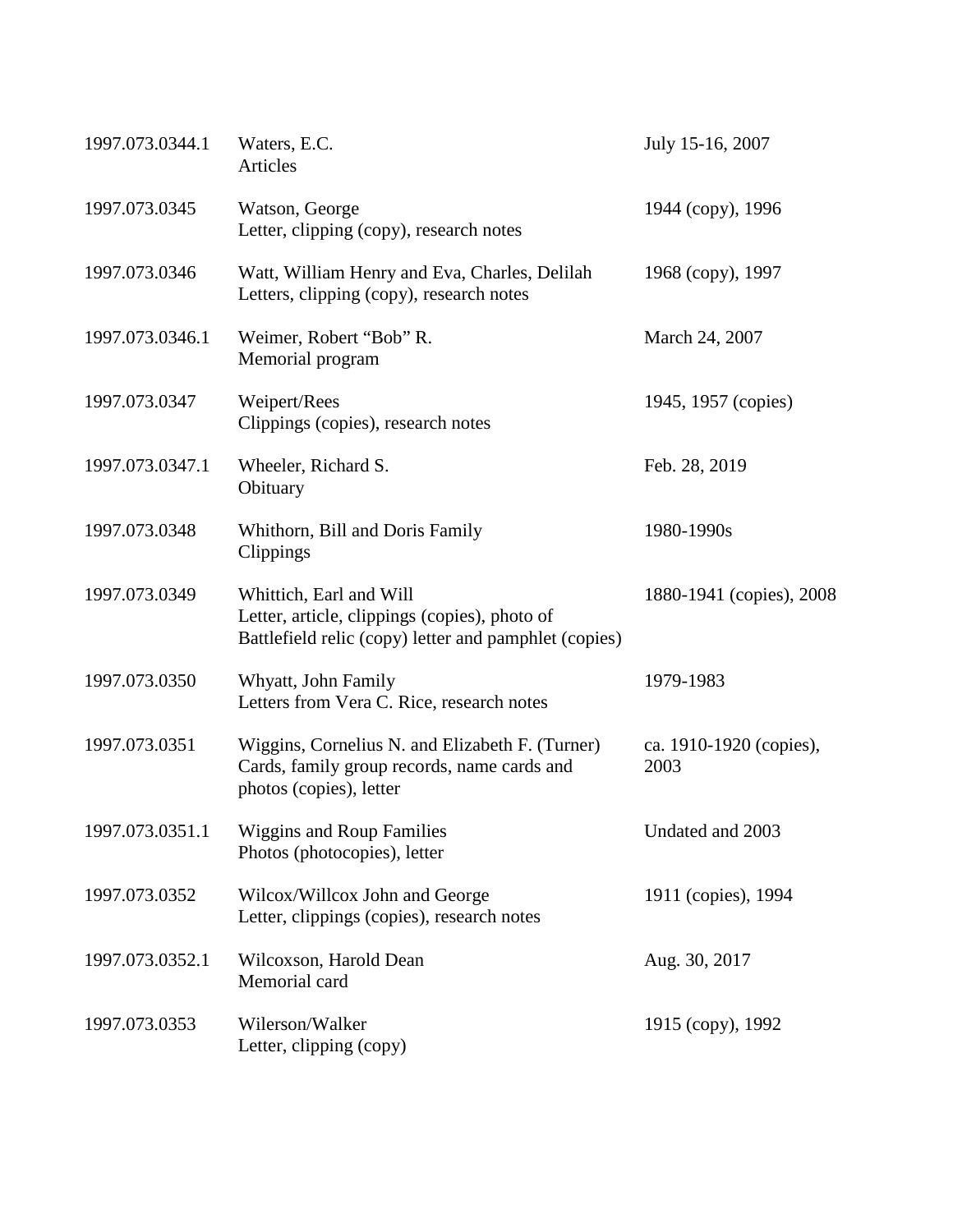| 1997.073.0354   | Williams, William Henry and Sarah (Castle)<br>Family histories                                            | Undated                                  |
|-----------------|-----------------------------------------------------------------------------------------------------------|------------------------------------------|
| 1997.073.0355   | Wilson, Morrison E. and Lewis K. (brothers)<br>Letters, clippings, photos and will (copies)               | 1906 (copies) 1995-1996<br>1996          |
| 1997.073.0356   | Wolcott, Henry<br>Letter                                                                                  | <b>January 6, 1983</b>                   |
| 1997.073.0356.1 | Wolf, Annabel<br>Biography                                                                                | Undated                                  |
| 1997.073.0357   | Wright, F.W./Hefferlin, Charles S.<br>Letters, clippings, photos of residences                            | 1916-1922 (copies), 1988-<br>1989        |
| 1997.073.0358   | $X, Y, Z$ – Individuals/Families<br>Clippings                                                             | 1960-1990s                               |
| 1997.073.0359   | "Yankee Jim" (Jim George)<br>Letters from Jackie Ginn, clippings, letters, labels                         | 1979, 2000-2001                          |
| 1997.073.0360   | Young, George T.<br>Letters, clippings (copies), photos of gravesite                                      | 1978-1987                                |
| 1997.073.0361   | Yugovich, Edward and Patricia<br>Notes on interview                                                       | undated                                  |
| 1997.073.0362   | Zehetmir Family<br>Letters, research notes, clipping (copy)                                               | 1918 (copy), 1981-1982                   |
| 1997.073.0363   | Zink, John P.<br>Research notes, contact info                                                             | Undated                                  |
| 1997.073.0364   | Livingston Individuals/Families A-Z<br>Clippings (copies and originals), notes, (pages from<br>scrapbook) | ca. 1890-1950 (copies),<br>ca. 1948-2002 |

## **SERIES 2 HISTORIES OF MONTANA AND WESTERN FAMILIES, INDIVIDUALS**

| 1997.073.0365 | Bair, Charles M. Family and Museum<br>Clipping | February 4, $2003$ |
|---------------|------------------------------------------------|--------------------|
| 1997.073.0366 | Beckwourth, Jim<br>Clipping                    | Undated            |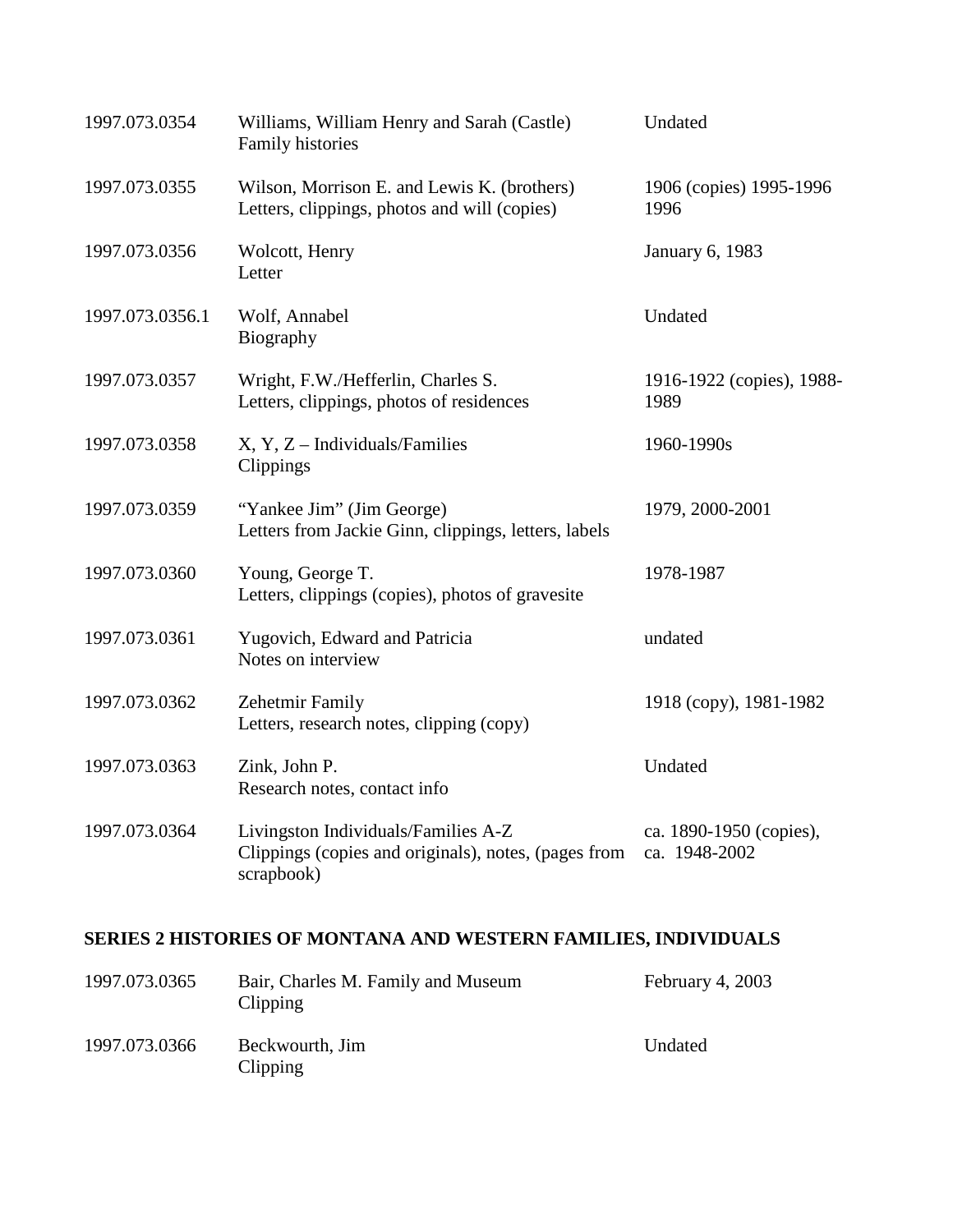| 1997.073.0367                   | <b>Black, Mary Fields</b><br>Clipping                                                                                           | February 2008    |
|---------------------------------|---------------------------------------------------------------------------------------------------------------------------------|------------------|
| 1997.073.0368                   | <b>Blackfeet United Methodist Parrish, Congregation</b><br>"Blackfeet United Methodist Parrish Centennial<br>1893-1993" booklet | 1993             |
| 1997.073.0369                   | Bodmer, Karl<br>Articles (copies) published in Montana the<br>Magazine Of Western History                                       | July 1970 (copy) |
| 1997.073.0370                   | Boyer, Mitch<br>Page from publication (copy)                                                                                    | Undated          |
| 1997.073.0371                   | Byam, Dr. Don L.<br>National Register of Historic Places registration<br>form, Emigrant Cemetery list, notes                    | 2000 and undated |
| 1997.073.0372                   | Charbonneau, Jean-Baptiste<br>Chapter from Sacagawea's Child: the Life and<br>Times of Jean-Baptiste (pomp) Charbonneau (copy)  | Undated          |
| 1997.073.0373                   | Cody, William F. "Buffalo Bill"<br>"Mystery of Buffalo Bill's Grave" article                                                    | 2003             |
| 1997.073.0373.1                 | Crow, Joe Medicine<br>Article/obituary                                                                                          | April 14, 2016   |
| 1997.073.0374                   | Custer, Lt. George Armstrong/Custer's Little<br><b>Bighorn Battlefield</b><br>Brochures, articles (copies)                      | 1876, 1938, 1996 |
| 1997.073.0375                   | Custer, Lt. George Armstrong/Custer's Little<br><b>Bighorn Battlefield</b><br>Clippings                                         | 1960-1976        |
| 1997.073.0376                   | Custer, Lt. George Armstrong/ Custer's Little<br><b>Bighorn Battlefield</b><br>Clippings                                        | 1985-1995        |
| 1997.073.0376.1A France, Johnny | Article (France was sheriff when Kari Swenson<br>was kidnapped)                                                                 | August 2010      |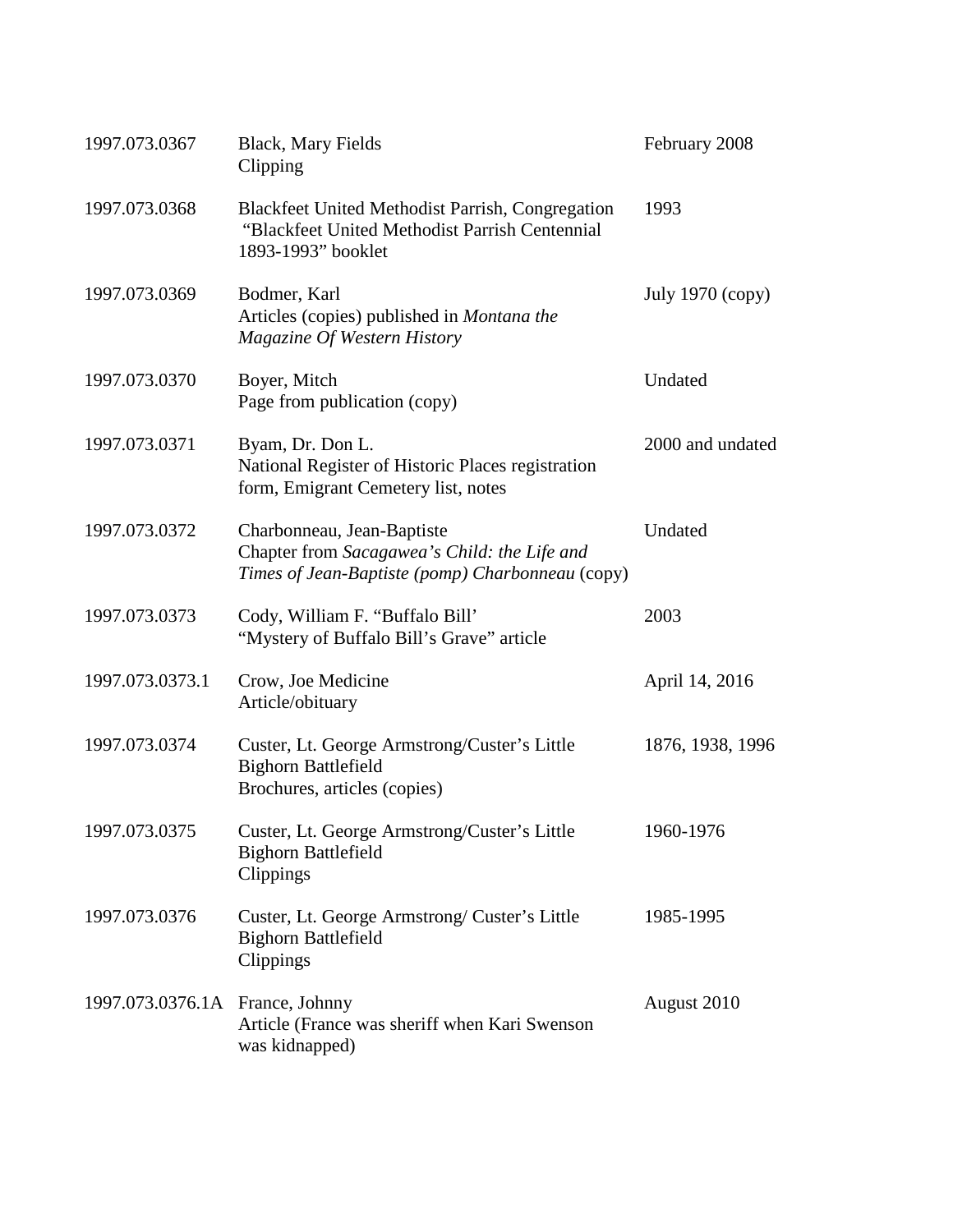| 1997.073.0376.1 | Hall, Mike "Kid Royal"<br>Clipping                                                                                                                         | February 2004                      |
|-----------------|------------------------------------------------------------------------------------------------------------------------------------------------------------|------------------------------------|
| 1997.073.0377   | Immel and Jones<br>"Immel and Jones – The Last Fur Brigade" by<br>Donald F. Nell published in the Gallatin Historical<br>Society Pioneer Museum (2 copies) | October 2002 (copy)                |
| 1997.073.0378   | Jackson, William Henry<br>Clipping, photo (copy), notes, bibliography, EBay<br>Listing with history                                                        | 2002 and undated                   |
| 1997.073.0379   | James, Will<br>Pamphlet                                                                                                                                    | Undated                            |
| 1997.073.0380   | Johnson, John "Liver Eating"<br>Clipping, photos (copies)                                                                                                  | 2003 and undated                   |
| 1997.073.0381   | Lee, Yung<br>Page from publication (copy)                                                                                                                  | Undated                            |
| 1997.073.0382   | Leigh, "Beaver" Dick<br>Page from publication (copy)                                                                                                       | 2005 (copy)                        |
| 1997.073.0383   | Meagher, General Thomas Francis<br>Biography, timeline, photos and clippings (copies),<br>notes                                                            | 2006 and undated                   |
| 1997.073.0384   | Meek, Joseph<br>Article                                                                                                                                    | <b>July 1997</b>                   |
| 1997.073.0385   | Ortmayer, Roland<br>Booklet (original and copy)                                                                                                            | September 1989                     |
| 1997.073.0386   | Pease, Major F.D.<br>reprinted from Big Timber Pioneer                                                                                                     | December 2, 1920 Article<br>(copy) |
| 1997.073.0387   | Pretty Shield, Crow<br>Pretty Shield by Frank B. Linderman (copy)                                                                                          | Undated                            |
| 1997.073.0388   | Roosevelt, Theodore<br>Speech at Battle Creek, Michigan (copy of text)                                                                                     | September 30, 1916 (copy)          |
| 1997.073.0389   | Russell, Charlie<br>Short bio (copy)                                                                                                                       | Undated                            |